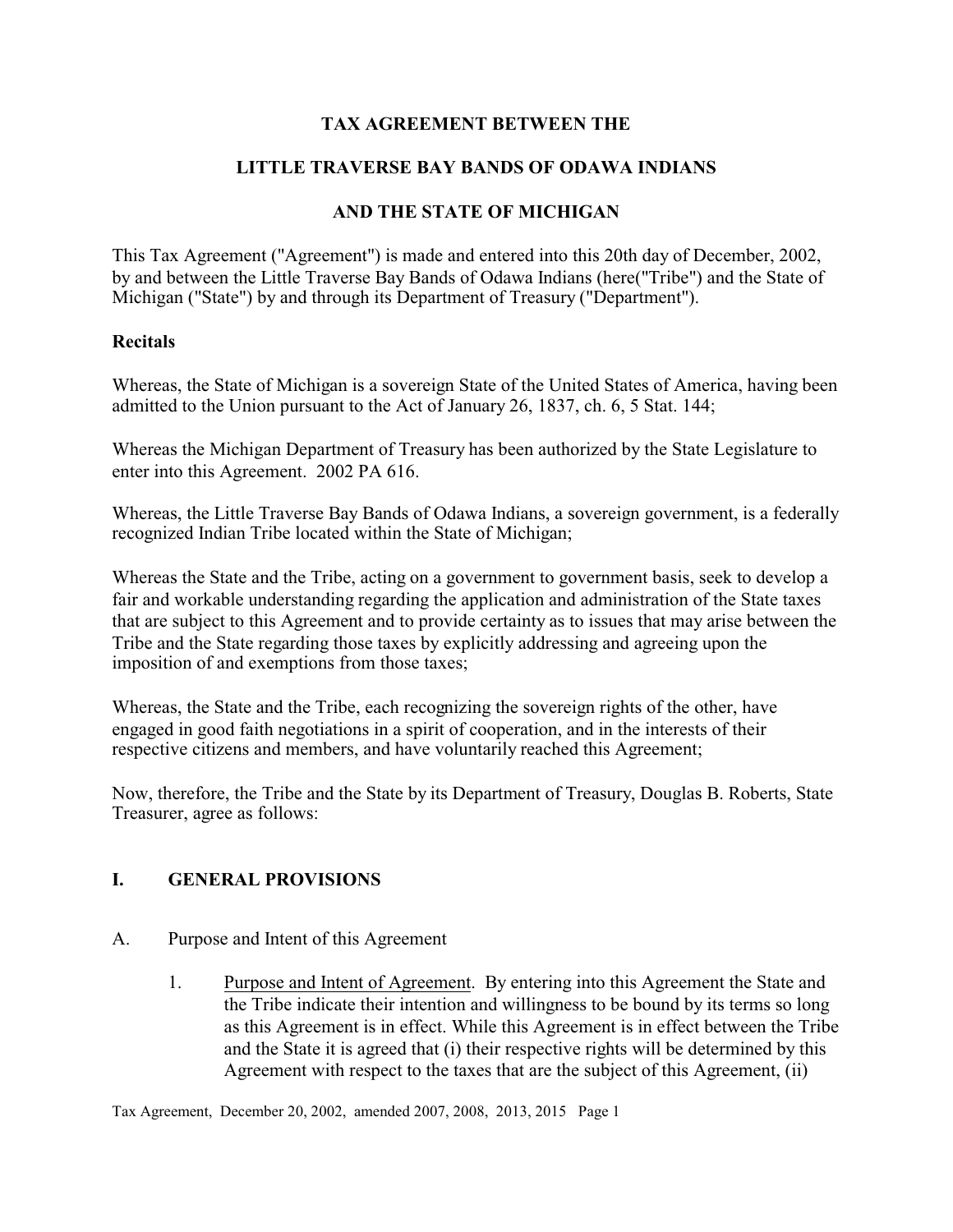neither party will seek additional entitlement or seek to deny entitlement on any federal ground (including federal preemption) whether statutorily provided for or otherwise with respect to the taxes that are the subject of this Agreement, (iii) neither party will contest the legality of the Agreement or the legal authority of any of its provisions, and (iv) both parties will defend this Agreement from attack by third parties.

- 2. Application of State Law. References in this Agreement to "State law" or specific tax acts shall refer to State law or the act as presently enacted and subsequently amended. Except as modified in this Agreement, the provisions of State law relating to the taxes that are subject of this Agreement shall apply to the Tribe, Tribal Members, and Tribal Entities.
- 3. Scope. The subject matter of this Agreement is limited exclusively to the taxes that are the subject of this Agreement. Nothing in this Agreement is intended to be used for any other purpose or bear in any manner whatsoever on any other subject, including jurisdiction, affecting the Tribe and the State.
- B. Taxes Subject to This Agreement.

The taxes that are the subject of this Agreement are:

- 1. Sales Tax pursuant to the General Sales Tax Act as amended, MCL 205.51 et. seq.;
- 2. Use Tax pursuant to the Use Tax Act as amended, MCL 205.91 et. seq.;
- 3. Motor Fuel Tax pursuant to the Motor Fuel Tax Act as amended, MCL 207.1001 et. seq. and the Motor Carrier Fuel Tax Act as amended, MCL 207.211 et. seq.;
- 4. Income Tax pursuant to the Income Tax Act of 1967 as amended, MCL 206.1 et. seq.;
- 5. Tobacco Products Tax pursuant to the Tobacco Products Tax Act as amended, MCL 205.421 et. seq., as amended;
- 6. The Single Business Tax pursuant to the Single Business Tax Act as amended, MCL 208.1 et. seq.; and
- 7. The Michigan Business Tax pursuant to the Michigan Business Tax Act as enacted, MCL 208 .1101 et. seq.
- C. State Law Amendments. The State shall give notice to the Tribes of enrolled bills that amend the taxes that are the subject of this Agreement or the Revenue Act. MCL 205.1, et. seq. Upon receipt of the notice the Tribe may request a meeting to discuss the bill and its impact. Notice of any such meeting shall be provided to other tribes which are signatories to an agreement with the State substantially similar to this Agreement and their representatives shall be permitted to attend.
- D. Effect of Termination of Agreement. Except as provided in § I(E)(3), § I(G)(1), § XII(F),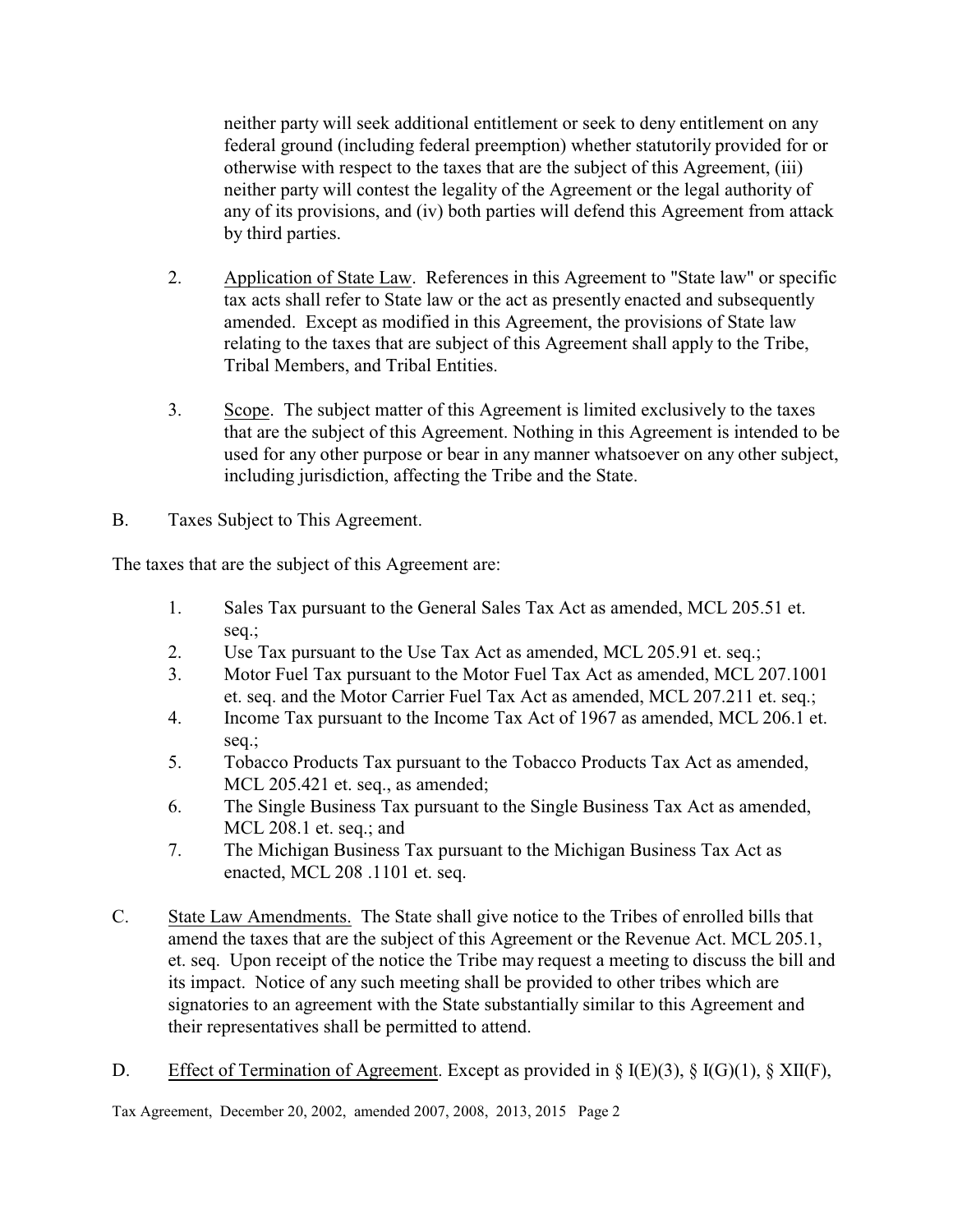§ XIV(C), and § XV(C), upon termination of this Agreement, the Tribe and the State may assert any claim or defense for any period subsequent to the date of termination and nothing in this Agreement shall be construed as a concession, a statement of controlling law, or an admission, nor shall anything contained in this Agreement be used affirmatively, or as a bar or defense to any claim asserted by either party to this Agreement for any such subsequent period.

- E. Confidentiality
	- 1. The terms and provisions of this Agreement shall be a public document.
	- 2. All information received by the State in the administration of a tax under this Agreement is subject to the confidentiality provisions of MCL 205.28(1)(f) and may be disclosed only in the manner and for the purposes specified in that provision; provided, however, that despite the provisions of MCL 205.28(1)(f) authorizing the Treasurer to disclose such information upon the written request of or pursuant to a reciprocal agreement with the United States Department of Treasury or any other state, the Treasurer agrees not to make such disclosure with respect to tax information set forth in a tax return or report received from the Tribe or as a result of any investigation or audit of the Tribe pursuant to this Agreement.
	- 3. In the course of the administration and enforcement of the taxes that are the subject of this Agreement, the State may make certain taxpayer information relating to Tribal Members or Tribal Entities available to the Tribe. All such information shall be retained in the strictest confidence and shall only be revealed to persons other than the taxpayer as required for the proper administration and enforcement of the terms of this Agreement. The Tribal obligation to keep information received confidential shall be a continuing obligation and shall survive the termination of this Agreement.
	- 4. The State and the Tribe will enter into a written protocol for the exchange, retention, and destruction of taxpayer information consistent with the terms of this Agreement.
- F. Ongoing Relationship

The Tribe and the State recognize the need to foster a continuing relationship and maintain communication on issues as they arise.

1. Representatives of the Tribe and the State shall attend an annual summit together with representatives of other tribes that are signatories to an agreement with the State substantially similar to this Agreement. The purpose of this summit is to provide a forum to discuss matters relating to this Agreement. The first summit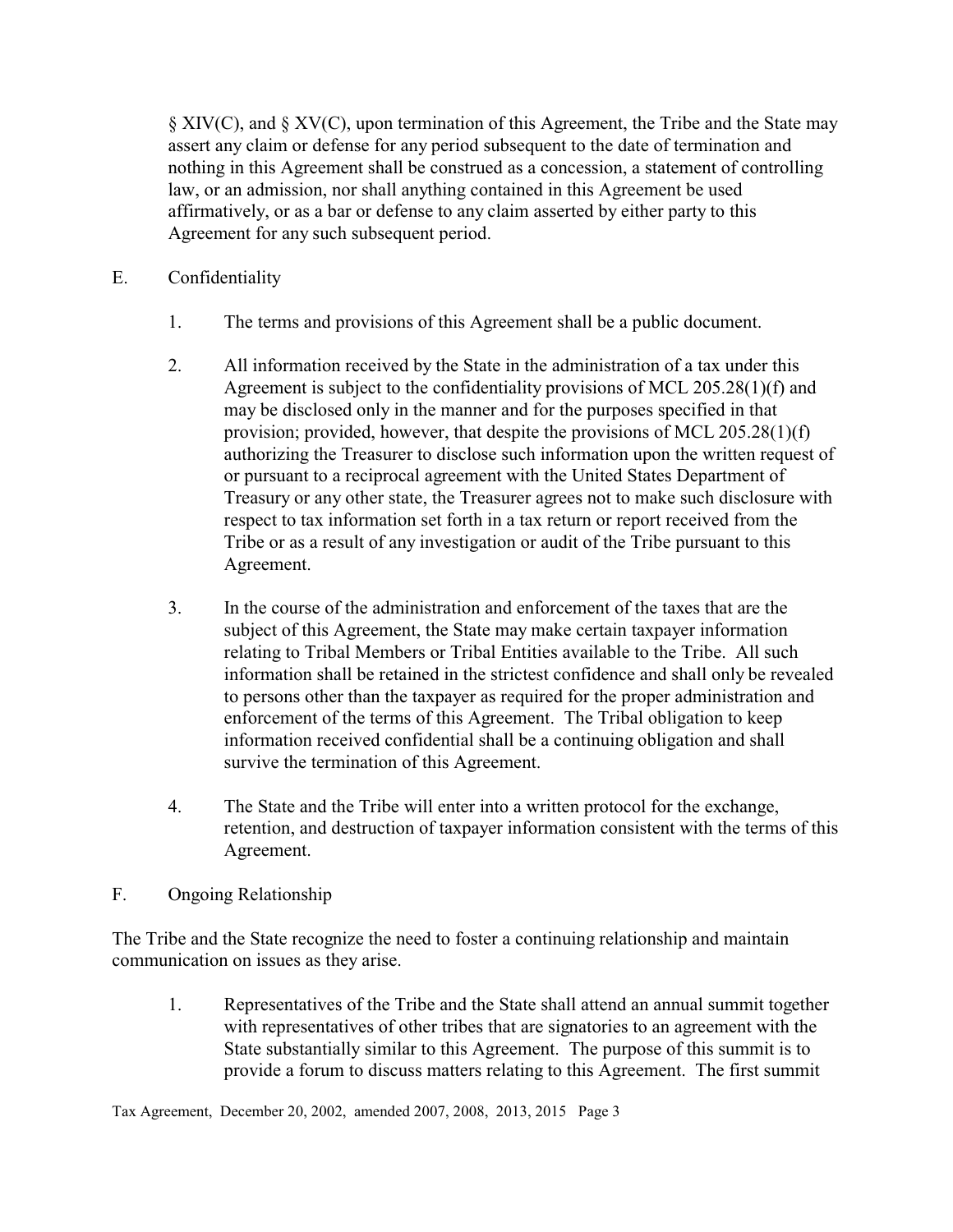shall be called by the State and held in Lansing before December 31, 2003. The State and the tribes will endeavor to give notice of agenda items in advance of the meeting. Prior to adjourning a summit the tribes and the State shall set the time and place for the next summit which shall be approximately one year later.

- 2. Prior to the summit the State may conduct a public session devoted to a presentation by State representatives on changes in tax law that have occurred over the last year and other matters deemed worthy of presentation by the State.
- G. Sovereign Immunity
	- 1. Tribe's Waiver of Immunity
		- a. The Tribe agrees to submit to arbitration as provided in § XIV and § XV(C) for the purpose of the administration, enforcement and resolution of disputes arising under this Agreement.
		- b. The Tribe waives its sovereign immunity and consents to suit by the State in Tribal court with respect to compelling arbitration as provided in § XIV and  $\S XV(C)$  of this Agreement and enforcement of any award(s) made by the arbitrators under those sections of this Agreement. If the Tribal court has not compelled arbitration, or enforced the arbitration award(s), as the case may be, within 14 business days of initiation of the State's suit in Tribal court, the Tribe agrees that the State may withdraw such suit from Tribal Court and the Tribe hereby waives its sovereign immunity and consents to suit by the State in State court with respect to compelling such arbitration as provided in § XV(C) of this Agreement or enforcement of any award(s) made by the arbitrators under those sections of this Agreement. The waiver provided for in this  $\S$  I(G)(1)(b) with respect to compelling arbitration as provided in  $\S$  XIV and  $\S$  XV(C) and enforcement of any award(s) made by the arbitrator(s) under these sections shall survive the termination of this Agreement.
		- c. If the Tribe elects to use Tribal Certificates of Exemption under § XII of this Agreement, the Tribe waives its sovereign immunity and consents to suit by the State in State court with respect to the determination and collection of liability for sales tax and use tax and interest resulting from the use of Tribal Certificates of Exemption as provided at  $\S$  XII(F) of this Agreement. Prior to commencing suit against the Tribe in state court, the State shall provide no less than ten business days notice to the Tribe of its intention to bring suit. During said ten business day period, the State shall afford the Tribe an opportunity to meet with representatives of the State for the purpose of resolving the matter at a place designated in the notice, which notice shall offer the Tribe no less than two alternative meeting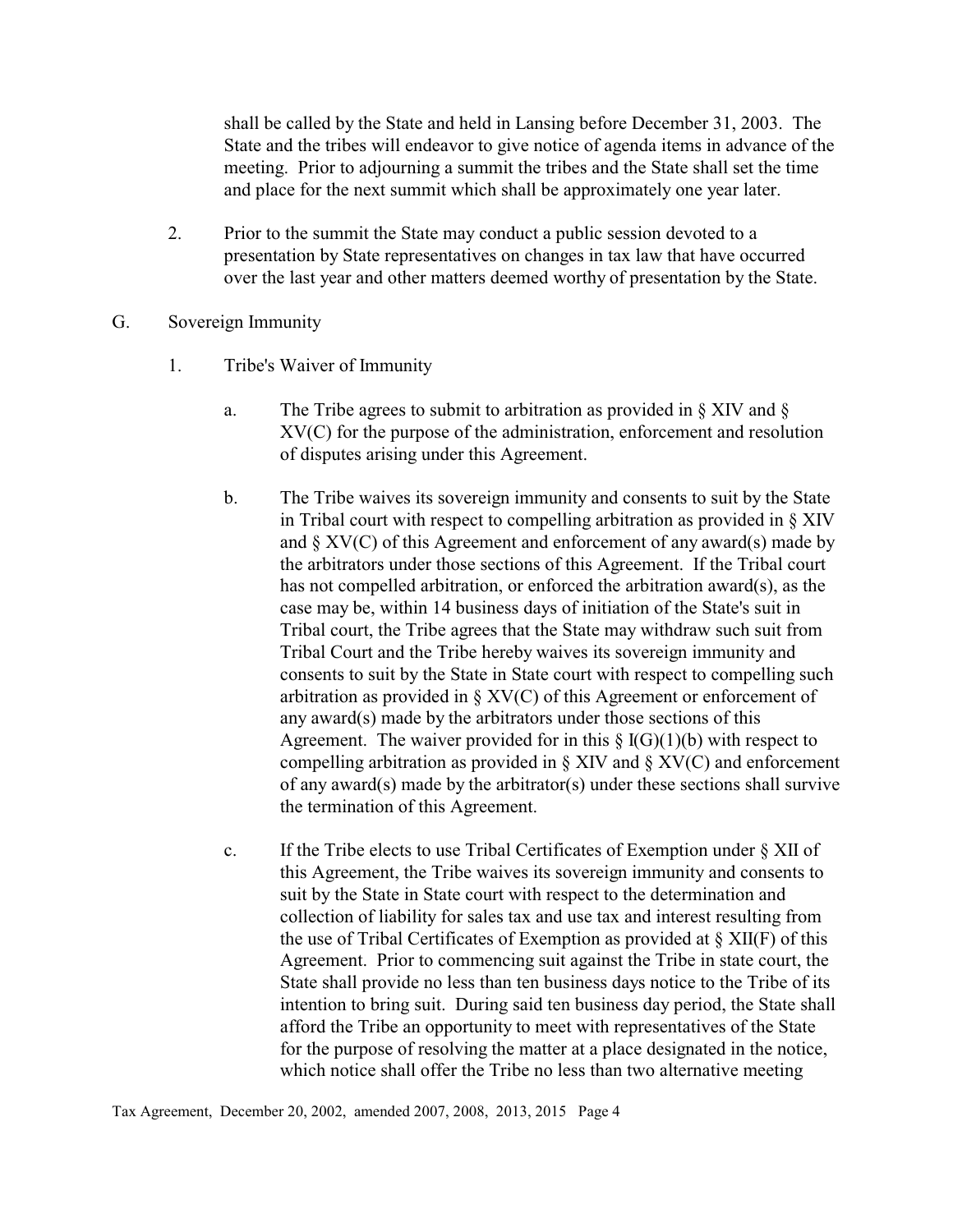dates during such period. If, however, the state fails to afford the Tribe the opportunities to meet as described above, this consent shall be ineffective. The waiver provided for in this  $\S I(G)(1)(c)$  with respect to determination and collection of liability for sales tax and use tax and interest resulting from the use of Tribal Certificates of Exemption as provided in § XII(F) shall survive termination of this Agreement.

- d. The Tribe's waivers of immunity set forth in  $\S$  I(G)(1)(b) and  $\S$  I(G)(1)(c) are limited to the purposes set forth herein.
- 2. State's Waiver of Immunity

The State hereby acknowledges that: (i) pursuant to 2002 PA — the State is authorized to contractually bind itself to the dispute resolution provisions contained in this Agreement, and agrees to submit to arbitration as provided in  $\S$  XIV and  $\S$  XV(C) for the purposes of the administration, enforcement and resolution of disputes arising under this Agreement, and (ii) pursuant to the legislative waiver of immunity contained in the Court of Claims Act, MCL 600.6401, et. seq. and Section 22 of the Revenue Act, MCL 205.22, the State has consented to suit in State court sufficient for the purposes of the administration and enforcement of the terms of this Agreement including compelling such arbitration as provided in  $\S$  XIV and  $\S$  XV(C) of this Agreement, or enforcement of any award(s) made by the arbitrators under those sections of this Agreement. In the absence of legislative modification, this waiver shall survive the termination of this Agreement.

# **II. GENERAL DEFINITIONS**

For purposes of this Agreement, the following definitions pertain:

- A. "Agreement Area" means the area designated as such in Appendix A. The Agreement Area is negotiated exclusively for purposes of this Agreement. Neither party makes any admissions, representations or concessions whatsoever regarding the extent of Indian Country and either the Tribe's or State's jurisdiction, and this negotiated Agreement Area can serve absolutely no precedential purpose in any administrative or judicial proceeding not directly related to the administration or enforcement of this Agreement.
- B. "Department" means the Michigan Department of Treasury.
- C. "Governmental Function" means those activities or functions by the Tribe identified in §  $III(A)(1)(b)$  of this Agreement.
- D. "Indian Country" means those lands considered "Indian Country" under federal law.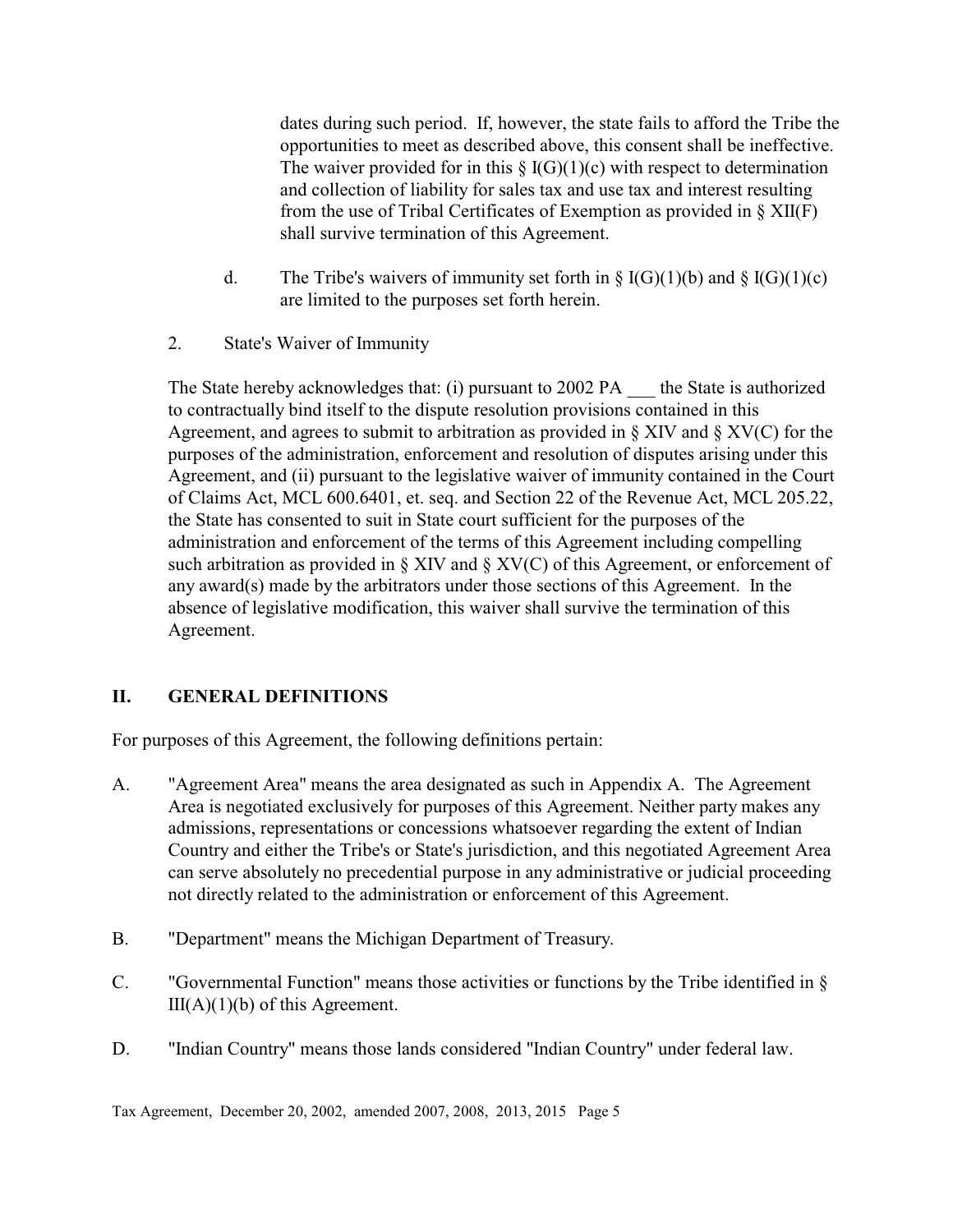- E. "Non-Tribal Member" means an individual who is not an enrolled member of the Tribe.
- F. "Resident Tribal Member" means a Tribal Member whose principal place of residence is located within the Agreement Area.
- G. "State" means the State of Michigan.
- H. "Tax Year" or "Taxable Year" or "Tax Period" means the calendar year, or the fiscal year ending during such calendar year, upon the basis of which a tax subject to this Agreement is computed.
- I. "Taxable Sale" means a sale that is not exempt under State law as modified by this Agreement.
- J. "Tribe" means Little Traverse Bay Bands of Odawa Indians, a sovereign, federally recognized tribe, that is a signatory to this Agreement. The term Tribe shall include entities wholly owned by the Tribe.
- K. "Tribal and Trust Lands" means:
	- 1. all lands held in trust by the federal government for the benefit of the Tribe which are listed on Appendix A (K-1) and designated as Tribal and Trust Lands at the time this Agreement is executed,
	- 2. all fee lands owned by the Tribe which are listed on Appendix A (K-2)and designated as Tribal and Trust Lands at the time this Agreement is executed,
	- 3. all Tribal lands acquired after execution of this Agreement within an area identified for automatic Tribal and Trust Land status on Appendix A (K-3) so long as they are used for a Governmental Function,
	- 4. all Tribal lands accepted into federal trust after execution of this Agreement which are located within the area identified in Appendix A (K-4), regardless of the use of such Tribal lands, and
	- 5. all other lands acquired after execution of this Agreement by the Tribe that are mutually agreed upon in writing by the parties to this Agreement and identified in Appendix A (K-5).
	- 6. all lands listed on Appendix A (K-2) that have been subsequently taken into trust by the federal government for the benefit of the Tribe, which do not meet the criteria of Appendix A (K-4).
- L. "Tribal Chairperson" means the duly elected chairperson of the Tribal Council of the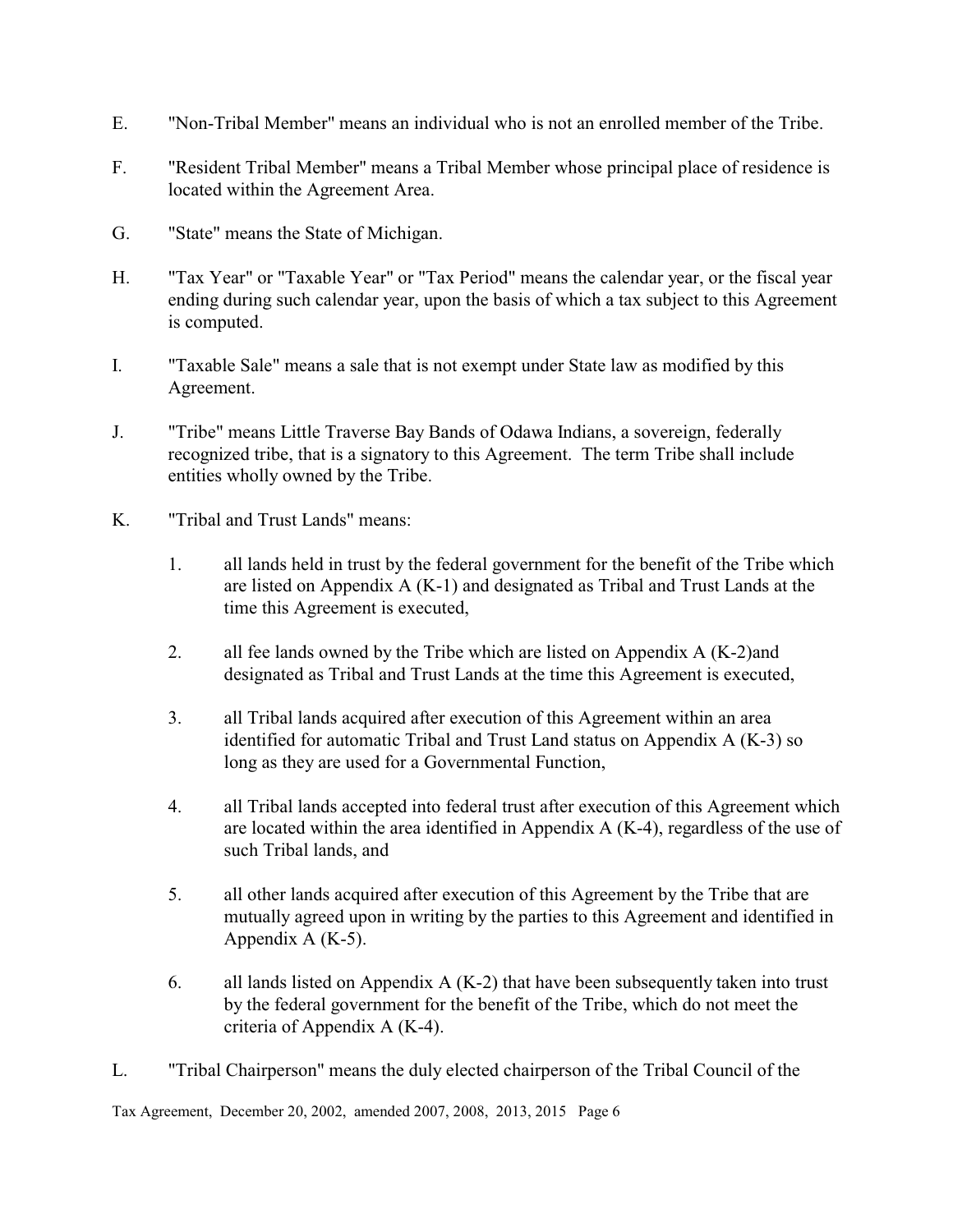Tribe (also commonly referred to as chairman or chairwoman, and synonymously denominated as chairperson or president in the Tribe's Constitution).

- M. "Tribal Entity" means an entity, other than a single Resident Tribal Member or an entity wholly owned by the Tribe, that is wholly owned by any combination of the Tribe and its Resident Tribal Members, or is wholly owned by its Resident Tribal Members.
- N. "Tribal Member" means an individual who is an enrolled member of the Tribe.

# **III. SALES TAX AND USE TAX**

## A. Exemptions

- 1. Tribe
	- a. Purchases by the Tribe or a Tribal Entity of tangible personal property for its use, including but not limited to Governmental Functions identified in §  $III(A)(1)(b)$ , below, and commercial activities are exempt from both the sales tax and use tax if the transaction takes place and the property is used exclusively within the Tribal and Trust Lands.
	- b. Purchases by the Tribe of tangible personal property that is primarily used (95% or more) in performing one of the following Tribal Governmental Functions is exempt from both the sales tax and use tax if the transaction takes place within the Agreement Area regardless of where the tangible personal property is used:
		- i. Public Safety and Conservation;
		- ii. Environmental Services;
		- iii. Tribal Government;
			- Tribal Judiciary
				- Tribal Legislature
				- Tribal Executive Administrative Activity
		- iv. Public Welfare and Other Social Services;
		- v. Education;
		- vi. Health Services;
		- vii. Housing and Housing Services;
		- viii. Casino Gaming (limited to actual gaming activities); and
		- ix. Other similar functions customarily performed by State or local units of government.
	- c. For the purpose of application of  $\S$  III(A)(1)(b), the term "Tribe" means the Tribe acting alone or in combination with one or more other tribes that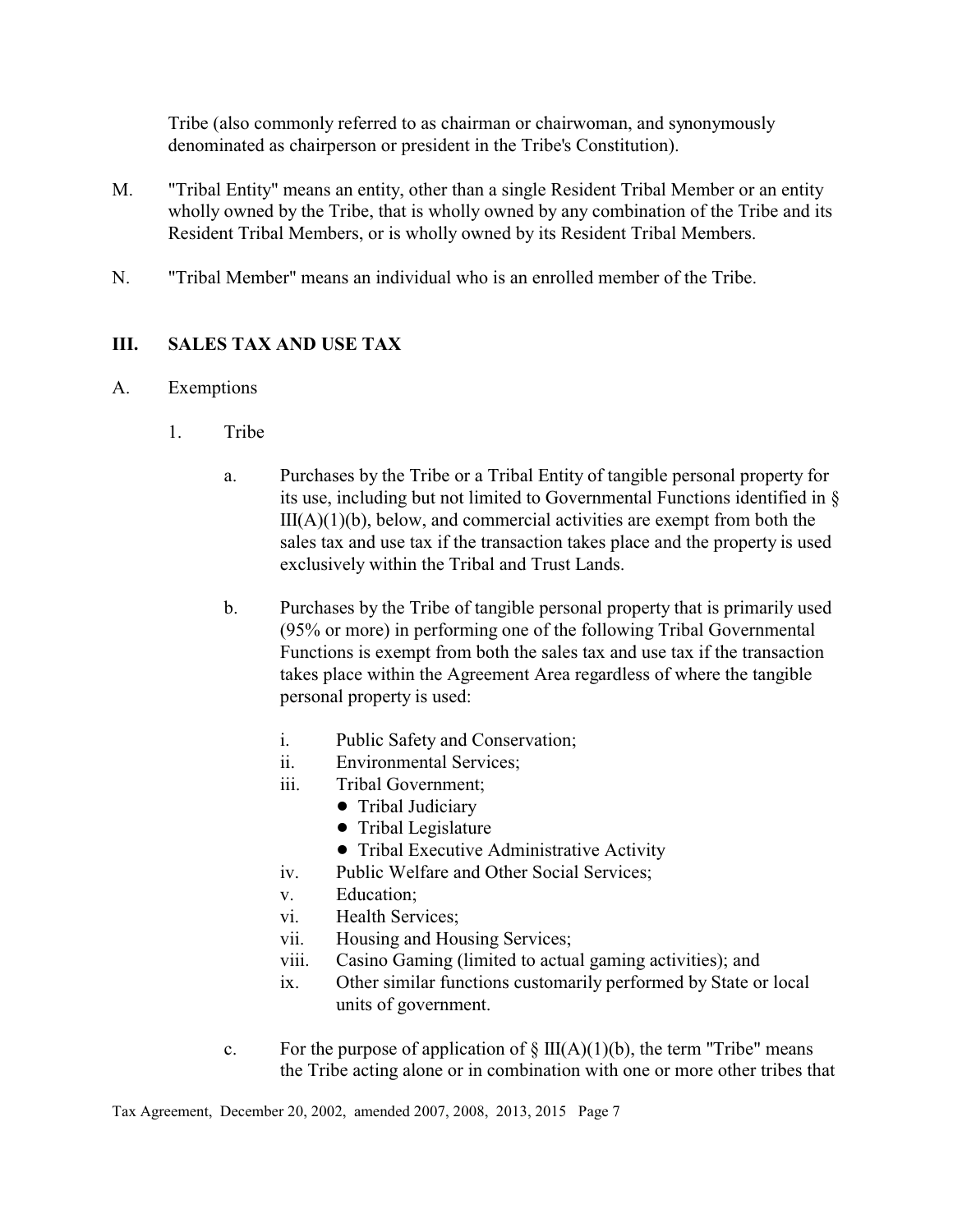have entered into a tax agreement with the State that is substantially similar to this Agreement.

- d. Purchases of vans and buses by the Tribe for use in transporting passengers to and from a Tribal gaming facility shall be exempt from both sales tax and use tax if used exclusively within the Agreement Area or within a 25 mile radius of a Tribal gaming facility provided that an occasional use (5% or less) for other Governmental Functions shall not preclude entitlement to this exemption.
- 2. Resident Tribal Member
	- a. Tangible personal property, other than motor vehicles, purchased or acquired by a Resident Tribal Member for his or her commercial use is exempt from both sales tax and use tax if the transaction takes place in the Tribal and Trust Lands and the property is used exclusively within the Tribal and Trust Lands.
	- b. Purchases by a Resident Tribal Member of tangible personal property for personal use are exempt from both the sales tax and use tax if the transaction takes place in the Agreement Area and the property is used exclusively within the Agreement Area.
	- c. Resident Tribal Members are exempt from both the sales tax and use tax on the following items regardless of where purchased or used provided they are purchased for non-commercial use, used primarily by the Resident Tribal Member and principally garaged, berthed, or stored within the Agreement Area:
		- i. Passenger vehicles including automobiles, pick-up trucks, recreational vehicles and motorcycles;
		- ii. Recreational watercraft;
		- iii. Snowmobiles; and
		- iv. Off road vehicles.

Where an item is purchased under this subsection and subsequently transferred to a non-Resident Tribal Member relative and the transfer would be exempt under MCL 205.93(3)(a), or MCL 205.94bb the Resident Tribal Member shall reimburse the State an amount equal to the current sales or use tax rate times the retail dollar value of the item at the time of the transfer. The reimbursement shall be paid to the Department within 30 days of the date of transfer. Such reimbursement will not be required where the retail dollar value at the time of transfer is below \$2,000 for a passenger vehicle or is below \$1,000 for other enumerated items.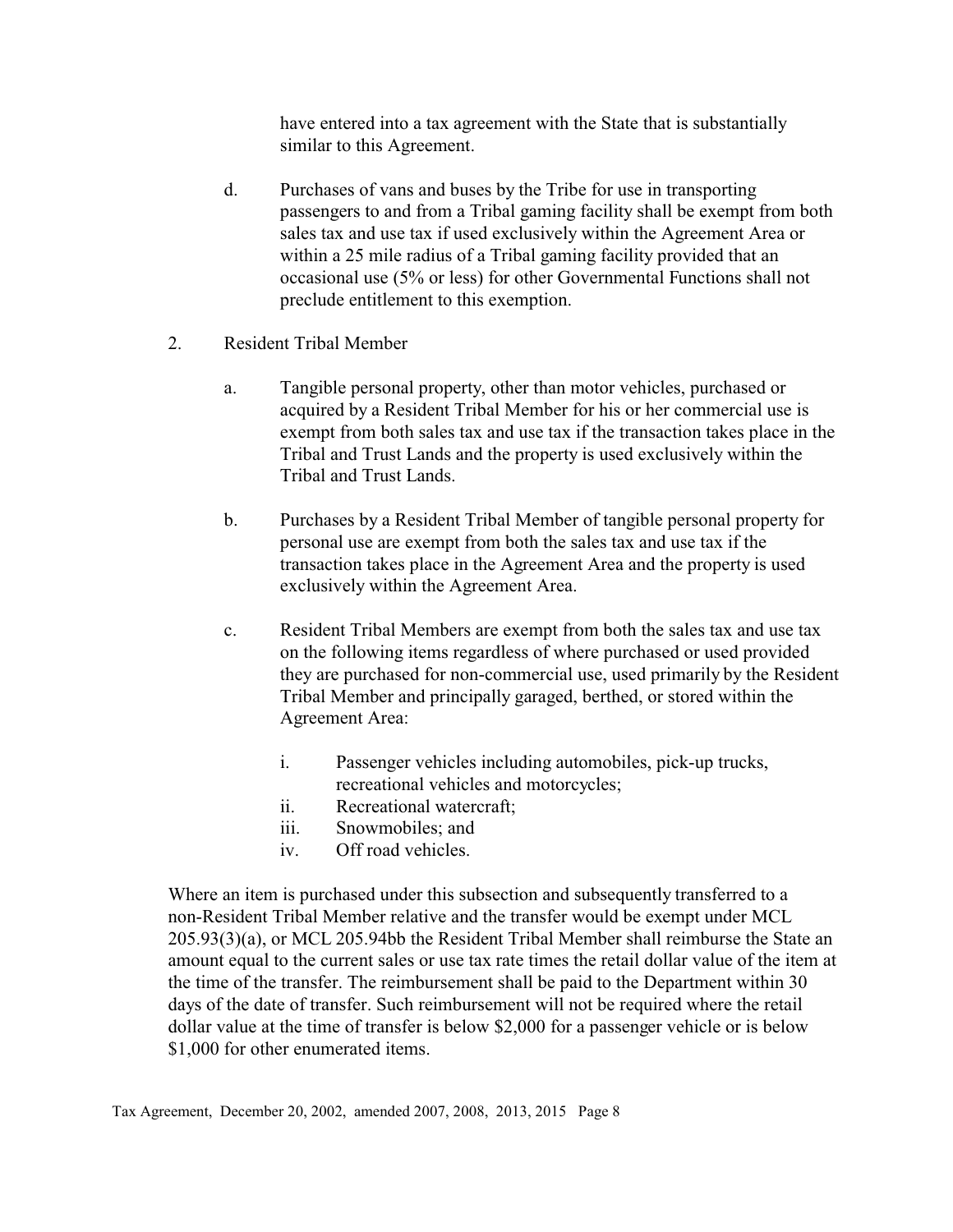- d. Resident Tribal Members are exempt from both the sales tax and use tax on modular homes and mobile homes used as their principal residence. Where a mobile home purchased under this subsection is subsequently transferred to a non-Resident Tribal Member relative and the transfer would be exempt under MCL 205.93(3)(a), the Resident Tribal Member shall reimburse the State an amount equal to the current sales or use tax rate times the retail dollar value of the mobile home at the time of the transfer. The reimbursement shall be paid to the Department within 30 days of the date of transfer. Such reimbursement shall not be required where the retail dollar value of the mobile home at the time of transfer is below \$2,000.
- e. The exemptions in § III(A)(2)(c), § III(A)(2)(d), and § III(A)(3)(b) shall apply in full to 1) purchases made solely by a Resident Tribal Member where the items are solely titled in the name of the Resident Tribal Member, 2) purchases made jointly by a Resident Tribal Member and his or her Resident Tribal Member spouse where the item is titled exclusively in one or both names, or 3) purchases made exclusively by multiple Resident Tribal Members where the item is titled exclusively in one or more of the Resident Tribal Member purchasers' names. With regards to §  $III(A)(2)(b)$  (only for purchase and affixation of materials for construction, renovation, or improvement of the Resident Tribal Member's principal residence),  $\S \Pi(A)(2)(c)$ ,  $\S \Pi(A)(2)(d)$ , and  $\S \Pi(A)(3)(b)$ , the Resident Tribal Member shall qualify for a 50 percent exemption on purchases that are made by the Resident Tribal Member, or their non-Resident Tribal Member spouse, and exclusively titled in both their names. With regards to § iii(a)(2)(c) only, a Resident Tribal Member minor, licensed to drive a motor vehicle in the state of Michigan, shall qualify for a 50 percent exemption on purchases that are at least 50 percent made by the Resident Tribal Member and exclusively titled in the Resident Tribal Member's and the Resident Tribal Member's non-Resident Tribal Member parent's name. This subsection does not otherwise alter any of the other requirements identified in § III(A)(2)(b), § III(A)(2)(c), § III(A)(2)(d), and §  $III(A)(3)(b)$ .
- 3. Affixation to Real Estate
	- a. Materials that are purchased, used or acquired in the performance of a contract entered into by the Resident Tribal Member, Tribe, or Tribal Entity for construction, renovation or improvement of real property owned by the Tribe or the federal government in trust for the Tribe are exempt from both sales tax and use tax if the real property is located within the Tribal and Trust Lands and there is no contractual entitlement for a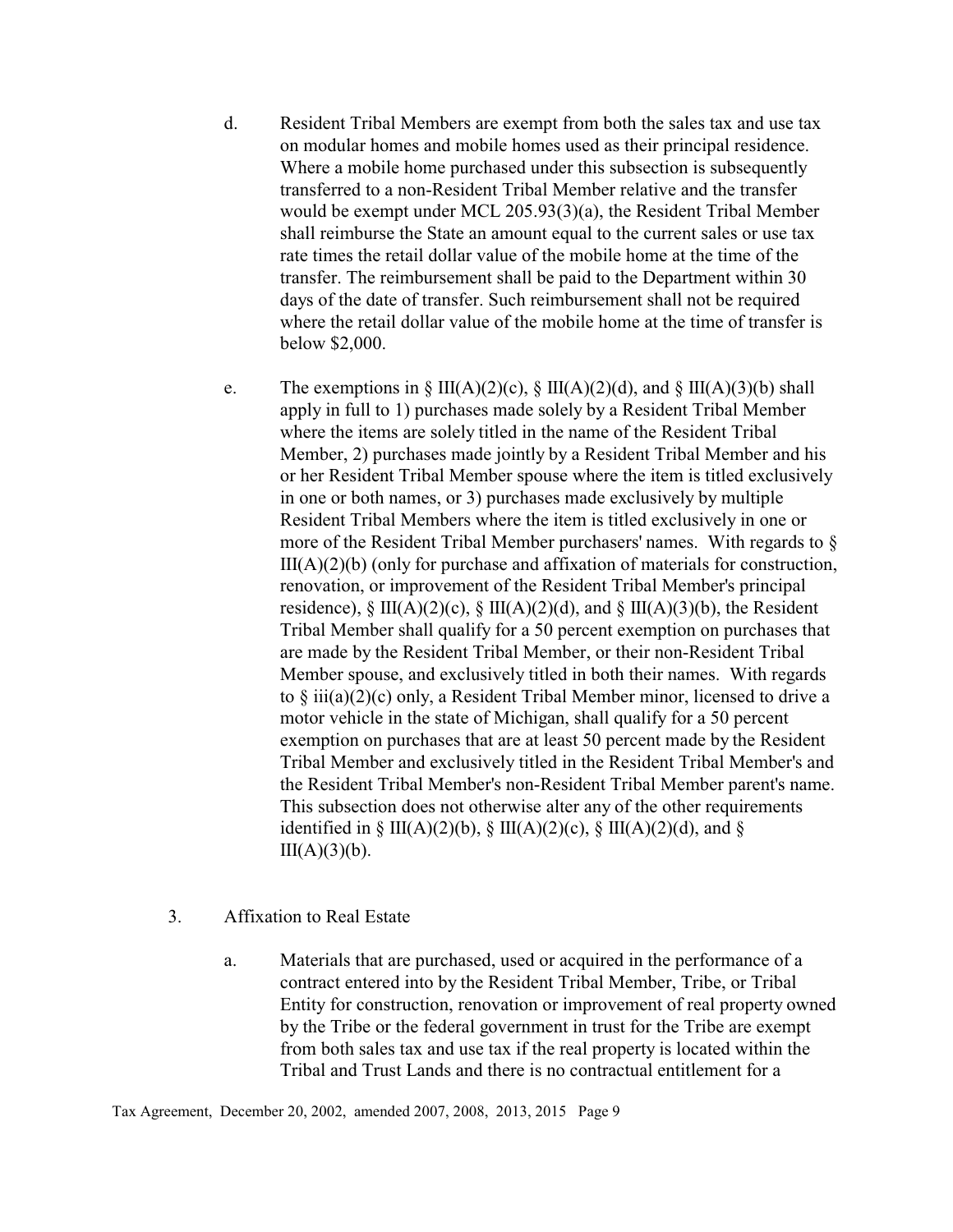non-Resident Tribal Member or non-Tribal Entity to remove the improvement.

b. Materials that are purchased, used or acquired in the performance of a contract for construction, renovation or improvement to the principal residence of a Resident Tribal Member are exempt from both the sales tax and use tax.

Where a Resident Tribal Member seeks exemption claimed under either  $\S$  III(A)(2)(b),  $\S$  $III(A)(2)(d)$  or  $\S$   $III(A)(3)(b)$ , for the purchase, construction, renovation, or improvement of a new principal residence, the Resident Tribal Member shall repay to the Department any previously received exemption claimed under  $\S$  III(A)(2)(b),  $\S$  III(A)(2)(d) or  $\S$  $III(A)(3)(b)$ , for the purchase, construction, renovation, or improvement of his or her previous principal residence(s) for a period of two years immediately preceding the purchase of the item(s) on which the exemption is to be claimed. Repayment will not be required where the cumulative cost of the previously purchased items for which exemption was received does not exceed \$2,000 for the two-year period.

A Resident Tribal Member cannot have more than one principal residence at a time. For purposes of  $\S$  III(A)(3)(b), where the Resident Tribal Member has not yet relocated into the new residence, a Resident Tribal Member's Principal Residence changes from the old residence to the new residence as of the date of the purchase for which exemption is sought regarding the new residence.

- 4. Treaty Fishing
	- a. Tangible personal property purchased or acquired by a Resident Tribal Member within the Agreement Area for use in exercising a treaty fishing right is exempt from both the sales tax and use tax regardless of where the property is used.
	- b. Tangible personal property purchased or acquired by the Tribe, a Tribal Entity or any Tribal Member for use in exercising a commercial treaty fishing right is exempt from both the sales tax and use tax regardless of where the property is purchased or acquired.
- 5. Rental Rooms

Rental rooms owned by the Tribe that are within Tribal and Trust Lands and within a one-quarter mile radius of a Tribal gaming facility also located within the Tribal and Trust Lands are exempt from the lodging use tax and are not subject to tax sharing, as provided in § III(B), below.

6. Restaurant Food and Beverage Sales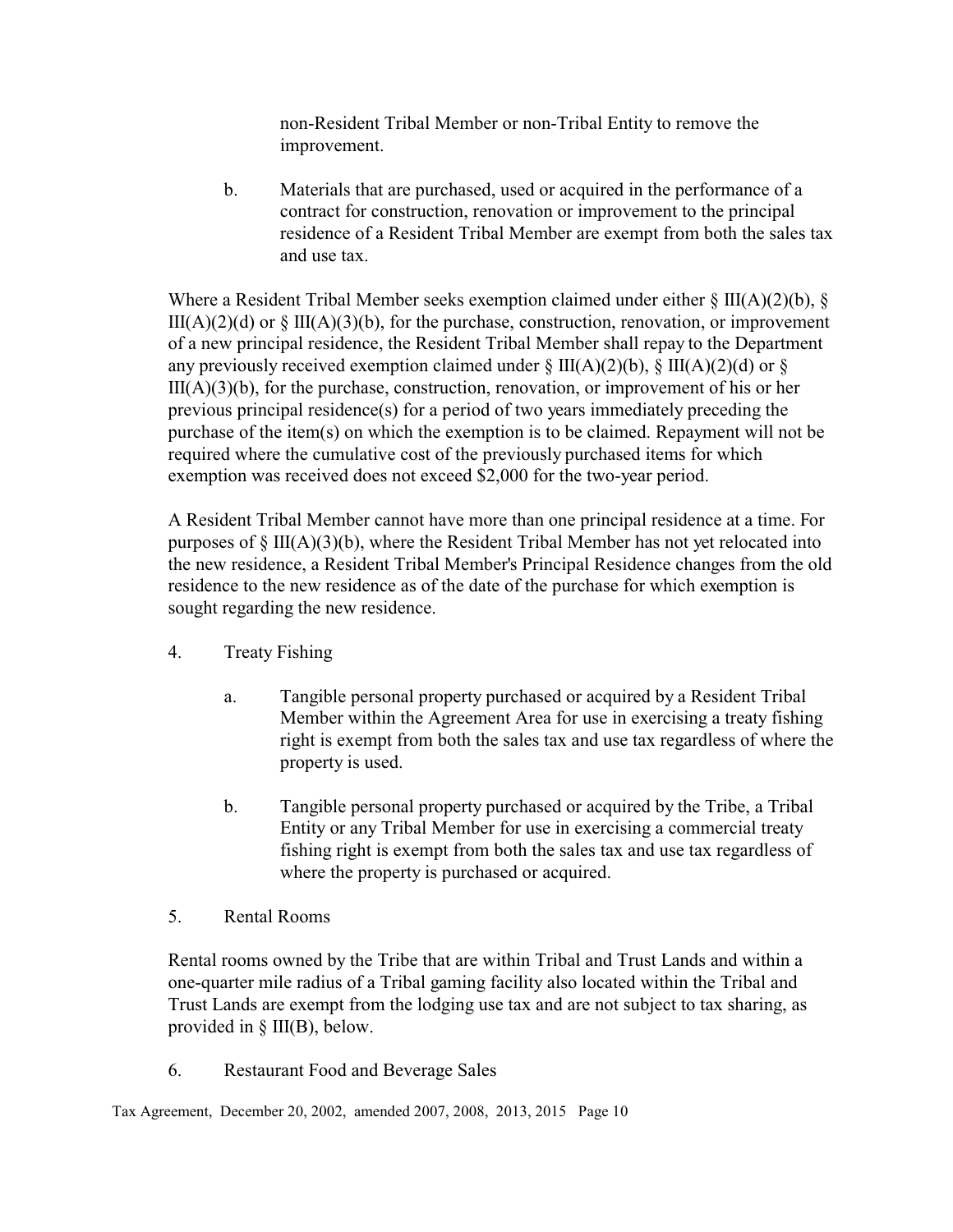Restaurant food and beverage sales at casino operations located within the Tribal and Trust Lands are exempt from both the sales tax and use tax and are not subject to tax sharing as provided in  $\S$  III(B), below.

7. Sale of Electricity, Natural or Artificial Gas, Home Heating Fuels, and Telecommunications and Internet Services

Sales of electricity, natural gas or artificial gas, home heating fuels and all transmission and distribution charges are exempt from both the sales tax and use tax if the product is delivered to: (i) land owned by the Tribe or held in trust by the federal government for the benefit of the Tribe, to the extent that the land is occupied by the Tribe, a Tribal Entity or a Tribal Member and is within Tribal and Trust Lands; (ii) land occupied by the Tribe within the Agreement Area that is primarily used (95% or more) in performing a Governmental Function; or (iii) a Resident Tribal Member's principal residence located within the Agreement Area.

In addition, telephone (intrastate and interstate), telegraph leased wire, internet, cable, and other similar communications rendered to and paid for by the Tribe, a Tribal Entity, or Resident Tribal Member are exempt from both the sales tax and use tax if the service is rendered to: (i) land owned by the Tribe or held in trust by the federal government for the benefit of the Tribe, to the extent that the land is occupied by the Tribe, a Tribal Entity or a Tribal Member and is within the Tribal and Trust Lands; (ii) land occupied by the Tribe within the Agreement Area that is primarily used (95% or more) in performing a Governmental Function; or (iii) a Resident Tribal Member's principal residence located within the Agreement Area.

## 8. Sourcing of Transactions

The determination of where a transaction occurs will be made in accordance with the Streamline Sales Tax Project sourcing rules as follows:

- a. When the product is received by the purchaser at a business location of the seller, the sale is sourced to that business location.
- b. When the product is not received by the purchaser at a business location of the seller, the sale is sourced to the location where receipt by the purchaser (or the purchaser's donee, designated as such by the purchaser) occurs, including the location indicated by instructions for delivery to the purchaser (or donee), known to the seller.
- c. When a and b do not apply, the sale is sourced to the location indicated by an address for the purchaser that is available from the business records of the seller that are maintained in the ordinary course of the seller's business when use of this address does not constitute bad faith.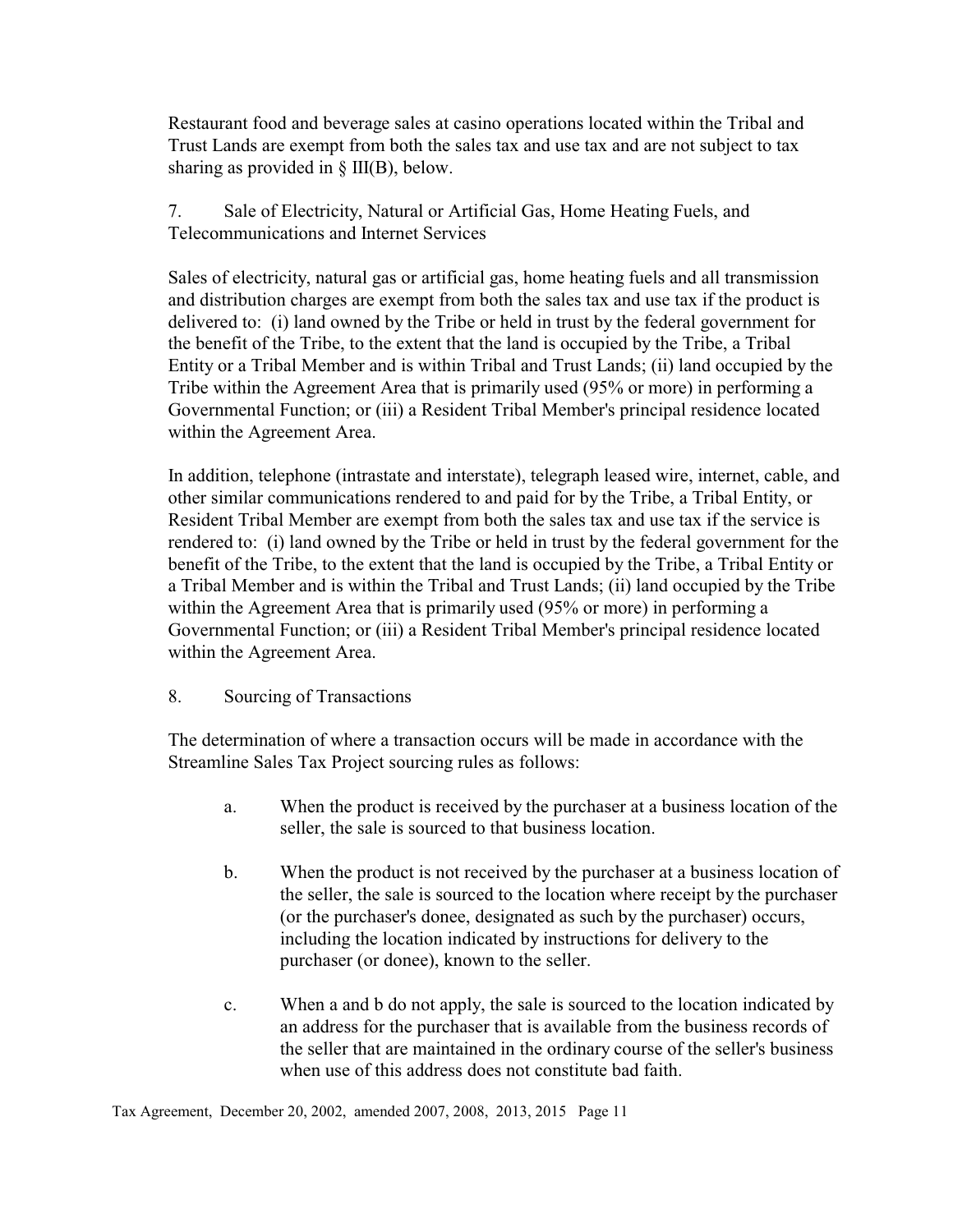- d. When a, b, and c do not apply, the sale is sourced to the location indicated by an address for the purchaser obtained during the consummation of the sale, including the address of a purchaser's payment instrument, if no other address is available, when use of this address does not constitute bad faith.
- e. When none of the previous rules of a, b, c, or d apply, including the circumstance where the seller is without sufficient information to apply the previous rules, then the location will be determined by the address from which tangible personal property was shipped, from which the digital good was first available for transmission by the seller or from which the service was provided (disregarding for these purposes any location that merely provided the digital transfer of the product sold).
- f. The terms "receive" and "receipt" mean:
	- i. taking possession of tangible personal property;
	- ii. making first use of services; or
	- iii. taking possession or making first use of digital goods whichever comes first.

The terms "receive" and "receipt" do not include possession by a shipping company on behalf of the purchaser.

g. It is understood that if the rules adopted are different than those set forth above there will be further discussion on the sourcing issue by the Tribe and the State and those further discussions may result in changes to this section, if mutually agreed upon in writing by the parties.

## B. Tax Sharing

Sales tax and use tax will be collected, remitted, and shared between the State and the Tribe as provided in this section.

- 1. Outside of the Tribal and Trust Lands. Tribal, Tribal Member, and Tribal Entity retailers shall collect the State sales tax or use tax as applicable on all sales to Non-Tribal Members, non-Resident Tribal Members and on all other Taxable Sales that occur within the State and outside of the Tribal and Trust Lands. All tax collected shall be remitted to the State and shall not be subject to tax sharing as provided in this § III(B).
- 2. Inside the Tribal and Trust Lands. Tribal, Tribal Member, and Tribal Entity retailers shall collect and remit to the State the State sales tax or use tax, as applicable, on all sales to Non-Tribal Members and non-Resident Tribal Members and on all other Taxable Sales that occur within the Tribal and Trust Lands. The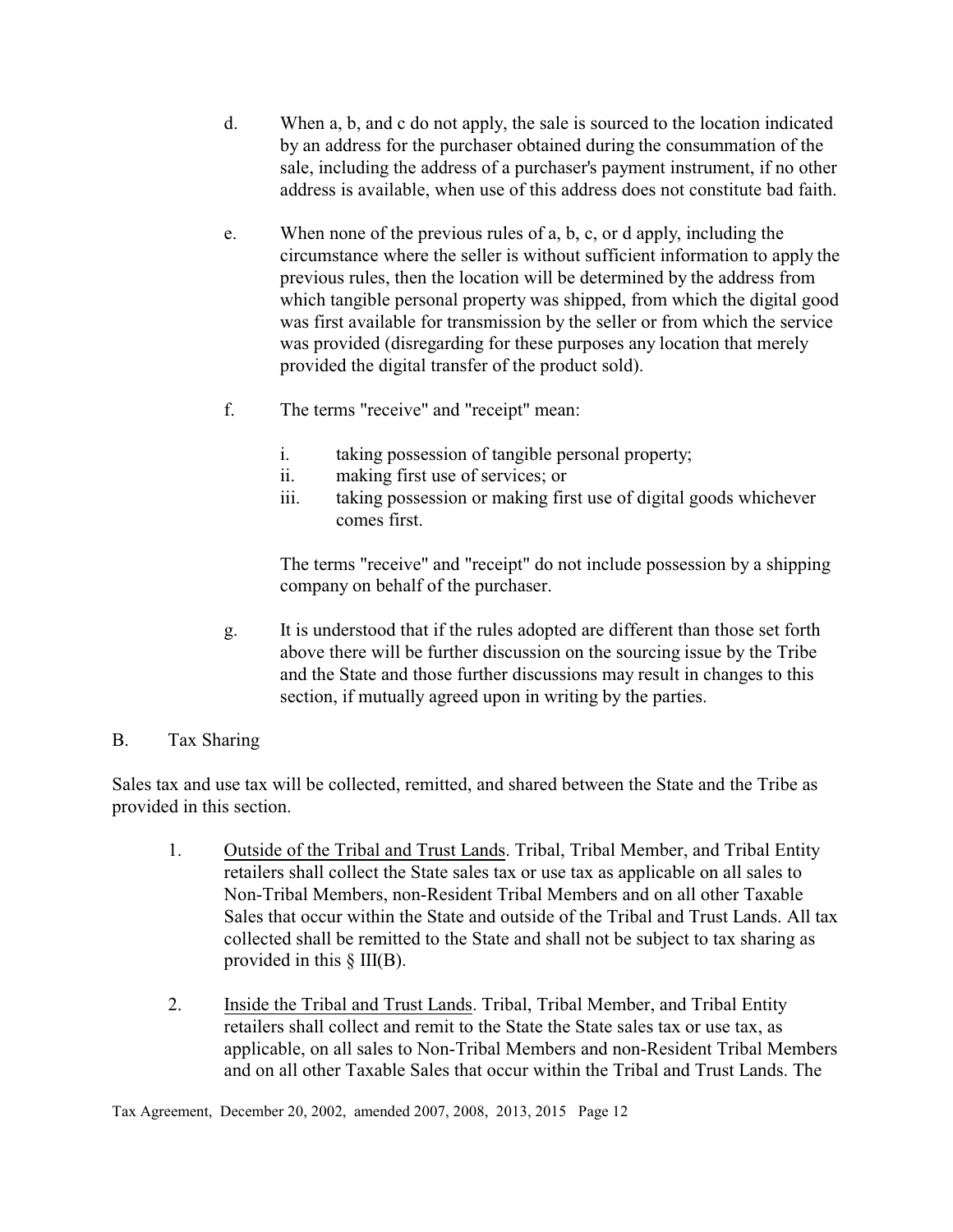State shall share the tax collected and remitted as follows:

- a. On the first \$5,000,000 of annual gross receipts from Non-Tribal Members, non-Resident Tribal Members and all other Taxable Sales, 2/3 of the tax collected shall be paid to the Tribe and 1/3 to the State.
- b. On annual gross receipts from Non- Tribal Members, non-Resident Tribal Members and all other Taxable Sales in excess of \$5,000,000,  $\frac{1}{2}$  of the tax collected shall be paid to the Tribe and ½ to the State.
- 3. If the Tribe enacts a sales tax on transactions occurring within its Tribal and Trust Lands on sales made by the Tribe, Tribal Members, or Tribal Entities which (i) utilizes a base at least as inclusive as that provided under State law, and (ii) applies a rate at least as high as that imposed by State law,  $\S$  III(B)(2) above shall not apply. Rather, the State agrees to exempt those transactions from the State use tax and the Tribe agrees to collect its sales tax from all Tribal, Tribal Member, and Tribal Entity retailers engaging in Taxable Sales within the Tribal and Trust Lands. The Tribe shall share the tax collected as follows:
	- a. On the first \$5,000,000 of annual gross receipts from Taxable Sales, 2/3 of the tax collected shall be retained by the Tribe and 1/3 paid to the State (but not to exceed the amount payable to the State if the State tax rate were applied).
	- b. On annual gross receipts from Taxable Sales in excess of \$5,000,000,  $\frac{1}{2}$  of the tax collected shall be retained by the Tribe and  $\frac{1}{2}$  paid to the State (but not to exceed the amount payable to the State if the State tax rate were applied).

## C. General

- 1. The State will impose a sales tax on all non-Tribal retailers, non-Tribal Member retailers, and non-Tribal Entity Retailers within the Agreement Area including Tribal and Trust Lands on all sales including those to the Tribe, Tribal Members, or Tribal Entities unless a valid exemption certificate is presented at time of sale. Imposition of the tax at the retail level shall not preclude the Tribe, a Resident Tribal Member, or a Tribal Entity from obtaining the benefit of an exemption provided in this Agreement by use of the Tax Table or other refund mechanism provided in § XII of this Agreement.
- 2. Tribal, Tribal Member, and Tribal Entity retailers will not be eligible for the vendor's prepayment discount at MCL 205.54 and MCL 205.94f on sales that occur within the Tribal and Trust Lands.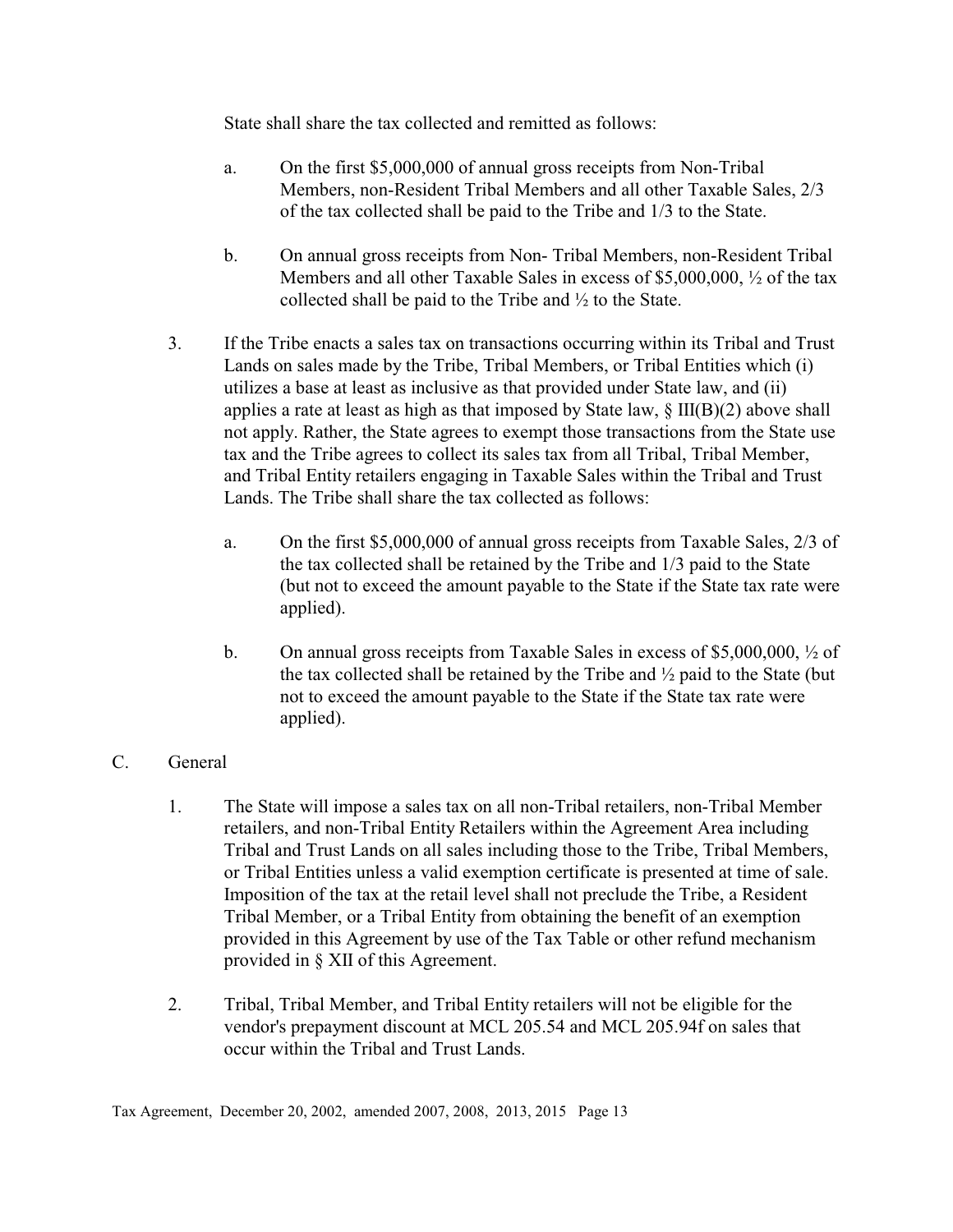## **IV. INCOME TAX**

- A. Part 1 (person other than a corporation as defined under part 1 Section 51(8)(A) of Act No. 38 of the public acts of 2011)
	- 1. Non Business Income

Resident Tribal Members are exempt from State income tax on all Non Business income including but not limited to:

- a. All income derived from wages are exempt whether the wages are earned within the Agreement Area or outside of the Agreement Area;
- b. All interest and passive dividends are exempt;
- c. All rents and royalties derived from real property located within the Agreement Area are exempt;
- d. All rents and royalties derived from tangible personal property, to the extent the personal property is utilized within the Agreement Area, are exempt;
- e. Capital gains from the sale or exchange of real property located within the Agreement Area are exempt;
- f. Capital gains from the sale or exchange of tangible personal property which is located within the Agreement Area at the time of sale are exempt;
- g. Capital gains from the sale or exchange of intangible personal property are exempt;
- h. All pension income and benefits including, but not limited to, 401(k), IRA, defined contribution plan, and defined benefit plan payments are exempt;
- i. All per capita payments by the Tribe to Resident Tribal Members are exempt without regard to the source of payment; and
- j. All gaming winnings are exempt.
- 2. Business Income

Resident Tribal Members are exempt from the State income tax on business income as follows: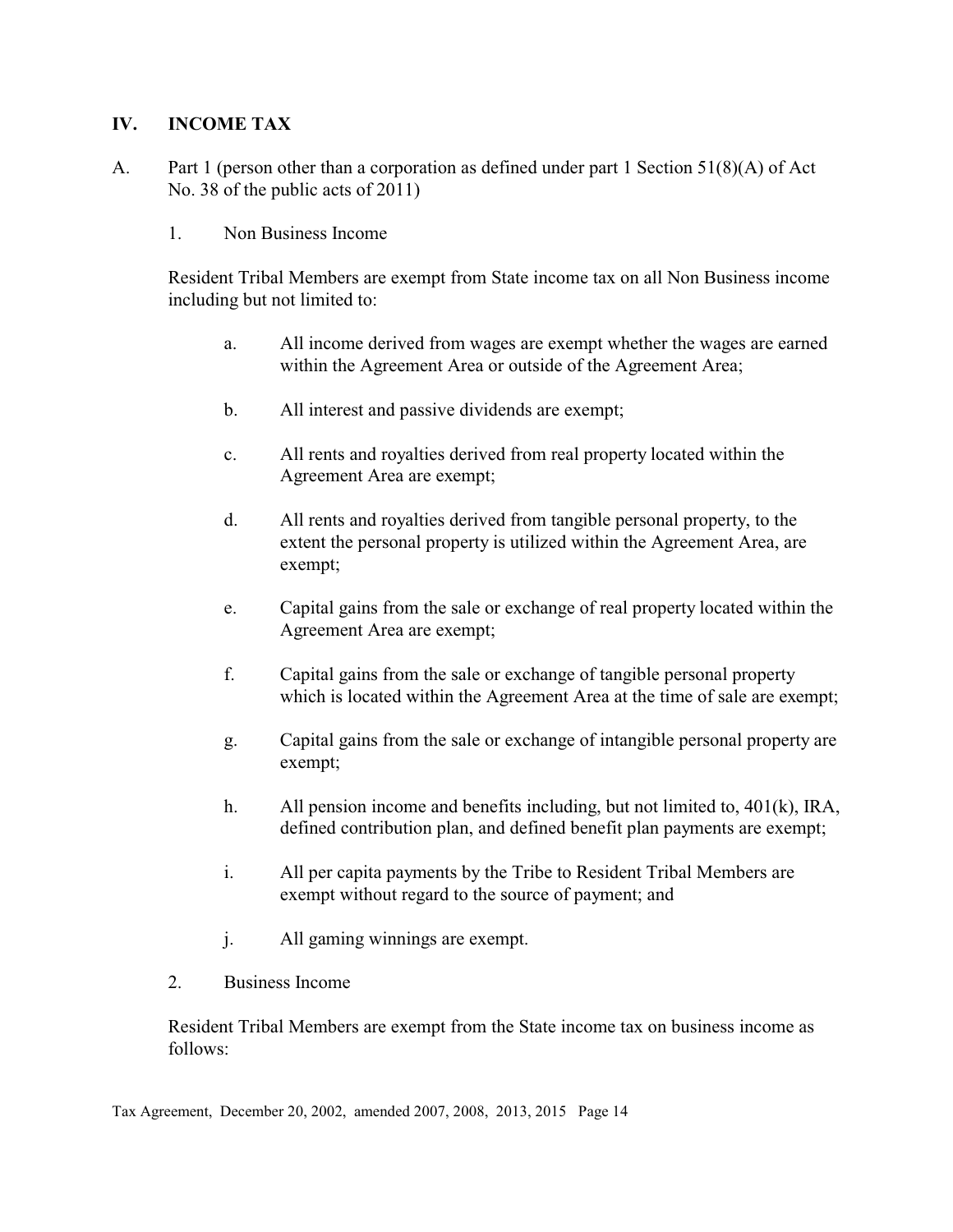Business income shall be apportioned in the manner provided in the State Income Tax Act and, with the exception of transportation services, shall be by application of the sales factors. In arriving at the portion to be taxed, the numerators provided in that sections shall include sales in the State and shall exclude sales which are outside of the State or within the Tribal and Trust Lands. The denominator shall consist of all sales everywhere. Business income includes income derived from a flow through entity. Transportation services shall be based on revenue miles as described under Section 132 of Act No. 38 of the public acts of 2011 except that revenue miles in Michigan shall exclude those within tribal and trust lands.

3. Treaty Fishing

All income derived from Treaty Fishing is exempt from the State income tax to the extent excluded from federal income.

4. Spouses

Spouses who are not Resident Tribal Members are subject to the State income tax.

B. Part 2 (Corporations)

- 1. For purposes of application of the tax enacted under part 2 of Act No. 38 of the public acts of 2011 (Corporate Income Tax or CIT) only, the following definitions shall apply:
	- a. "Tribe (CIT)" means any Tribe that has entered into a tax agreement with the State that is substantially similar to this Agreement.
	- b. "Expanded Tribal Agreement Area" means the lands within the combined Agreement Areas of each Tribe (CIT).
	- c. "Tribal Member (CIT)" means an individual who is an enrolled member of a Tribe (CIT).
	- d. "Resident Tribal Member (CIT)" means a Tribal Member (CIT) whose principal place of residence is located within his or her Tribe's Agreement Area.
	- e. "Tribal Entity (CIT)" means an entity other than a single Tribe (CIT) acting alone or single Resident Tribal Member (CIT) acting alone, that is wholly comprised of any combination of the Tribe (CIT) and Resident Tribal Members (CIT), or is wholly owned by Resident Tribal Members (CIT).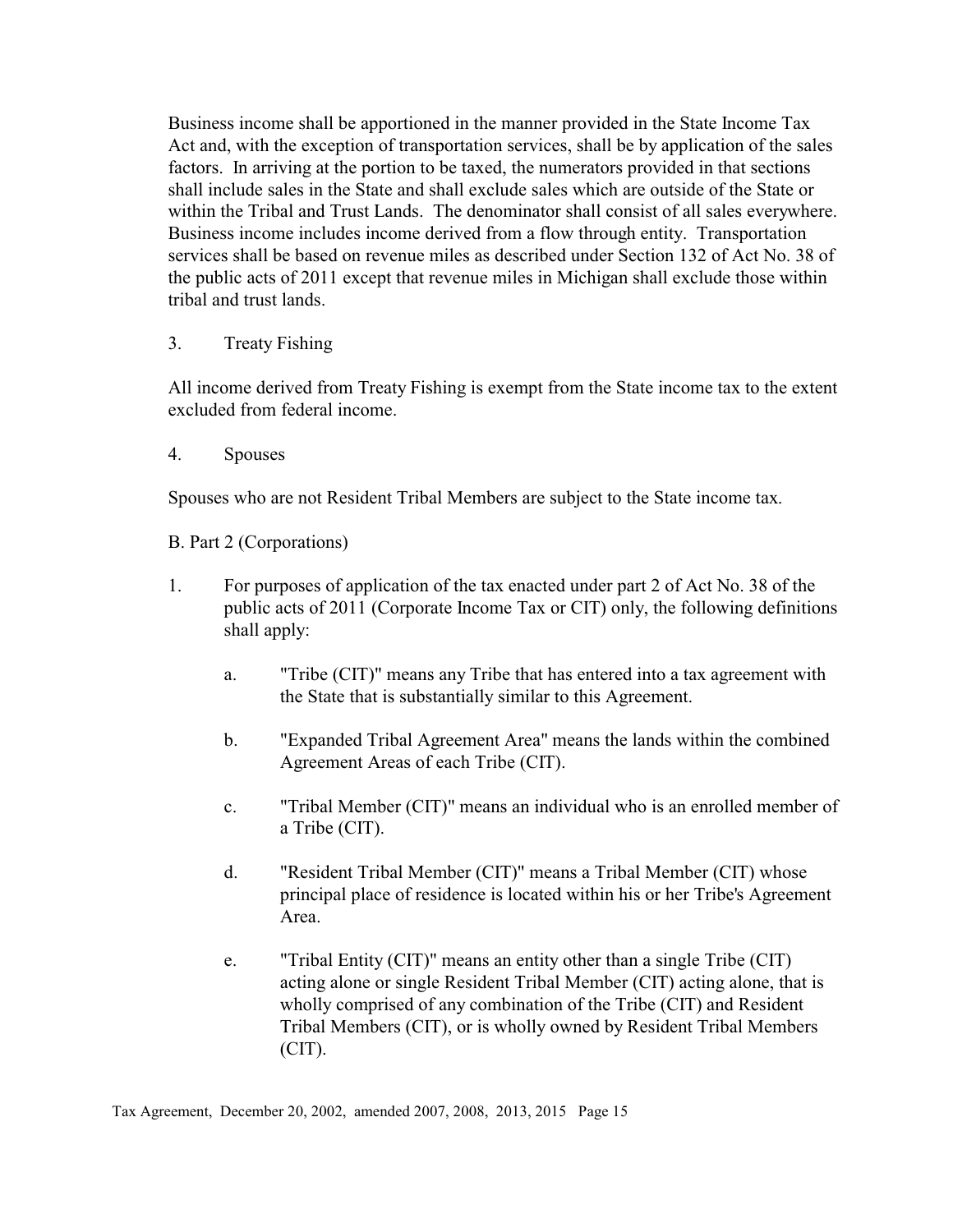- 2. The Corporate Income Tax (CIT) exemptions provided by this Agreement will be applied without regard to the law under which an entity is organized. Publicly traded entities shall be subject to the CIT without regard to Tribe (CIT) or Tribal Member (CIT) ownership and without regard to the Expanded Tribal Agreement Area.
- 3. Entities taxable under the CIT in which the ownership interests are entirely comprised of one or more Tribes (CIT), Tribal Members (CIT) or Tribal Entities (CIT) that engage in business activity within the State will apportion their tax base by application of the statutory sales factor to determine the portion of the tax base attributable, if any, to the State but outside the Expanded Tribal Agreement Area. The portion of the tax base attributable to the Expanded Tribal Agreement Area will be exempt from the CIT.
- 4. Entities taxable under the CIT which are not wholly owned by any combination of Tribes (CIT), Tribal Members (CIT) or Tribal Entities (CIT) will apportion their tax base by application of the statutory sales factor to determine the portion of the tax base attributable to the State and to the Expanded Tribal Agreement Area. The portion of the tax base attributable to the Expanded Tribal Agreement Area which is equal to the percentage of ownership interests held in combination of Tribes (CIT), Tribal Members (CIT) or Tribal Entities (CIT) will be exempt. The portion of the tax base attributable to non Tribes (CIT), Non Tribal Members (CIT) or Non Tribal Entities (CIT) is subject to the CIT for activity within the State both within and outside of the Expanded Tribal Agreement Area. In calculating the State sales factor of the apportionment formula the numerator shall only exclude sales that are destined to:
	- a. The Tribe (CIT);
	- b. Resident Tribal Members (CIT); and
	- c. Sales shipped to destinations outside of the State.
- C. Withholding and Reporting
	- 1. Tribal, Tribal Member, and Tribal Entity employers located within the Agreement Area will withhold and remit to the State income tax described under subsection A of this section, from all employees who are not Resident Tribal Members.
	- 2. Where the tribe, tribal members, and tribal entities disburse pension or annuity payments for those who are not resident tribal members they will withhold on the taxable part of the payments as described under Section 703(1) of Act No. 38 of the public acts of 2011.
	- 3. Flow through entities wholly or partially owned by the tribe, tribal members, or tribal entities, will withhold a tax on the distributive share of taxable income of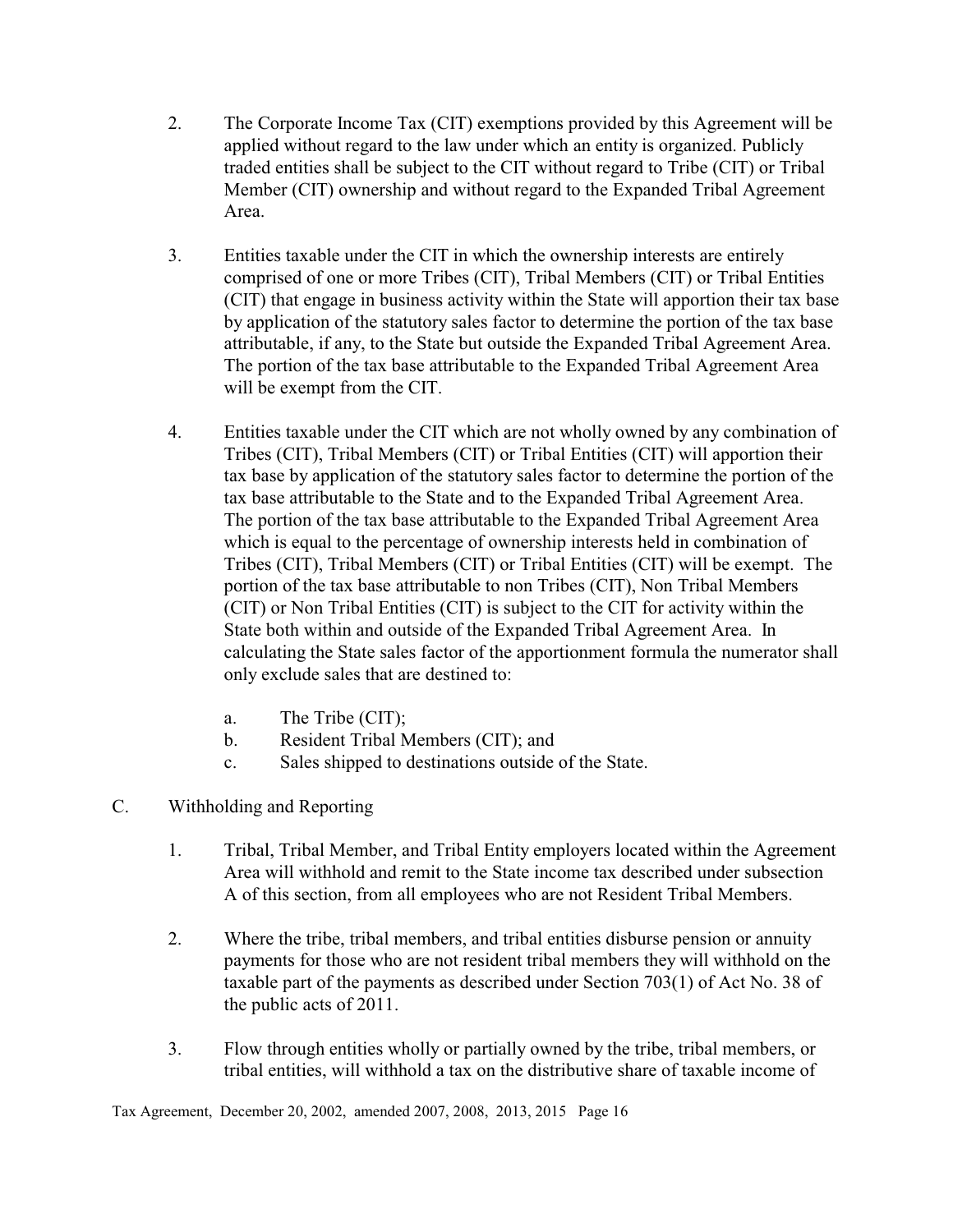each nonresident member of the flow through entity who is an individual as described under Section 703(3) of Act No. 38 of the Public Acts of 2011.

- 4. Flow through entities wholly or partially owned by the tribe, tribal members, or tribal entities, with more than \$200,000 of allocated or apportioned business income will withhold on the distributive share of the business income of each member as described under Section 703(4) and (5) of Act No. 38 of the Public Acts of 2011.
- 5. Eligible production companies wholly or partially owned by the tribe, tribal members, or tribal entities shall withhold as described under Section 703(9) of Act No. 38 of the Public Acts of 2011.
- 6. The Tribe will report to the State gaming winnings in the same manner as reported to the federal government.
- 7. The Tribe's casino operators and/or entertainment facility operators will report gross receipts and contact information regarding each professional performer in a manner consistent with reporting practices required by the State for non Tribal casino operators and/or entertainment facilities.

# **V. MOTOR FUEL TAX**

- A. The Tribe may purchase a quantity of tax exempt motor fuel. The exempt motor fuel will be administered by either the quota method or the refund method. The Tribe shall select which method it will use to acquire tax exempt motor fuel, consistent with the provisions of this Agreement.
- B. Implementation: Refund Method
	- 1. The Tribe will prepay the State motor fuel and sales taxes on all motor fuel purchases and seek a refund on exempt sales.
	- 2. All motor fuel for resale shall be purchased in accordance with State law from any State licensed wholesaler and shall be tax prepaid. All Taxable Sales of such motor fuel shall include the tax in the retail price.
	- 3. The Tribe shall determine which retailers within the Agreement Area will be entitled to seek refunds on exempt sales.
	- 4. The total amount of refunds obtainable by the Tribe or its designated retailers shall be limited by a ceiling determined jointly by the Tribe and the State in the same manner as a quota. The entitlement shall be prospective and shall be reviewed periodically. There shall be no retroactive reconciliation.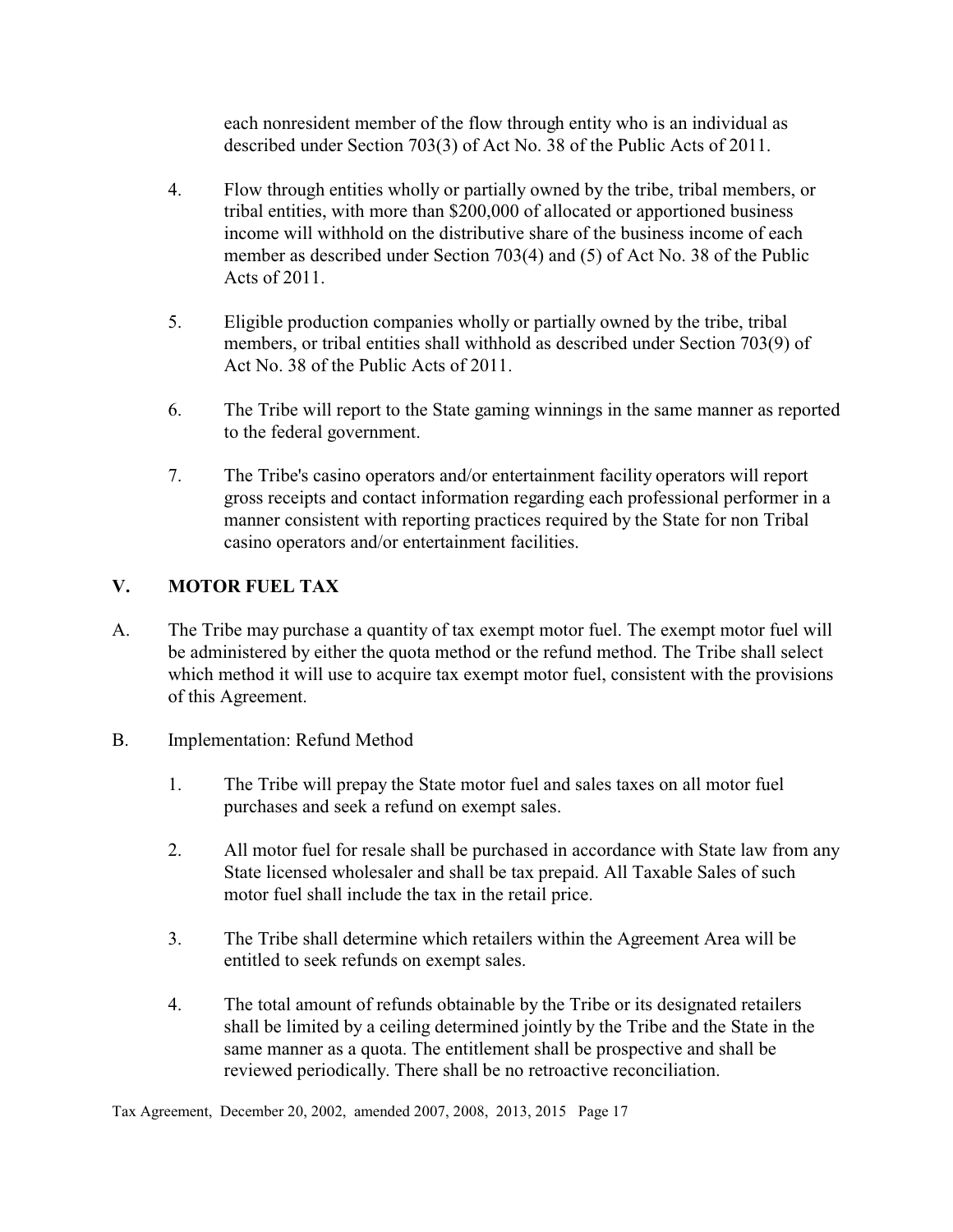- 5. Tribes that engage in interstate transportation activities shall be subject to the International Fuel Tax Agreement (IFTA). No refund under this Agreement shall be requested by the Tribe or its designated retailers and no tax exempt fuel shall be used for interstate activities subject to IFTA.
- 6. The Tribe shall not engage in commercial intrastate transportation activities, other than those associated with its casino gaming operations as provided at  $\S$  $(III)(A)(1)(d)$ , with fuel that is not taxed.
- 7. All refunds shall be issued within 45 days of the receipt of the claim for refund, after which interest shall accrue at the statutory rate.
- C. Implementation: Quota Method
	- 1. The Tribe may purchase an annual quota of motor fuel per the agreed schedule without the imposition of the State motor fuel and sales taxes. The entitlement shall be prospective and shall be reviewed periodically. There shall be no retroactive reconciliation.
	- 2. The Tribe shall acquire its tax-free quota of motor fuel from a single pre-identified State licensed wholesaler.
	- 3. All motor fuel acquired for resale in excess of the quota shall be purchased in accordance with State law from any State licensed wholesaler with State motor fuel taxes prepaid. All retail sales of such motor fuel shall include the tax in the retail price.
	- 4. The Tribe shall determine which retailers within the Agreement Area will receive tax-free quota motor fuel.
	- 5. All tax free diesel fuel acquired under the quota will be clear diesel fuel.
	- 6. Tribes that engage in interstate transportation activities shall be subject to the IFTA. No tax-free quota motor fuel shall be used for interstate activities subject to IFTA.
	- 7. The Tribe shall not engage in commercial intrastate transportation activities other than those associated with its casino gaming operations as provided at §  $III(A)(1)(d)$ , with fuel that is not taxed.
- D. The Tribe shall ensure that Tribal Member and Tribal Entity retailers only purchase motor fuel from State licensed wholesalers. The Tribe shall also ensure that Tribal Member and Tribal Entity retailers prepay all taxes on motor fuel purchases except for quota exempt purchases authorized by the Tribe.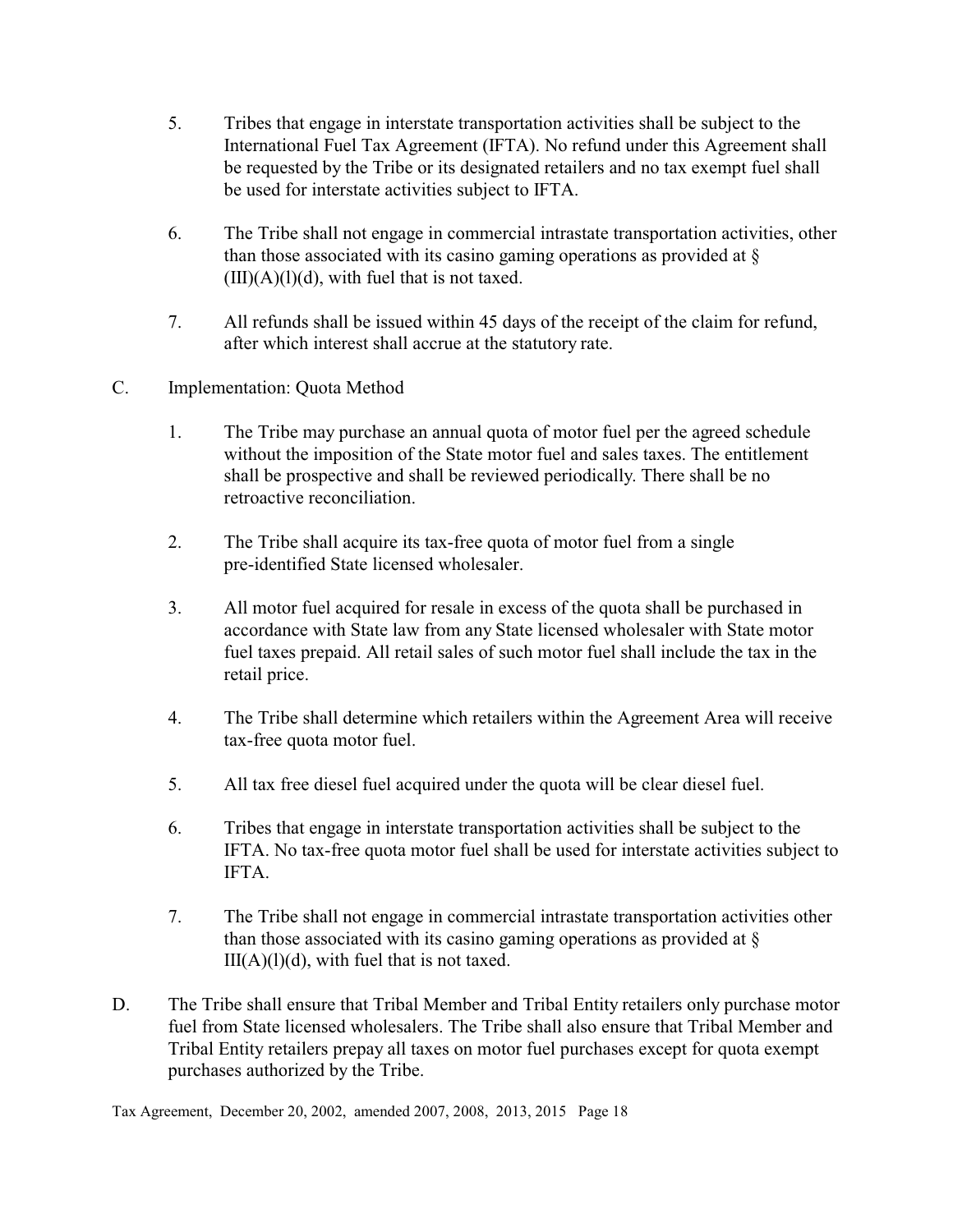- E. All sales of motor fuel by the Tribe, Tribal Members, or Tribal Entities to Non-Tribal Members shall be with all taxes paid and included in the price.
- F. The Tribe, Tribal Members, and Tribal Entities shall not act as importers, wholesalers, or suppliers of motor fuel unless licensed by the State.

# **VI. TOBACCO TAX**

The Tribe and the State agree that all tobacco products sold within the Agreement Area shall be subject to the provisions of the Tobacco Products Tax Act, except as provided in this Agreement.

- A. The Tribe may purchase a quantity of tax exempt tobacco products. The exempt purchases of cigarettes and other tobacco products shall be administered by either the quota method or the refund method set forth in this Agreement.
- B. Implementation: Refund Method
	- 1. All tobacco products for resale shall be purchased in accordance with State law from any State licensed wholesaler and shall be tax prepaid. Taxable Sales of such tobacco products shall include the tax in the retail price.
	- 2. The Tribe shall determine which retailers within the Agreement Area will be entitled to seek refunds on exempt sales.
	- 3. The total amount of refunds obtainable by the Tribe or its designated retailers shall be limited by a ceiling determined jointly by the Tribe and the State in the same manner as a quota described in the quota option set forth below. The entitlement shall be prospective and shall be reviewed periodically. There shall be no retroactive reconciliation.
	- 4. All refunds shall be issued within 45 days of the receipt of the claim for refund, after which interest shall accrue at the statutory rate.
- C. Implementation: Quota Method
	- 1. The Tribe may purchase an annual quota of tobacco products without the imposition of the State tobacco products tax. The entitlement shall be prospective and shall be reviewed periodically. There shall be no retroactive reconciliation.
	- 2. The Tribe shall acquire its tax-free quota of tobacco products from a single pre-identified State licensed wholesaler.
	- 3. All tobacco products acquired for resale in excess of the quota shall be purchased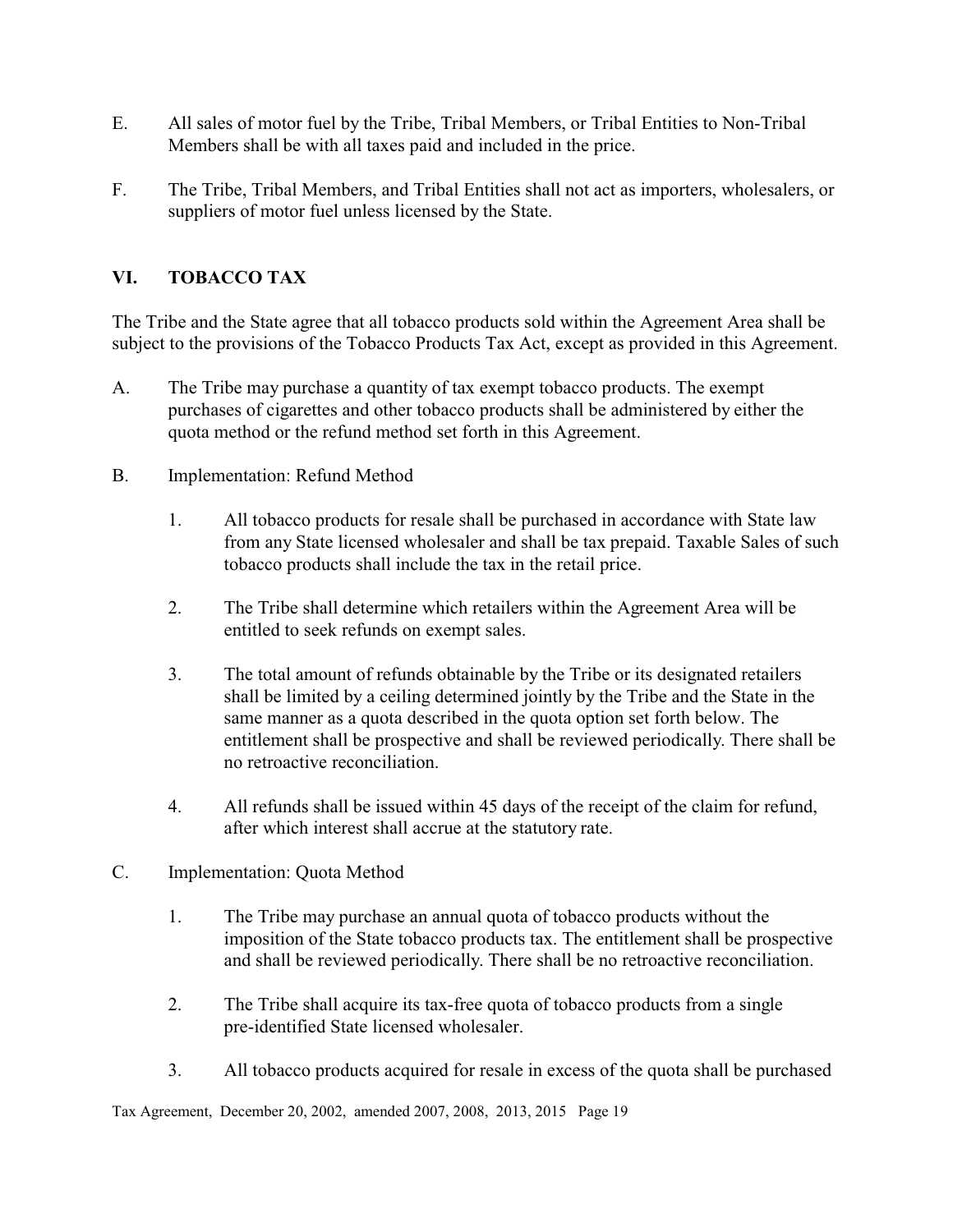in accordance with State law from any State licensed wholesaler with State tobacco products tax prepaid. All retail sales of such tobacco products shall include the tax in the retail price.

- 4. The Tribe shall determine which retailers within the Agreement Area will receive tax-free quota tobacco products.
- 5. All tobacco products purchased by the Tribe shall bear the State tribal stamp.
- D. The Tribe shall ensure that Tribal Member and Tribal Entity retailers only purchase tobacco products bearing the State Tribal stamp and only purchase from State licensed wholesalers. The Tribe shall also ensure that Tribal Member and Tribal Entity retailers prepay all taxes on tobacco product purchases, except for quota exempt purchases authorized by the Tribe.
- E. All sales of tobacco products by the Tribe, Tribal Members, or Tribal Entities to Non-Tribal Members shall be with all taxes paid and included in the price.
- F. The Tribe, Tribal Members, and Tribal Entities shall not act as wholesalers, secondary wholesalers, or unclassified acquirers of tobacco products unless licensed by the State.

# **VII. SINGLE BUSINESS TAX**

- A. For purposes of application of the Single Business Tax section only, the following definitions shall apply:
	- 1. "Tribe (SBT)" means any Tribe that has entered into a tax agreement with the State that is substantially similar to this Agreement.
	- 2. "Expanded Tribal Agreement Area" means the lands within the combined Agreement Areas of each Tribe (SBT).
	- 3. "Tribal Member (SBT)" means an individual who is an enrolled member of a Tribe (SBT).
	- 4. "Resident Tribal Member (SBT)" means a Tribal Member (SBT) whose principal place of residence is located within his or her Tribe's Agreement Area.
	- 5. "Tribal Entity (SBT)" means an entity other than a single Tribe (SBT) acting alone or single Resident Tribal Member (SBT) acting alone, that is wholly comprised of any combination of the Tribe (SBT) and Resident Tribal Members (SBT), or is wholly owned by Resident Tribal Members (SBT).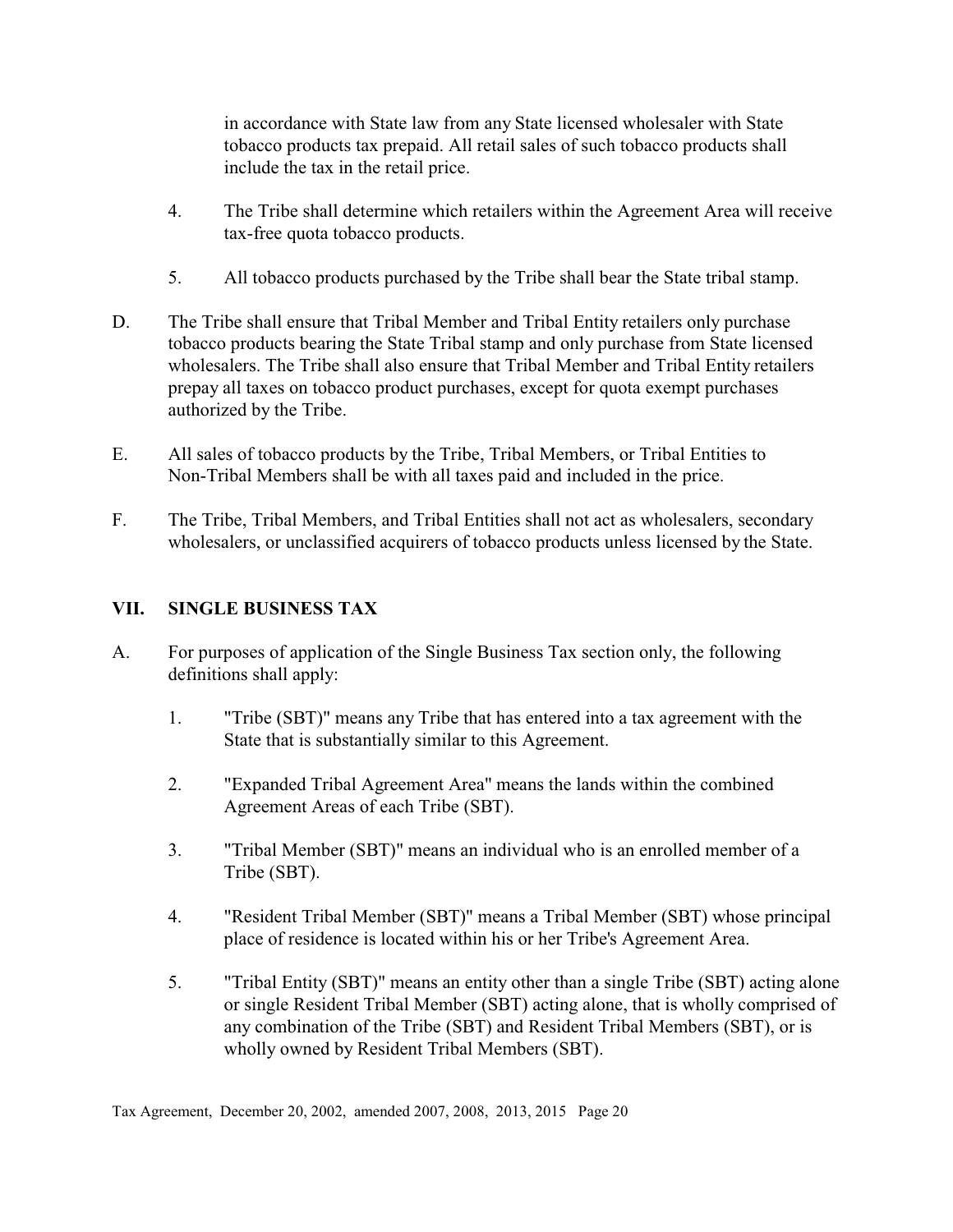- B. The Single Business Tax Act (SBTA) exemptions provided by this Agreement will be applied without regard to the law under which an entity is organized. Publicly traded entities shall be subject to the SBTA without regard to Tribe (SBT) or Tribal Member (SBT) ownership and without regard to the Expanded Tribal Agreement Area.
- C. Entities in which the ownership interests are entirely comprised of one or more Tribes (SBT), Tribal Members (SBT) or Tribal Entities (SBT) that engage in business activity within the State will apportion their tax base by application of the three statutory factors (property, payroll and sales) to determine the portion of the tax base attributable, if any, to the State but outside the Expanded Tribal Agreement Area. The portion of the tax base attributable to the Expanded Tribal Agreement Area will be exempt from the SBTA.
- D. Entities which are not wholly owned by any combination of Tribes (SBT), Tribal Members (SBT) or Tribal Entities (SBT) will apportion their tax base by application of the three statutory factors (property, payroll and sales) to determine the portion of the tax base attributable to the State and to the Expanded Tribal Agreement Area. The portion of the tax base attributable to the Expanded Tribal Agreement Area which is equal to the percentage of ownership interests held in combination of Tribes (SBT), Tribal Members (SBT) or Tribal Entities (SBT) will be exempt. The portion of the tax base attributable to non Tribes (SBT), non Tribal Members (SBT) or non Tribal Entities (SBT) is subject to the SBTA for activity within the State both within and outside of the Expanded Tribal Agreement Area. In calculating the State sales factor of the apportionment formula the numerator shall only exclude sales that are destined to:
	- 1. The Tribe (SBT);
	- 2. Resident Tribal Members (SBT); and
	- 3. Sales shipped to destinations outside of the State.
- E. To the extent a tax base or portion of a tax base is attributable to the State under this Agreement and a tax is due, a credit against the tax may be claimed to the extent the business is conducted in an area designated as a Renaissance Zone under State law. See MCL 125.2681, et seq. The credit shall be determined in accordance with State law using the payroll and property factors. The denominator of the respective factors is calculated in accordance with State law except that payroll and property within the Expanded Tribal Agreement Area must be excluded. The numerators of the respective factors will be the property located within a designated Renaissance Zone excluding property within the Expanded Tribal Agreement Area and the payroll for services performed in a designated Renaissance Zone excluding payroll within the Expanded Tribal Agreement Area. The credit is otherwise allowed in accordance with State law.

# **VII.1 MICHIGAN BUSINESS TAX**

A. For purposes of application of the Michigan Business Tax section only, the following definitions shall apply: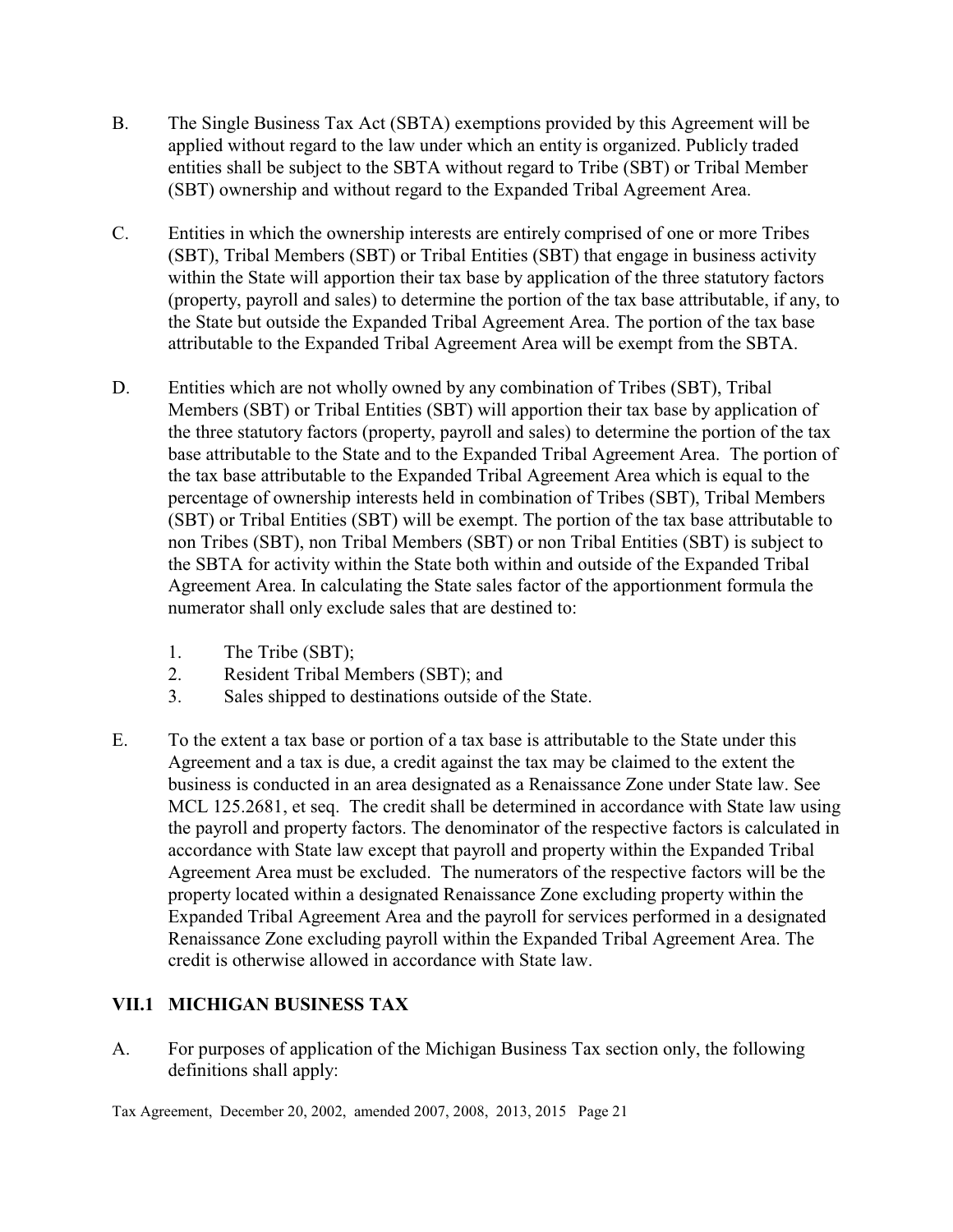- 1. "Tribe (MBT)" means any Tribe that has entered into a tax agreement with the State that is substantially similar to this Agreement.
- 2. "Expanded Tribal Agreement Area" means the lands within the combined Agreement Areas of each Tribe (MBT).
- 3. "Tribal Member (MBT)" means an individual who is an enrolled member of a Tribe (MBT).
- 4. "Resident Tribal Member {11BT)" means a Tribal Member (MBT) whose principal place of residence is located within his or her Tribe's Agreement Area.
- 5. "Tribal Entity (MBT)" means an entity other than a single Tribe (MBT) acting alone or single Resident Tribal Member (MBT) acting alone, that is wholly comprised of any combination of the Tribe (MBT) and Resident Tribal Members (MBT), or is wholly owned by Resident Tribal Members (MBT).
- B. The Michigan Business Tax Act (MBTA) exemptions provided by this Agreement will be applied without regard to the law under which an entity is organized. Publicly traded entities shall be subject to the MBTA without regard to Tribe (MBT) or Tribal Member (MBT) ownership and without regard to the Expanded Tribal Agreement Area.
- C. Entities in which the ownership interests are entirely comprised of one or more Tribes (MBT), Tribal Members (MBT) or Tribal Entities (MBT) that engage in business activity within the State will apportion their tax base by application of the statutory sales factor to determine the portion of the tax base attributable, if any, to the State but outside the Expanded Tribal Agreement Area. The portion of the tax base attributable to the Expanded Tribal Agreement Area will be exempt from the MBT A.
- D. Entities which are not wholly owned by any combination of Tribes (MBT), Tribal Members (MBT) or Tribal Entities (MBT) will apportion their tax base by application of the statutory sales factor to determine the portion of the tax base attributable to the State and to the Expanded Tribal Agreement Area. The portion of the tax base attributable to the Expanded Tribal Agreement Area which is equal to the percentage of ownership interests held in combination of Tribes (MBT), Tribal Members (MBT) or Tribal Entities (MBT) will be exempt The portion of the tax base attributable to non Tribes (MBT), non Tribal Members (MBT) or non Tribal Entities (MBT) is subject to the MBTA for activity within the State both within and outside of the Expanded Tribal Agreement Area. In calculating the State sales factor of the apportionment formula the numerator shall only exclude sales that are destined to:
	- 1. The Tribe (MBT);
	- 2. Resident Tribal Members (MBT); and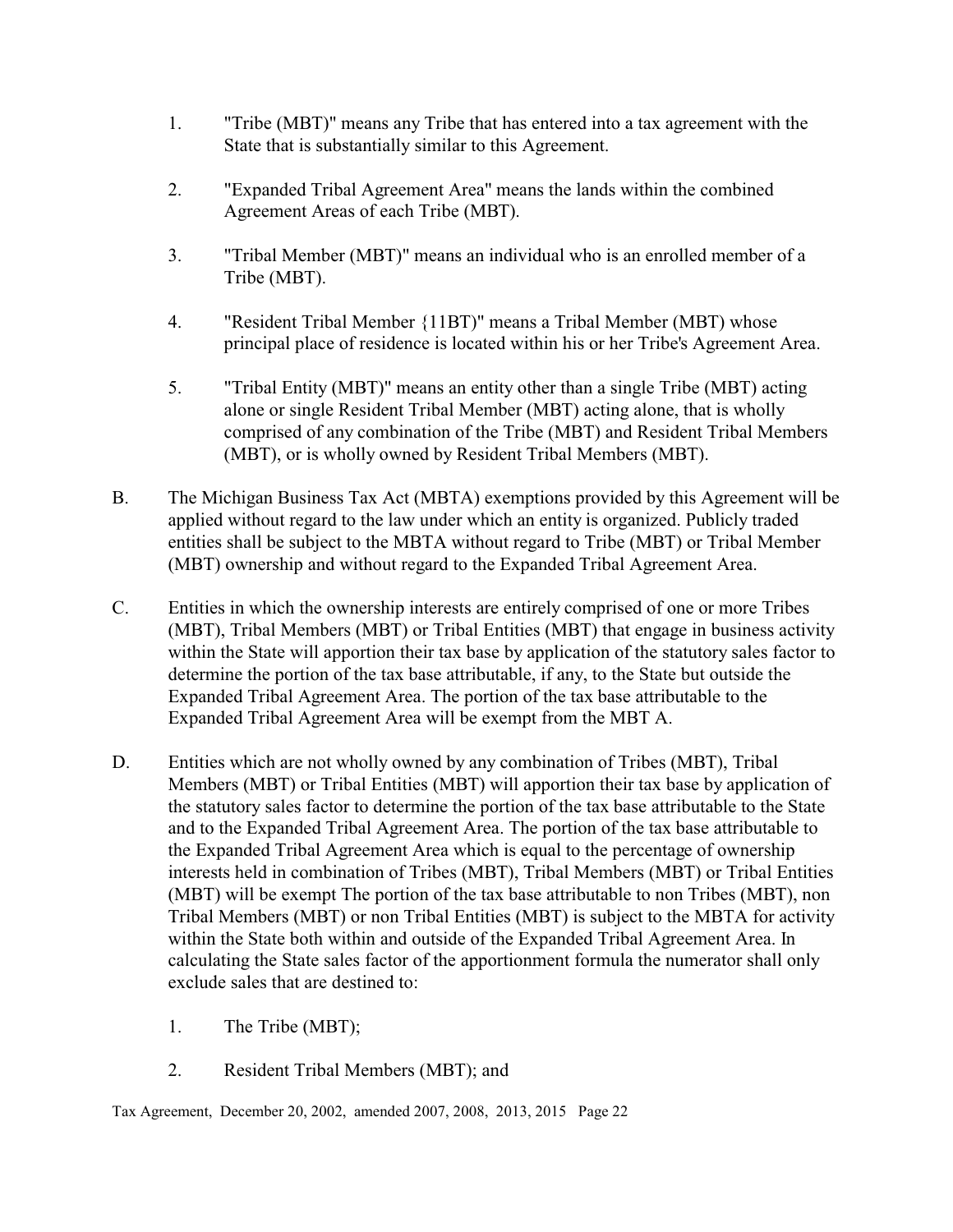- 3. Sales shipped to destinations outside of the State.
- E. To the extent a tax base or portion of a tax base is attributable to the State under this Agreement and a tax is due, a credit against the tax may be claimed to the extent the business is conducted in an area designated as a Renaissance Zone under State law. *See* MCL 125.2681, *et seq*. The credit shall be determined in accordance with State law using the payroll and property factors. The denominator of the respective factors is calculated in accordance with State law except that payroll and property within the Expanded Tribal Agreement Area must be excluded. The numerators of the respective factors will be the property located within a designated Renaissance Zone excluding property within the Expanded Tribal Agreement Area and the payroll for services performed in a designated Renaissance Zone excluding payroll within the Expanded Tribal Agreement Area. The credit is otherwise allowed in accordance with State law.

## **VIII. ADMINISTRATION: GENERAL**

- A. Consistent with State law, the Tribe, Tribal Members, and Tribal Entities shall maintain records (including retention of original receipts other than those for purchases claimed on the Sales Tax Table Return) sufficient to substantiate claims for exemption from tax under this Agreement.
- B. By December 15 of each year the Tribe shall provide to the State a current list of:
	- 1. Resident Tribal Members with their addresses and Tribal identification number, and social security number;
	- 2. Tribal, Tribal Member, and Tribal Entity businesses operating within the Agreement Area. The list shall state the business name, the business address, the business(es)' federal tax identification number, and the name(s) of the business owners. The list shall also identify:
		- a. Businesses that are engaged in the sale or storage of motor fuel with a statement as to the location of the storage tanks;
		- b. Businesses that are engaged in the sale or storage of tobacco products identifying the facilities operated by the Tribe. Provided, however, that in identifying a facility owned, leased, or operated by the Tribe, the Tribe may designate the specific rooms in the facility where tobacco products are authorized to be stored or offered for sale under this Agreement. If such a designation is made, the State's authority to conduct inspections referenced at  $\S$  XIII(C)(4)(a) without a Tribal Court order shall be limited to the whole of the rooms designated and all rooms which are directly accessible from those rooms as well as all areas through which tobacco products are transported. In the absence of a designation of rooms, the State shall be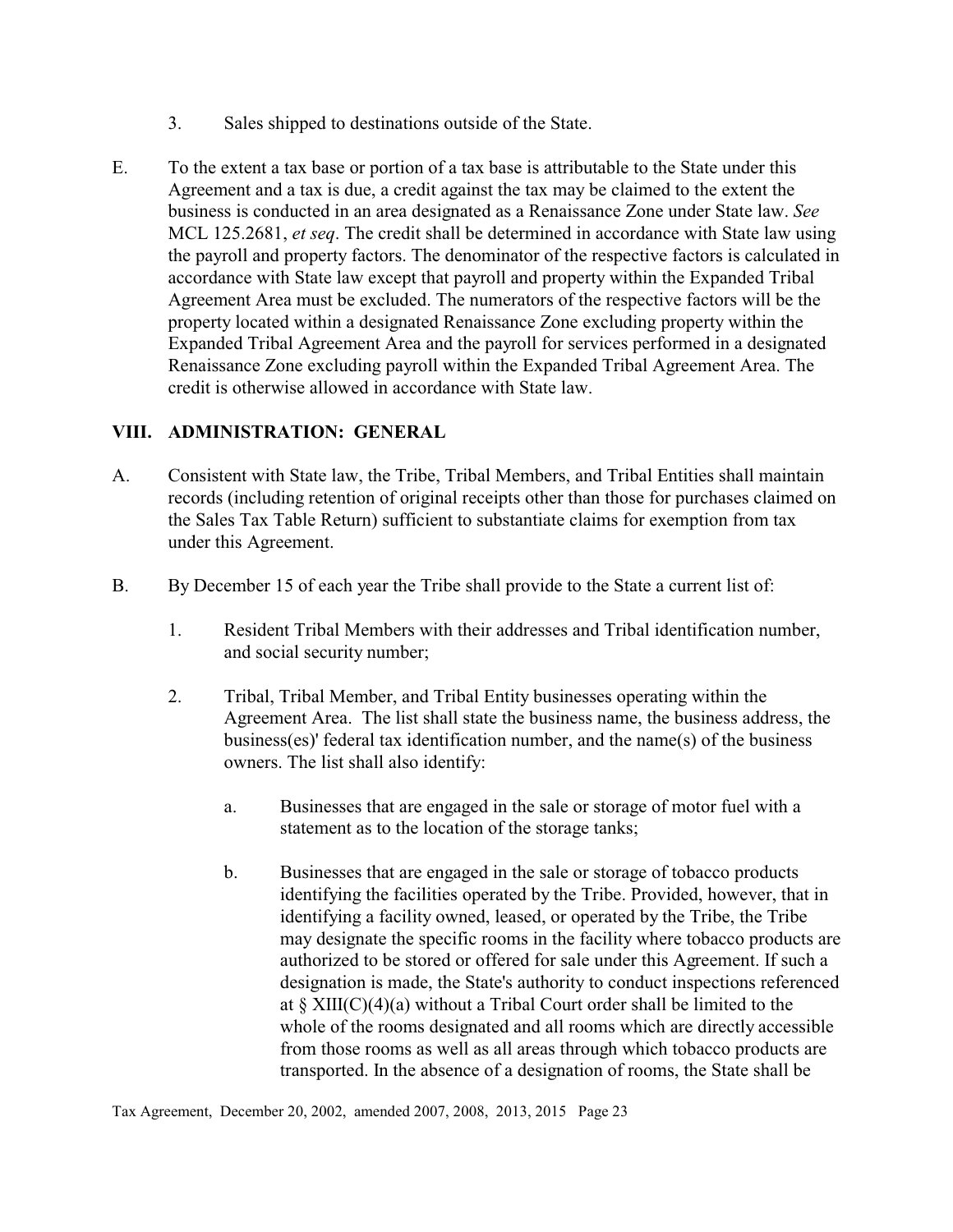permitted to inspect the entire facility designated;

- c. Businesses that are authorized by the Tribe to sell tax exempt motor fuel; and
- d. Businesses that are authorized by the Tribe to sell tax exempt tobacco products.
- 3. Non-Tribal businesses operating within the Tribal Agreement Area that are authorized by the Tribe to sell tax exempt motor fuel;
- 4. Non-Tribal businesses within the Agreement Area that are authorized by the Tribe to sell tax exempt tobacco products; and
- 5. The Tribal official(s) authorized to sign Tribal Certificates of Exemption on behalf of the Tribe as provided at  $\S$  XII(B)(1)(a), or refund requests under  $\S$ XII(B)(2) of this Agreement.
- C. The Tribe shall notify the State in writing of all lands, title to which is acquired in the name of the Tribe or in federal trust for the Tribe after execution of this Agreement, which are within the Agreement Area or claimed as Tribal and Trust Lands under  $\S$  II(K) of this Agreement. If the parties agree, the Appendix A setting forth the Tribal and Trust Lands shall be amended to reflect all of the lands that are Tribal and Trust Lands under this Agreement.

# **IX. ADMINISTRATION: INCOME TAX, SINGLE BUSINESS TAX, AND MICHIGAN BUSINESS TAX**

- A. Income Tax
	- 1. Part 1 Individual  $(\S IV(A))$

All Resident Tribal Members shall file a State individual income tax return if they owe a Michigan individual income tax, are due a refund, or their federal adjusted gross income exceeds their exemption allowance. (See MCL 206.30 (2) and (3)). In addition a Resident Tribal Member shall file a return in all instances where a federal return is required in order to eliminate unnecessary correspondence with the Department. A taxpayer who is entitled to exemption based on this Agreement shall complete a Schedule in accordance with its instructions whereat the subtractions will be taken. These subtractions shall then be carried over to the MI 1040.

2. Part 2 - Corporate  $(\S IV(B))$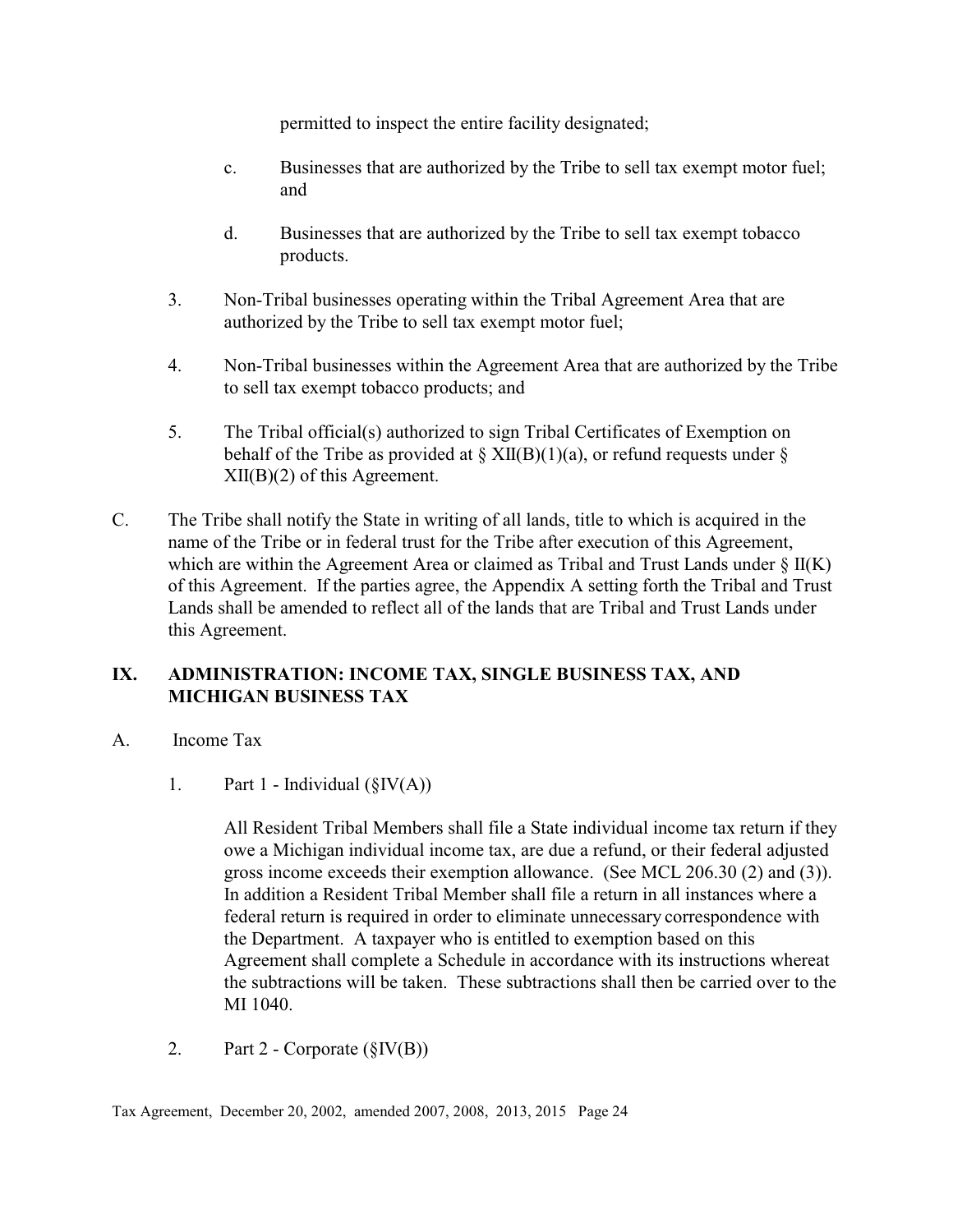A taxpayer claiming entitlement to exemptions provided in this agreement shall prepare and file the Michigan Corporate Income Tax (CIT) annual return form 4891. A taxpayer claiming CIT exemption under this Agreement shall complete a separate schedule which will guide the taxpayer through the special apportionment calculations to arrive at the non exempt sales numbers which will then be carried over to Form 4891 for use in completing the return.

B. Withholding

Withholding is to be done in accordance with regulations/instructions applicable to all persons required to withhold.

C. Single Business Tax

A taxpayer claiming entitlement to exemptions provided in this Agreement shall prepare and file the SBT annual return form C 8000. The C 8000 shall have a box on its face indicating that the taxpayer is claiming exemptions under this Agreement. A taxpayer who checks that box will be directed to complete a separate schedule which will guide the taxpayer through the special apportionment calculations to arrive at the non exempt property, payroll and sales numbers which will then be carried over to the C 8000H for use in completing the return.

D. Michigan Business Tax

A taxpayer claiming entitlement to exemptions provided in this Agreement shall prepare and file the MBT annual return form 4567. A taxpayer claiming MBT exemption under this Agreement shall complete a separate schedule which will guide the taxpayer through the special apportionment calculations to arrive at the non exempt sales numbers which will then be carried over to form 4567 for use in completing the return.

# **X. ADMINISTRATION: MOTOR FUEL TAX**

The Tribe shall utilize either a quota system or a refund system to acquire motor fuel for exempt Tribal and Tribal Member use as determined by the quota or refund ceiling. The election to use a refund or quota system shall be effective for an entire calendar year. The Tribe may change from one system to the other upon at least 60 days written notice to the State. The change shall be effective on the first day of the next calendar year.

- A. Quota System
	- 1. The quota amount shall be determined by negotiation and will be reviewed, and may be adjusted by mutual consent of the parties, on request of either party but not more frequently than semi-annually (in May and November) during the first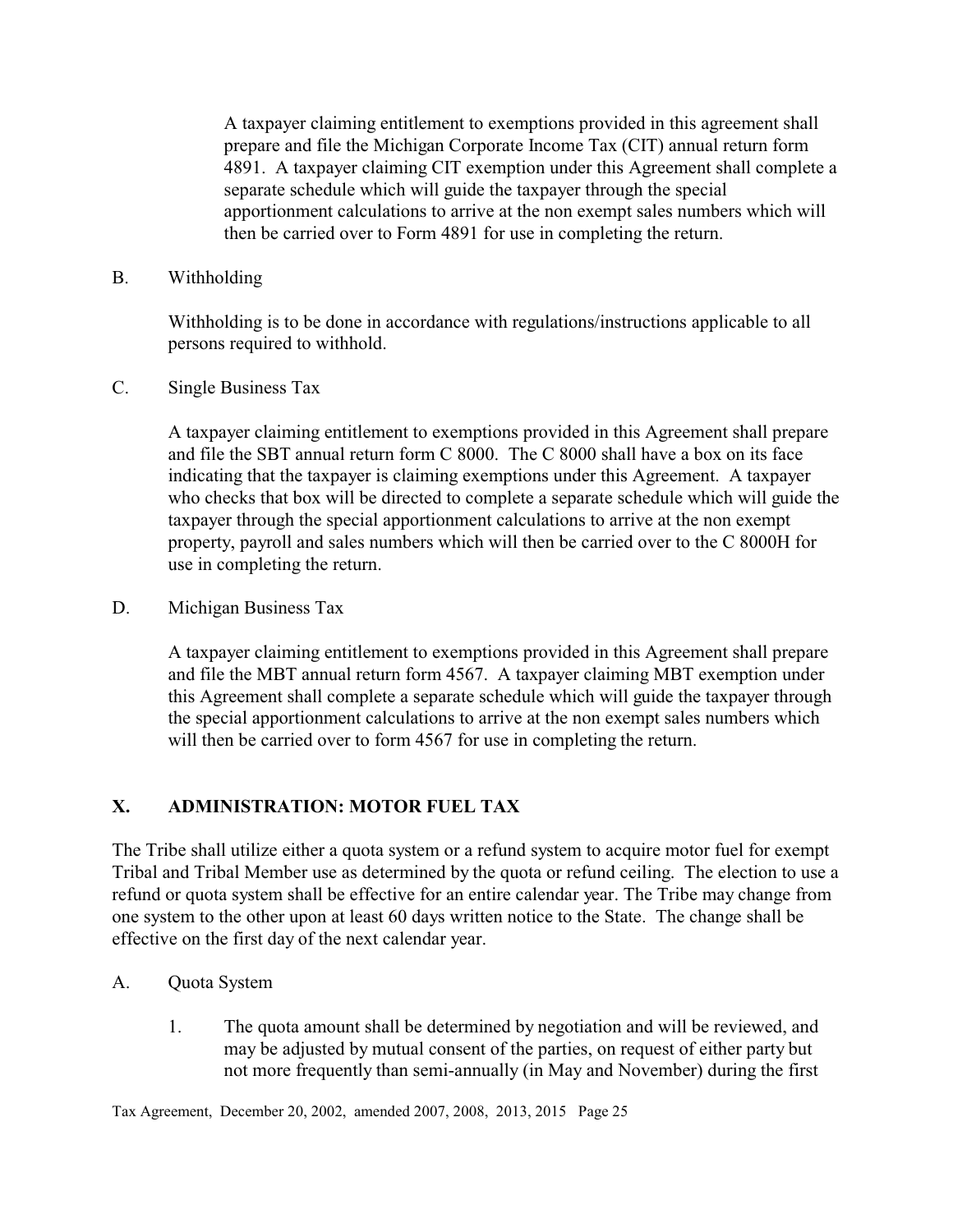two years of this Agreement. Thereafter, the quota amount will be reviewed at the request of either party, and may be adjusted by mutual consent of the parties, but not more frequently than annually. A separate quota shall be established for gasoline and diesel. The quota will be calculated on a twelve month basis. In any given month the total amount of tax free quota motor fuel delivered to the Tribe and those authorized by the Tribe to store or sell tax free motor fuel shall not exceed 15% of the total quota amount calculated on a twelve month basis.

- 2. The Tribe shall purchase all of its tax free quota motor fuel from a single wholesaler licensed by the State. The Tribe shall notify the State in writing of the wholesaler it will use prior to making any purchase of tax free quota motor fuel. The State shall contact the wholesaler and authorize the quantity of tax free quota motor fuel to be sold to the Tribe. The designated wholesaler may be changed by written notice to the State providing the name of the new wholesaler and providing at least 14 days advance notice of the date that the change will be effective. The notice from the Tribe to the State shall also state the total number of gallons purchased from the old wholesaler and the number of gallons remaining to be purchased under the quota. The State shall then advise the new supplier that it is authorized to make sales of tax free quota motor fuel to the Tribe and the amount remaining under the quota.
- 3. The Tribe shall determine which retailers within the Agreement Area will be authorized to purchase and sell tax free motor fuel and the quantities that each retailer may acquire. The Tribe shall establish a system whereby the Tribe shall pre-approve, and clearly designate, all purchases of tax free fuel prior to submission to the wholesaler. In addition to maintaining the books and records required by State law, all authorized retailers (including the Tribe itself) shall maintain a log of their purchases of tax free quota motor fuel showing the delivery date and the type (gasoline or diesel) and quantity of fuel purchased.
- 4. The Tribe shall maintain a record of its use of tax free motor fuel acquired under the quota. This record shall indicate the vehicle(s) in which motor fuel is used, the number of gallons used by each vehicle (or each category of vehicles), and a general description of the use of the vehicles.

#### B. Refund System

1. A refund ceiling shall be negotiated and will be reviewed, and may be adjusted by mutual consent of the parties, upon written request of either party but not more frequently than semi-annually (in May and November) during the first two years of this Agreement. Thereafter, the refund ceiling amount will be reviewed at the request of either party, and may be adjusted by mutual consent of the parties, but not more frequently than annually. Separate refund ceilings shall be established for both gasoline and diesel for which a refund will be sought. The refund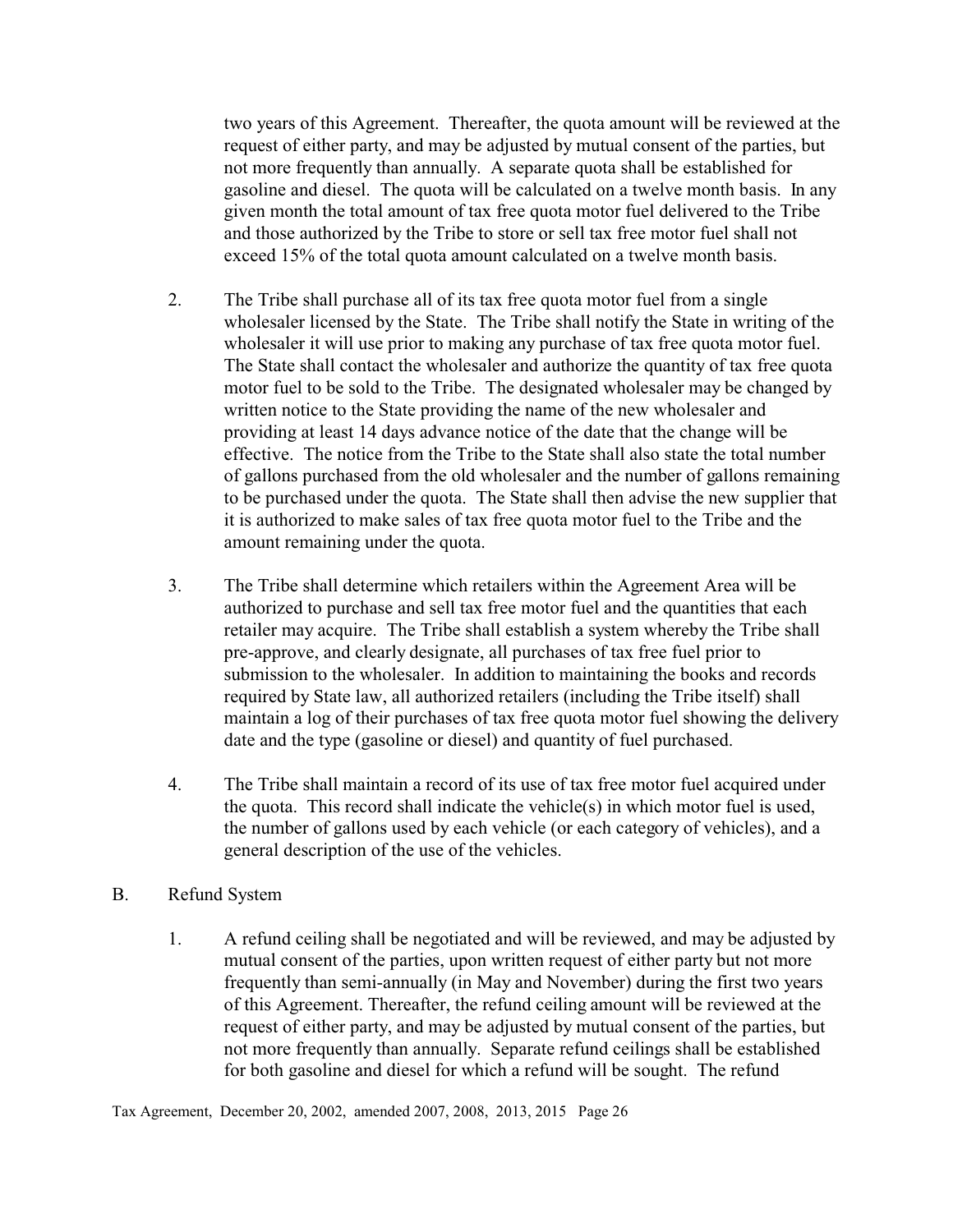ceilings shall be calculated on a twelve month basis.

- 2. The Tribe shall determine which retailers located within the Agreement Area will be entitled to seek a refund for sales of motor fuel. The Tribe shall be responsible for devising a means for dividing the refund ceiling(s) among the retailers authorized by the Tribe to receive refunds and the Tribe itself. The retailers authorized by the Tribe to receive refunds shall submit their claims to the Tribe which will compile them as a single request to be filed with the State on a monthly or quarterly basis. The State will then issue a single refund check to the Tribe. The State will not make additional refunds for the period covered under the refund ceiling once the refund ceiling amount has been reached.
- 3. In addition to maintaining the books and records required by State law, all authorized retailers (including the Tribe itself) shall maintain a log of their sales of tax free motor fuel showing the date, the purchaser's name, the purchaser's Tribal identification number, the purchaser's signature, and the amount and type (gasoline or diesel) of fuel purchased. The purchaser's signature shall not be required if a swipe card system, acceptable to both the Tribe and the State, is utilized.
- 4. Upon receipt of a refund request from the Tribe, the State shall verify that the refund ceiling has not been exceeded and then process the request. Interest will be paid at the statutory rate if the refund is not paid within 45 days of receipt by the Department.
- 5. The Tribe shall maintain a record of its use of tax free motor fuel acquired under the refund ceiling. This record shall indicate the vehicle(s) in which motor fuel is used, the number of gallons used by each vehicle (or each category of vehicles), and a general description of the use of the vehicles.

# **XI. ADMINISTRATION: TOBACCO PRODUCTS TAX**

The Tribe shall utilize either a quota system or a refund system to acquire tobacco products for Tribal and Tribal Member use as determined by the quota or refund ceiling. The election to use a refund or quota system shall be effective for an entire calendar year. The Tribe may change from one system to the other upon at least 60 days written notice to the State. The change shall be effective on the first day of the next calendar year.

- A. Quota System
	- 1. The quota amount shall be determined by negotiation and will be reviewed, and may be adjusted by mutual consent of the parties, on request of either party but not more frequently than semi-annually (in May and November) during the first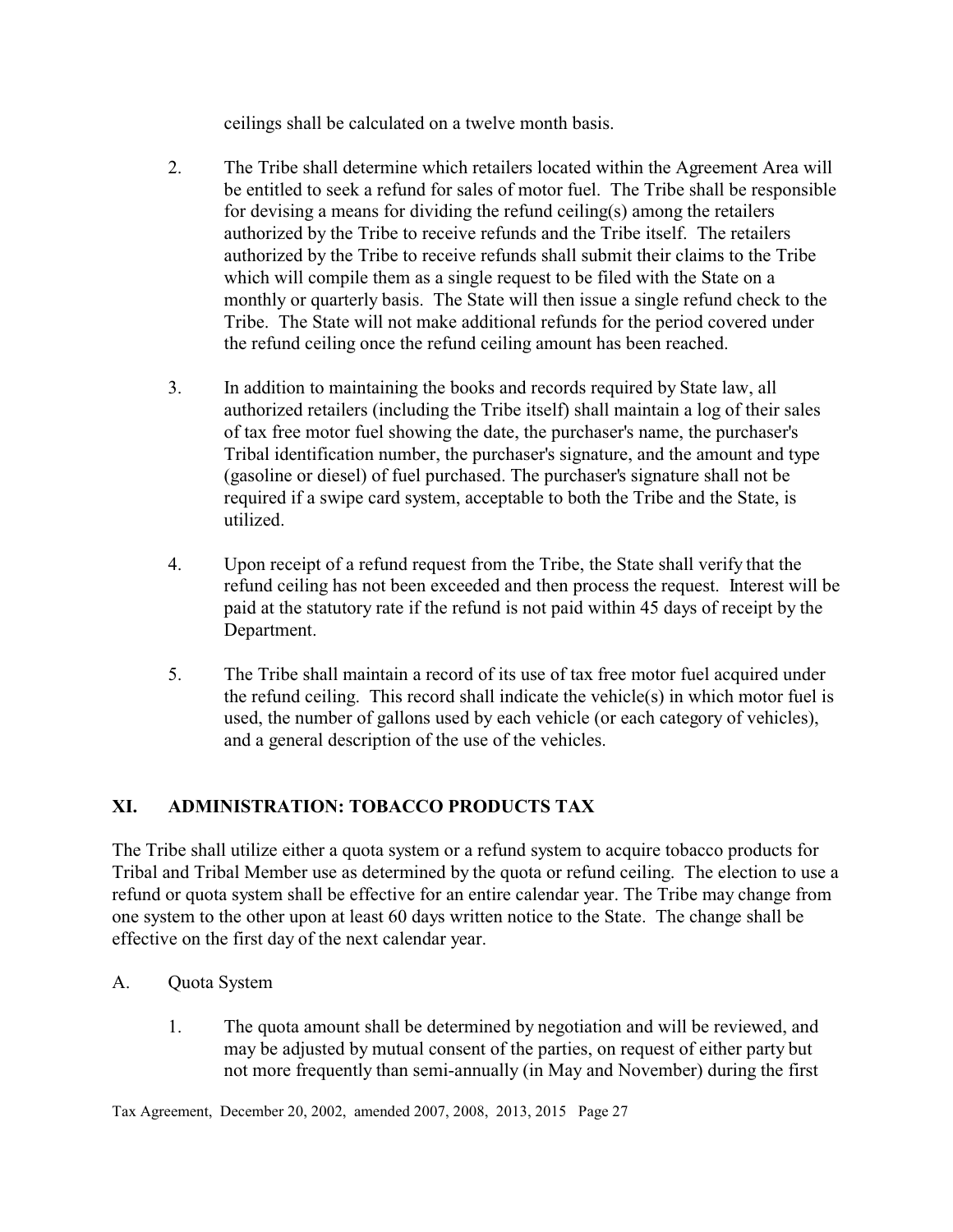two years of this Agreement. Thereafter, the quota amount will be reviewed at the request of either party, and may be adjusted by mutual consent of the parties, but not more frequently than annually. A separate quota shall be established for cigarettes and other tobacco products. The quota shall be calculated on a twelve month basis. In any given month the total amount of tax free quota tobacco products delivered to the Tribe and those authorized by the Tribe to store or sell tax free tobacco products shall not exceed 15% of the total quota amount calculated on a twelve month basis.

- 2. The Tribe shall purchase all of its tax free quota tobacco products from a single wholesaler licensed by the State. The Tribe shall notify the State in writing of the wholesaler it will use prior to making any purchase of tax free quota tobacco products. The State shall contact the wholesaler and authorize the quantity of tax free quota tobacco products to be sold to the Tribe. The designated wholesaler may be changed by written notice to the State providing the name of the new wholesaler and providing at least 14 days advance notice of the date that the change will be effective. The notice from the Tribe to the State shall also state the total number of cigarette sticks and quantity of other tobacco products purchased from the old wholesaler and the number of cigarette sticks and quantity of other tobacco products remaining to be purchased under the quota. The State shall then advise the new supplier that it is authorized to make sales of tax free quota tobacco products to the Tribe and the amount remaining under the quota.
- 3. All cigarettes sold to retailers authorized to sell tax free cigarettes shall bear the State tribal stamp.
- 4. The Tribe shall determine which retailers within the Agreement Area will be authorized to purchase and sell tax free tobacco products and the quantities that each retailer may acquire. The Tribe shall establish a system whereby the Tribe shall pre-approve, and clearly designate, all purchases of tax free product prior to submission to the wholesaler. In addition to maintaining the books and records required by State law, all authorized retailers (including the Tribe itself) shall maintain a log of their purchases of tax free quota tobacco products showing the date, type (cigarettes, cigar, chew, etc.), quantity, and brand.

#### B. Refund System

1. A refund ceiling shall be negotiated and will be reviewed, and may be adjusted by mutual consent of the parties, upon written request of either party but not more frequently than semi-annually (in May and November) during the first two years of this Agreement. Thereafter, the refund ceiling amount will be reviewed at the request of either party, and may be adjusted by mutual consent of the parties, but not more frequently than annually. A separate refund ceiling shall be established for cigarettes and other tobacco products for which a refund will be sought. The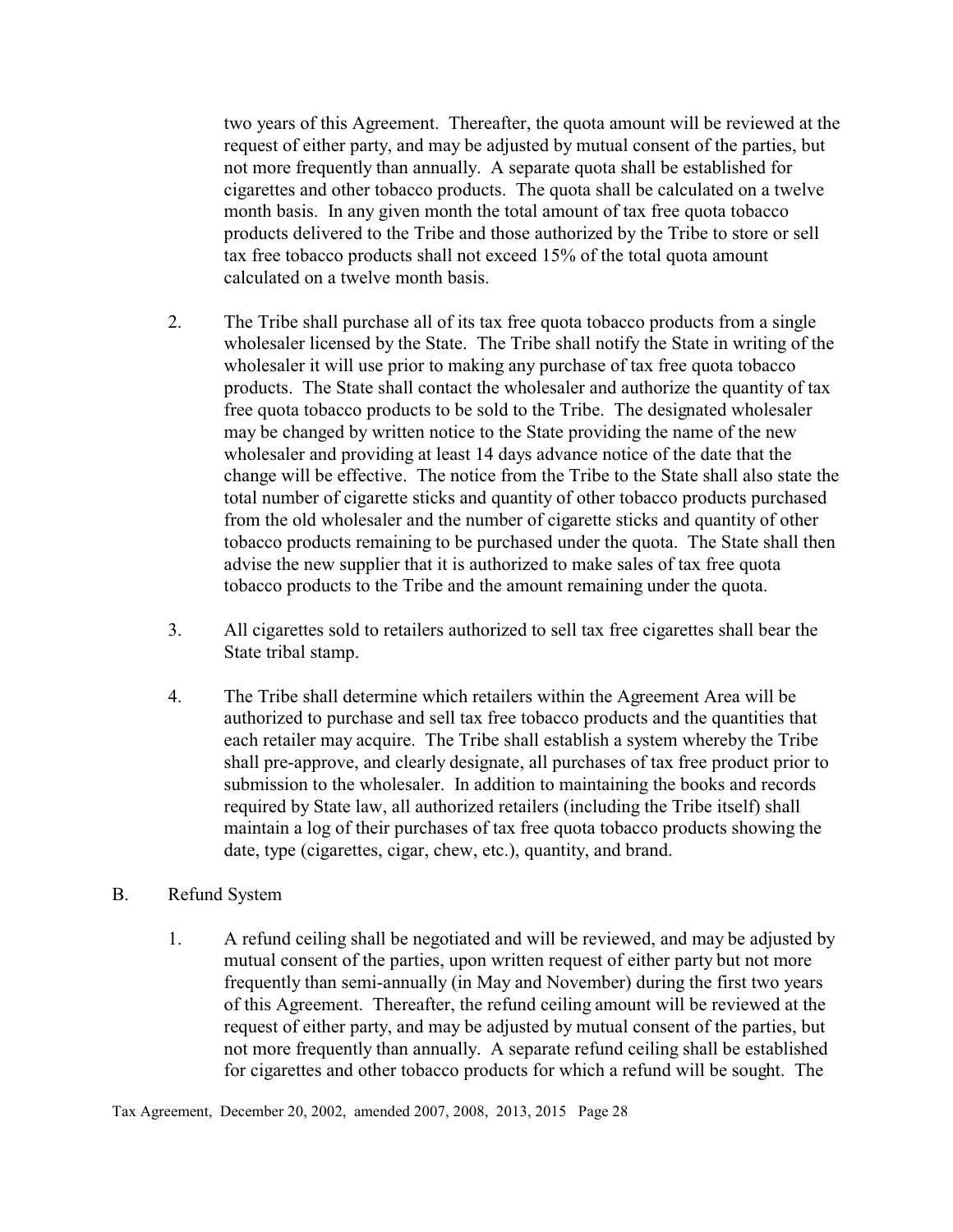refund ceiling shall be calculated on a twelve month basis.

- 2. The Tribe shall determine which retailers located within the Agreement Area will be entitled to seek a refund for sales of tobacco products. The Tribe shall be responsible for devising a means for dividing the refund ceiling(s) among the retailers authorized by the Tribe to receive refunds and the Tribe itself. The retailers authorized by the Tribe to receive refunds shall submit their claims to the Tribe which will compile them as a single request to be filed with the State on a monthly or quarterly basis. The State will then issue a single refund check to the Tribe. The State will not make additional refunds for the period covered under the refund ceiling(s) once the refund ceiling(s) amount has been reached.
- 3. In addition to maintaining the books and records required by State law, all authorized retailers (including the Tribe itself) shall maintain a log of their sales of tax free tobacco products showing the date, type, quantity, and brand of product sold with the name, Tribal identification number, and signature of the purchaser. The purchaser's signature shall not be required if a swipe card system, acceptable to both the Tribe and the State, is utilized.
- 4. Upon receipt of a refund request from the Tribe, the State shall verify that the refund ceiling has not been exceeded and then process the request. Interest will be paid at the statutory rate if the refund is not paid within 45 days of receipt by the Department.

# **XII. ADMINISTRATION: SALES TAX AND USE TAX**

## A. General

- 1. A Tribal, Tribal Member, or Tribal Entity retailer making a sale within the Agreement Area to the Tribe, a Resident Tribal Member, or a Tribal Entity which is exempt under the terms of this Agreement, need not collect sales tax or use tax on such a sale. No refund requests will be honored for a purchase from a retail establishment owned by the Tribe, a Tribal Member, or a Tribal Entity located with the Agreement Area.
- 2. To obtain the benefit of statutory exemptions other than those specifically identified in § III(A)(1), § III(A)(2), § III(A)(3), or § III(A)(4), of this Agreement, the Tribe, Tribal Member or Tribal Entity shall use the standard procedures and forms used by all taxpayers claiming exemption. See Revenue Administrative Bulletin 2002-15.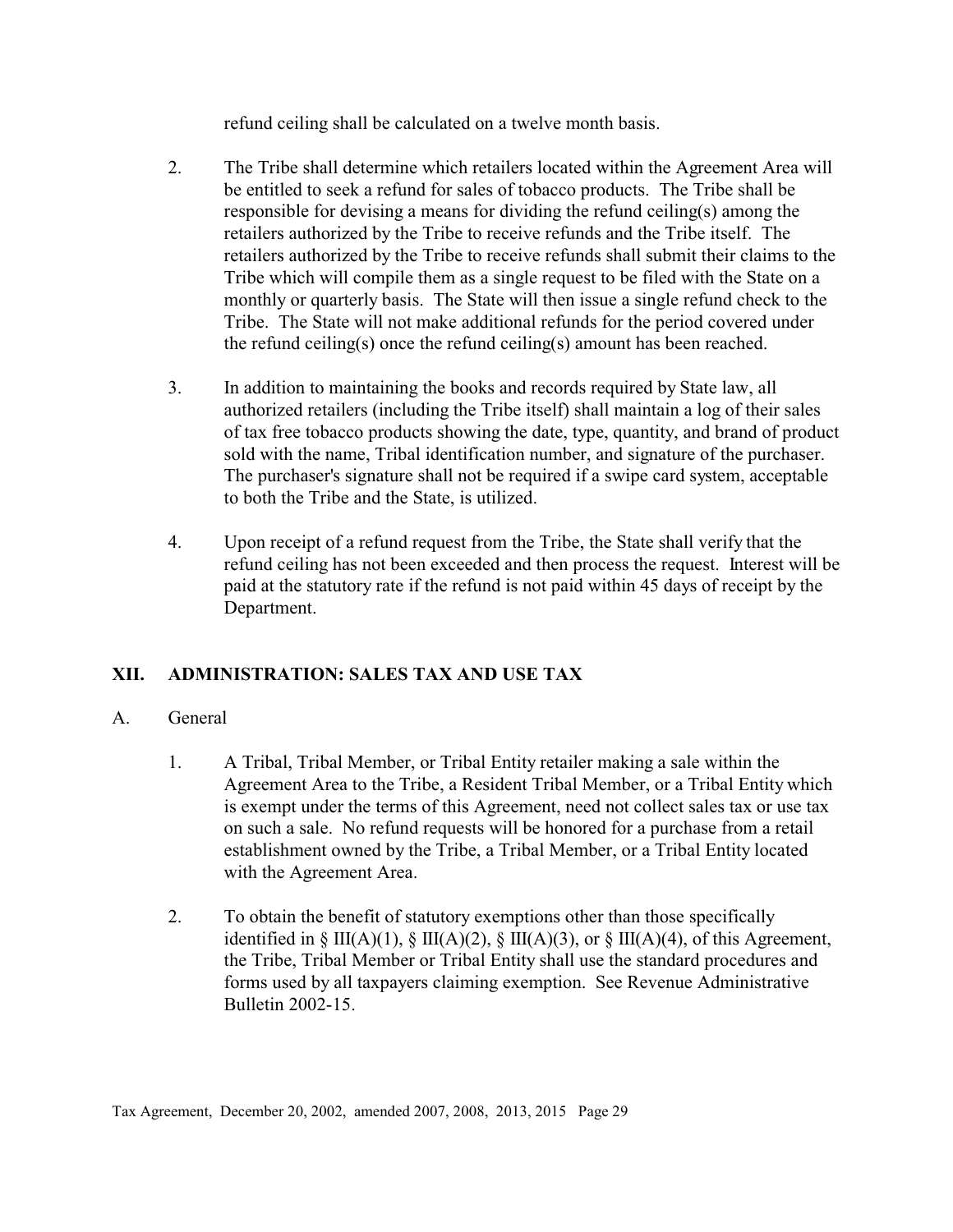#### B. Tribal Purchases

The Tribe shall have the option of using a Tribal Certificate of Exemption or seeking a refund of sales tax and use tax paid for those transactions that are exempt under the terms of this Agreement.

- 1. Tribal Certificate of Exemption Option
	- a. Application for Tribal Certificate of Exemption

The Tribe may apply for a Tribal Certificate of Exemption by filing a written request with the Department stating the name and business address of the Tribe, and the names and titles of the Tribal officials that are authorized by the Tribe to sign Tribal Certificate of Exemption on behalf of the Tribe. Upon receipt of the Tribe's request signifying its election to use the Tribal Certificate of Exemption, the Department shall issue to the Tribe a Letter of Authorization indicating that it may begin using the Tribal Certificate of Exemption as provided in this § XII.

b. Use of Tribal Certificate of Exemption

To obtain the benefit of an exemption under  $\S$  III(A)(1),  $\S$  III(A)(3) and  $\S$  $III(A)(4)$  of this Agreement, the Tribe shall present to the vendor or contractor a signed Tribal Certificate of Exemption with a copy of the Letter of Authorization attached. In the case of affixation to real property by a contractor, the contractor shall submit the Tribal Certificate of Exemption together with the contractor's Sales and Use Tax Certificate of Exemption to the supplier at the time of purchase.

- c. The Tribe shall not use or authorize the use of any Tribal Certificate of Exemption after the termination of this Agreement.
- 2. Refund Option
	- a. General

If the Tribe does not choose to use a Tribal Certificate of Exemption, it may instead seek a refund under  $\S$  III(A)(1),  $\S$  III(A)(3), and  $\S$  III(A)(4) of sales tax and use tax on a monthly or quarterly basis using a Tribal Sales Tax and Use Tax Refund form prescribed by the Department. The refund request shall be signed by a designated official of the Tribe.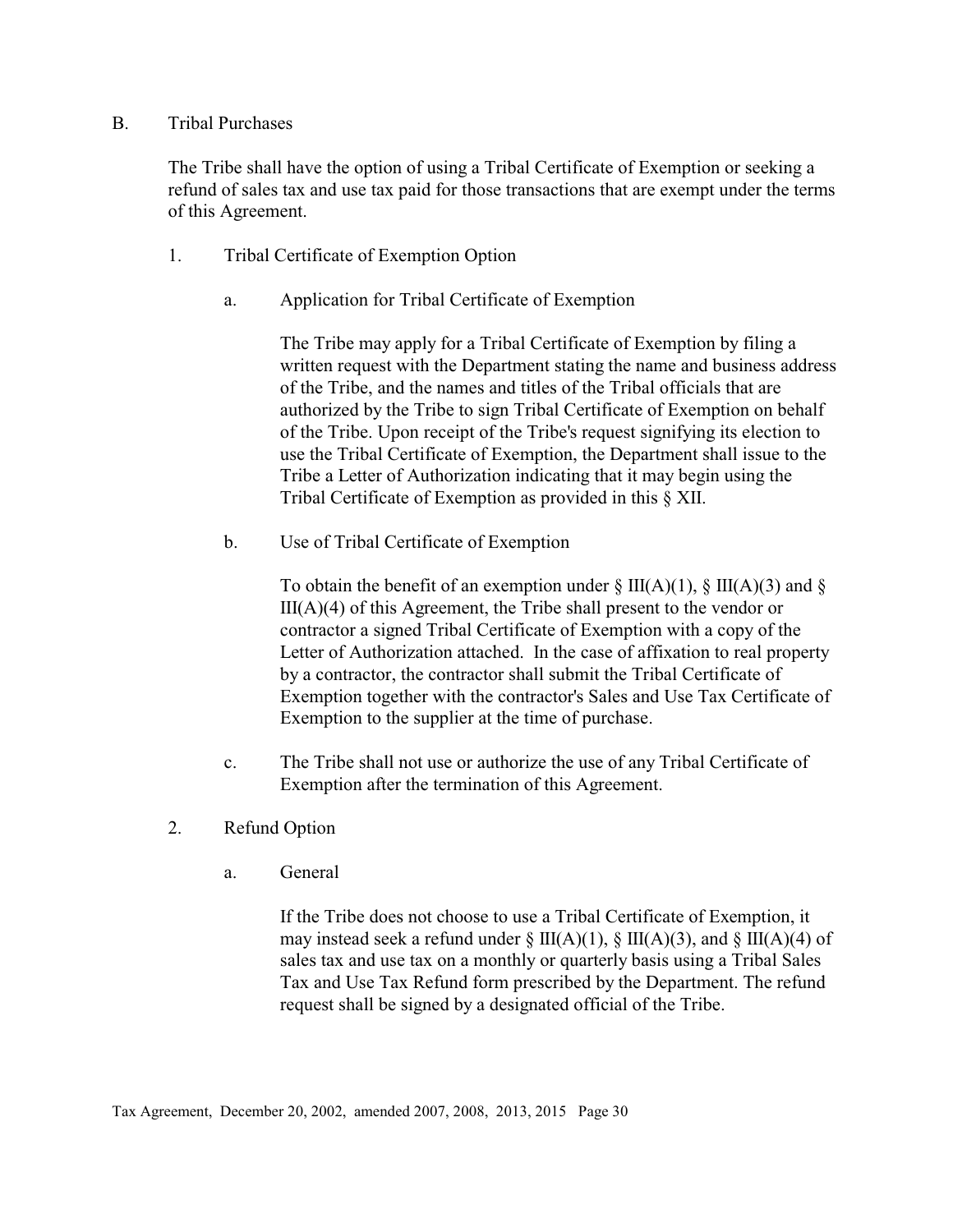b. Taxes Paid by Contractor

The Tribe may seek reimbursement from the State of sales tax and use tax paid by a contractor under  $\S$  III(A)(3). Refund claims shall be filed on the Tribal Sales Tax and Use Tax Refund form and accompanied by a signed statement from the contractor stating the location at which materials were affixed to real estate, the date that the work was done, the amount paid for materials, and the sales tax and use tax paid on the purchases of the materials.

- C. Resident Tribal Member and Tribal Entity Purchases
	- 1. Tribal Certificate of Exemption Option

If the Tribe has elected to use a Tribal Certificate of Exemption under § XII(B)(1), the Tribe may elect to authorize Resident Tribal Members or Tribal Entities to use a Tribal Certificate of Exemption for the purchases described in this §  $XII(C)(1)(a)$  or  $\S XII(C)(1)(c)$  below. If the Tribe so elects and notifies the State of such election, Resident Tribal Members and Tribal Entities shall use a Tribal Certificate of Exemption and may not seek refunds of taxes paid for purchases described in  $\S$  XII(C)(1)(a) or  $\S$  XII(C)(1)(c) below.

- a. Resident Tribal Member purchases where a *Tribal Certificate of Exemption* must be used:
	- i.  $\S$  III(A)(2)(a) (only for the purchase and affixation by the Resident Tribal Member of materials for construction, renovation, or improvement of real property owned by the Tribe or the federal government in trust for the Tribe which is located within Tribal and Trust Lands);
	- ii.  $\S$  III(A)(2)(b) (only for the purchase and affixation by the Resident Tribal Member of materials for construction, renovation, or improvement of his or her principal residence within the Agreement Area);
	- iii.  $\S$  III(A)(2)(c) and  $\S$  III(A)(2)(d);
	- iv.  $\S$  III(A)(2)(e);
	- v.  $\S$  III(A)(3); and
	- vi.  $\S$  III(A)(4).
- b. Resident Tribal Member purchases where a Tribal Certificate of Exemption may not be used:

A Resident Tribal Member may only obtain the benefit of an exemption under  $\S$  III(A)(2)(a) (except for purchases of materials for construction,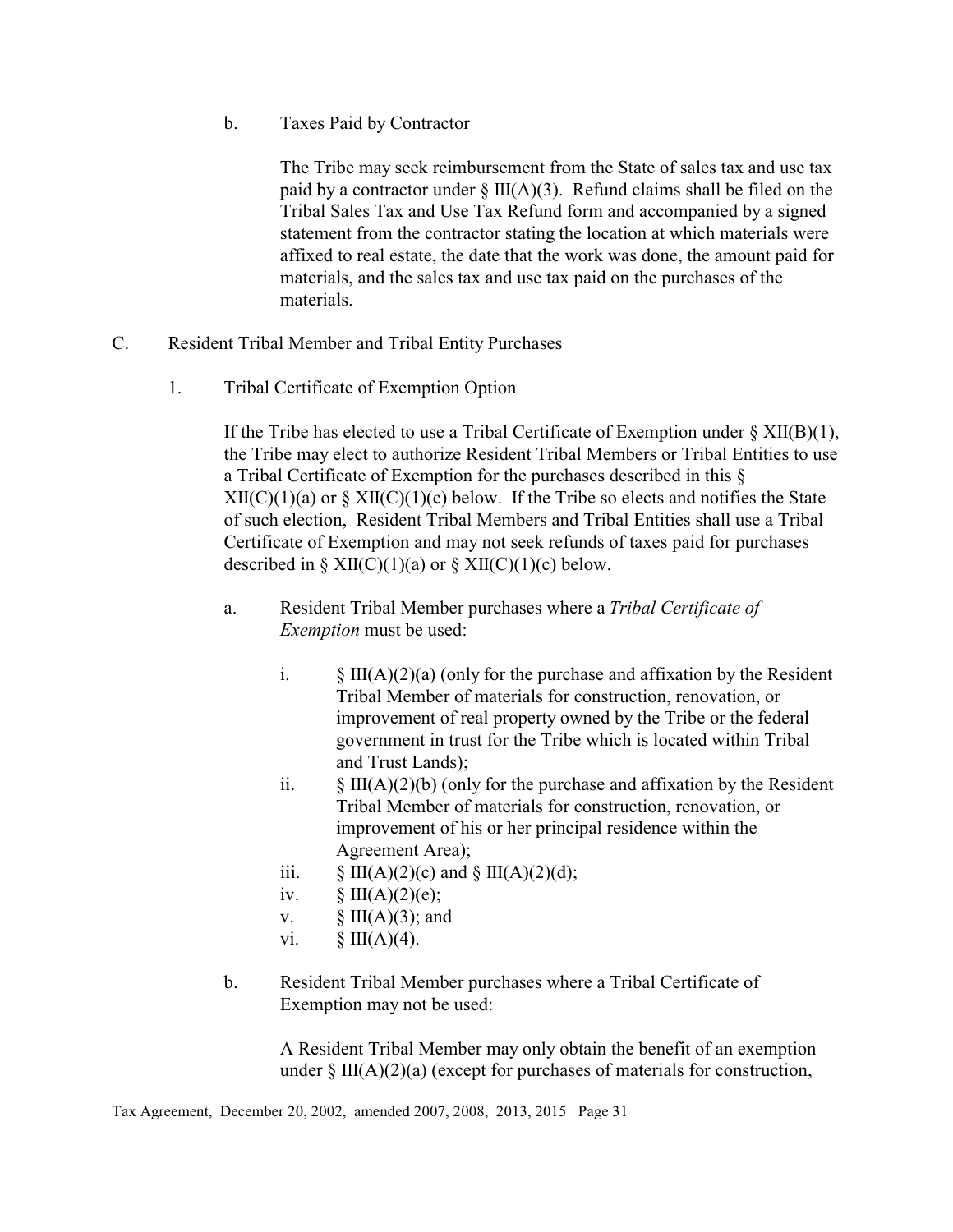renovation or improvement of real property owned by the Tribe or the federal government in trust for the Tribe which is located in Tribal and Trust Lands) by filing a refund using the Resident Tribal Member/Tribal Entity Sales Tax and Use Tax Refund Request form.

- c. Tribal Entity purchases where a Tribal Certificate of Exemption must be used:
	- i.  $\S$  III(A)(1)(a) (only for the purchase and affixation by a Tribal Entity of materials or construction, renovation, or improvement of real property owned by the Tribe or the federal government in trust for the Tribe which is located within Tribal and Trust Lands);
	- ii.  $\S \amalg(A)(3)(a);$
	- iii.  $\S$  III(A)(4)(b).
- d. Tribal Entity Purchases where a Tribal Certificate of Exemption may not be used:

A Tribal Entity may only obtain the benefit of an exemption under §  $III(A)(1)(a)$  (except for purchases of materials for construction, renovation or improvement of real property owned by the Tribe or the federal government in trust for the Tribe which is located in Tribal and Trust Lands) by filing a refund using the Resident Tribal Member/Tribal Entity Sales Tax and Use Tax Refund Request form.

e. Issuance of Tribal Certificate of Exemption

A Resident Tribal Member or Tribal Entity shall submit to the Tribe a signed Resident Tribal Member/Tribal Entity Claim indicating the requester's name, address, items to be purchased (including identification numbers for vehicles and mobile homes) and, in the case of a Resident Tribal Member, his or her identification number and a certification that the Resident Tribal Member resides within the Agreement Area. In those instances where the claim is made under  $\S$  III(A)(3), a signed statement from the contractor stating the location at which materials will be affixed to real estate, the date that the work is to be done, and an estimate as to the amount to be paid for materials shall also be submitted to the Tribe by the Resident Tribal Member of Tribal Entity seeking authorization. Upon verifying the information provided in the claim and determining that the claim is consistent with the terms of this Agreement, an authorized Tribal representative shall complete and sign a Tribal Certificate of Exemption authorizing the Resident Tribal Member's or Tribal Entity's exempt purchase. The certificate shall indicate the name of the requester, the items to be purchased including identification numbers for vehicles and mobile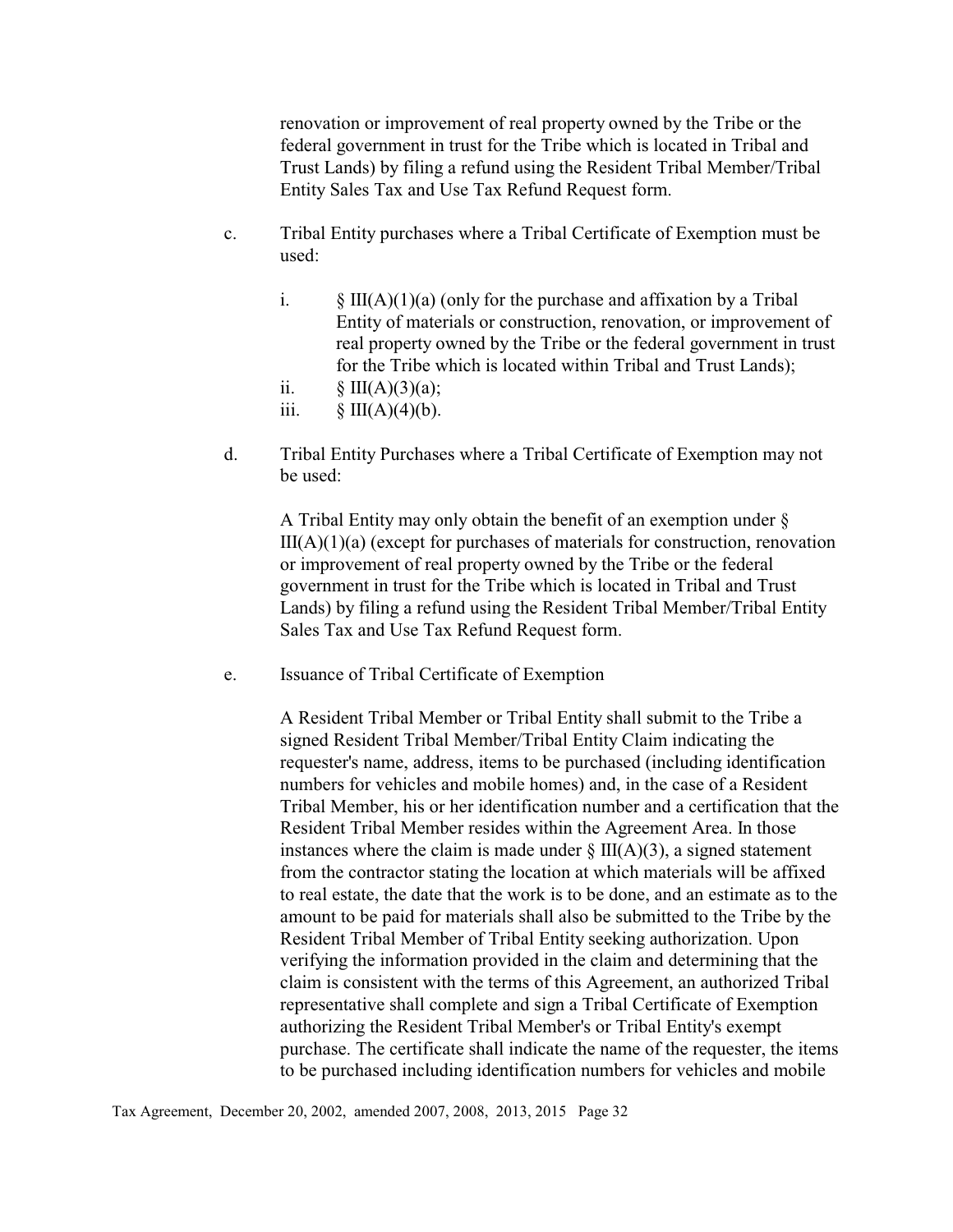homes and, for Resident Tribal Members, the Resident Tribal Member's identification number.

f. Use of Tribal Certificate of Exemption

If a Tribal Certificate of Exemption is issued to a Resident Tribal Member or Tribal Entity, the Resident Tribal Member or Tribal Entity shall present the Certificate (together with the Letter of Authorization) to the vendor or contractor at the point of purchase. In those instances where the claim is made for purchase of material affixed to real property by a contractor under § III(A)(3), the Resident Tribal Member or Tribal Entity shall obtain a Tribal Certificate of Exemption from the Tribe indicating the Resident Tribal Member or Tribal Entity as the purchaser and the contractor as the seller. The contractor shall complete a Michigan Sales and Use Tax Certificate of Exemption (Form 3372) and present the form together with the Tribal Certificate of Exemption and the Letter of Authorization to the vendor/supplier of the tangible personal property that will be affixed to the real estate. Where a contractor is used for affixation or construction under § III(A)(3), when obtaining the Tribal Certificate of Exemption from the Tribe the Resident Tribal Member shall also submit (in addition to any other required documentation) a signed statement from the contractor stating the location at which materials will be affixed to real property, the date that the work is to be done, and an estimate as to the amount to be paid for materials.

2. Refund Method (without Tribal Certificate of Exemption authorization)

If the Tribe has not elected to use Tribal Certificates of Exemption as provided at  $\S$  XII(B)(1), or has elected to use the Tribal Certificate of Exemption at  $\S$ XII(B)(1) but has not authorized its Resident Tribal Members and Tribal Entities to use Tribal Certificates of Exemption, Resident Tribal Members and Tribal Entities shall pay sales tax and use tax on all purchases, except those that would be exempt under State law in the absence of this Agreement or those made from a Tribal, Tribal Member or Tribal Entity retailer where the retailer is not required to collect tax as described in  $\S XII(A)(1)$ . Refund requests for sales tax and use tax shall be made on the Resident Tribal Member/Tribal Entity Sales Tax and Use Tax Refund Request form as follows:

a. A Resident Tribal Member may seek a refund of sales tax and use tax paid on transactions exempted under  $\S$  III(A)(2)(a),  $\S$  III(A)(2)(b) (only for the purchase and affixation by the Resident Tribal Member of materials for construction, renovation, or improvement of his or her principal residence within the Agreement Area),  $\S$  III(A)(2)(c),  $\S$  III(A)(2)(d),  $\S$  III(A)(2)(e),  $\S$  $III(A)(3)$  and  $\S$   $III(A)(4)$  of this Agreement.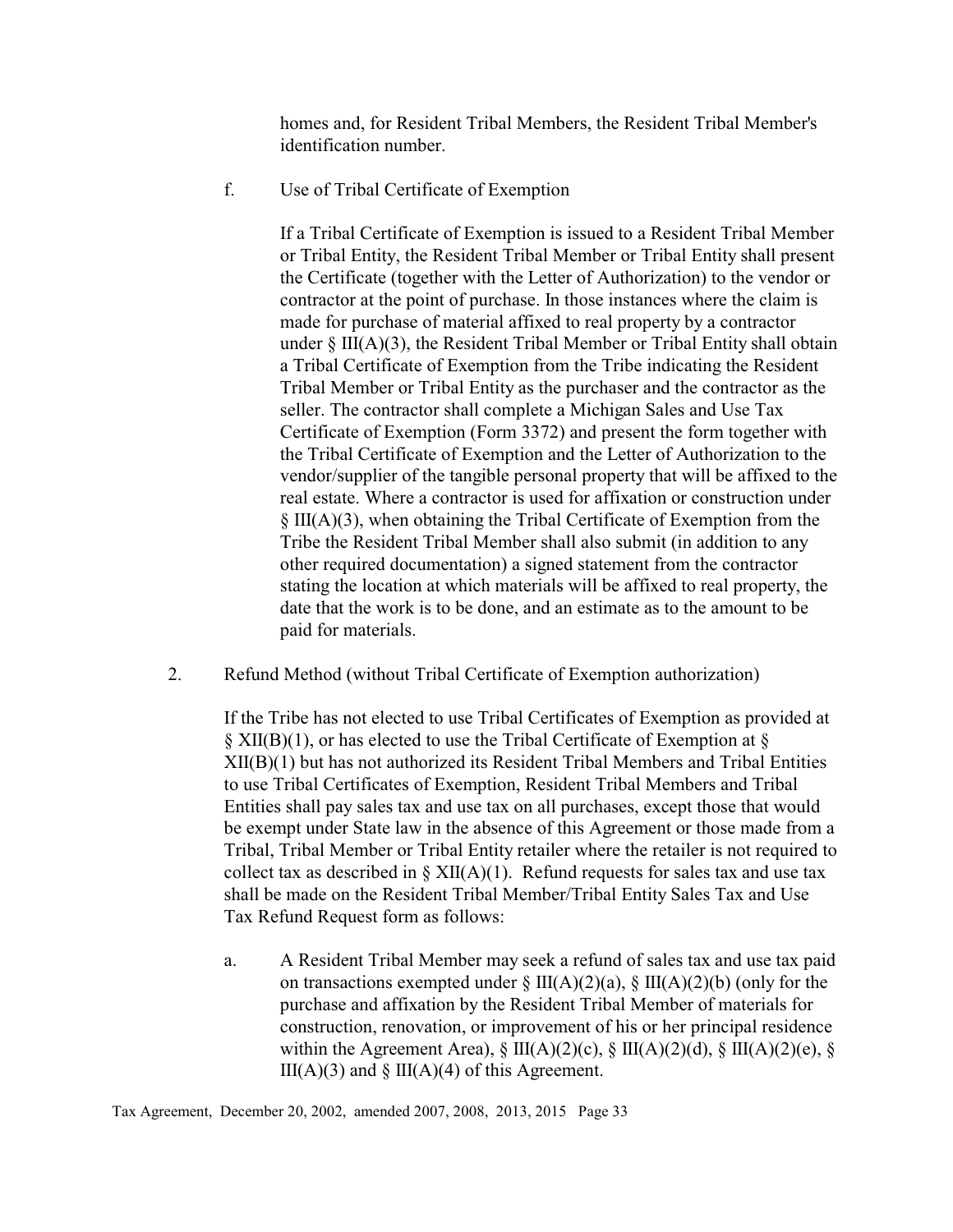- b. A Resident Tribal Member may seek a refund of sales tax and use tax paid by a contractor under  $\S$  III(A)(3) as follows:
	- i. Within Tribal and Trust Lands. The Resident Tribal Member shall use the Resident Tribal Member/Tribal Entity Sales Tax and Use Tax Refund Request and shall also file a signed statement from the contractor stating the location at which materials were affixed to real estate, the date the work was done, the amount paid for materials, and the sales tax and use tax paid on the purchases of the materials. If the claim is for an affixation to a Resident Tribal Member's principal residence, the Resident Tribal Member shall attest to that fact.
	- ii. Personal Residence Within Agreement Area. The Resident Tribal Member shall use the Resident Tribal Member/Tribal Entity Sales Tax and Use Tax Refund Request, and shall also file a signed statement from the contractor stating the location at which materials were affixed to real estate, the date the work was done, the amount paid for materials, and the sales tax and use tax paid on the purchases of the materials. If the claim is for an affixation to a Resident Tribal Member's principal residence, the Resident Tribal Member shall attest to that fact.
- c. Tribal Entities may seek refunds for taxes paid on transactions exempted under § III(A)(1)(a), § III(A)(3)(a) and § III(A)(4)(b) of this Agreement.
- d. Tribal Entities may seek a refund of sales tax and use tax paid by a contractor under  $\S$  III(A)(3)(a). The Tribal Entity shall file a signed statement from the contractor stating the location at which materials were affixed to real estate, the date the work was done, the amount paid for materials, and the sales tax and use tax paid on the purchases of the materials.
- e. Refund Request Form Content

The Resident Tribal Member/Tribal Entity Sales Tax and Use Tax Refund Request form shall require the following information and attachments:

- i. The name of the purchaser with Tribal affiliation, member number, resident address;
- ii. The date of the purchase;
- iii. The name and address of the vendor;
- iv. A description of the item(s) purchased;
- v. For items claimed exempt under  $\S$  III(A)(2)(c) and  $\S$  III(A)(2)(d),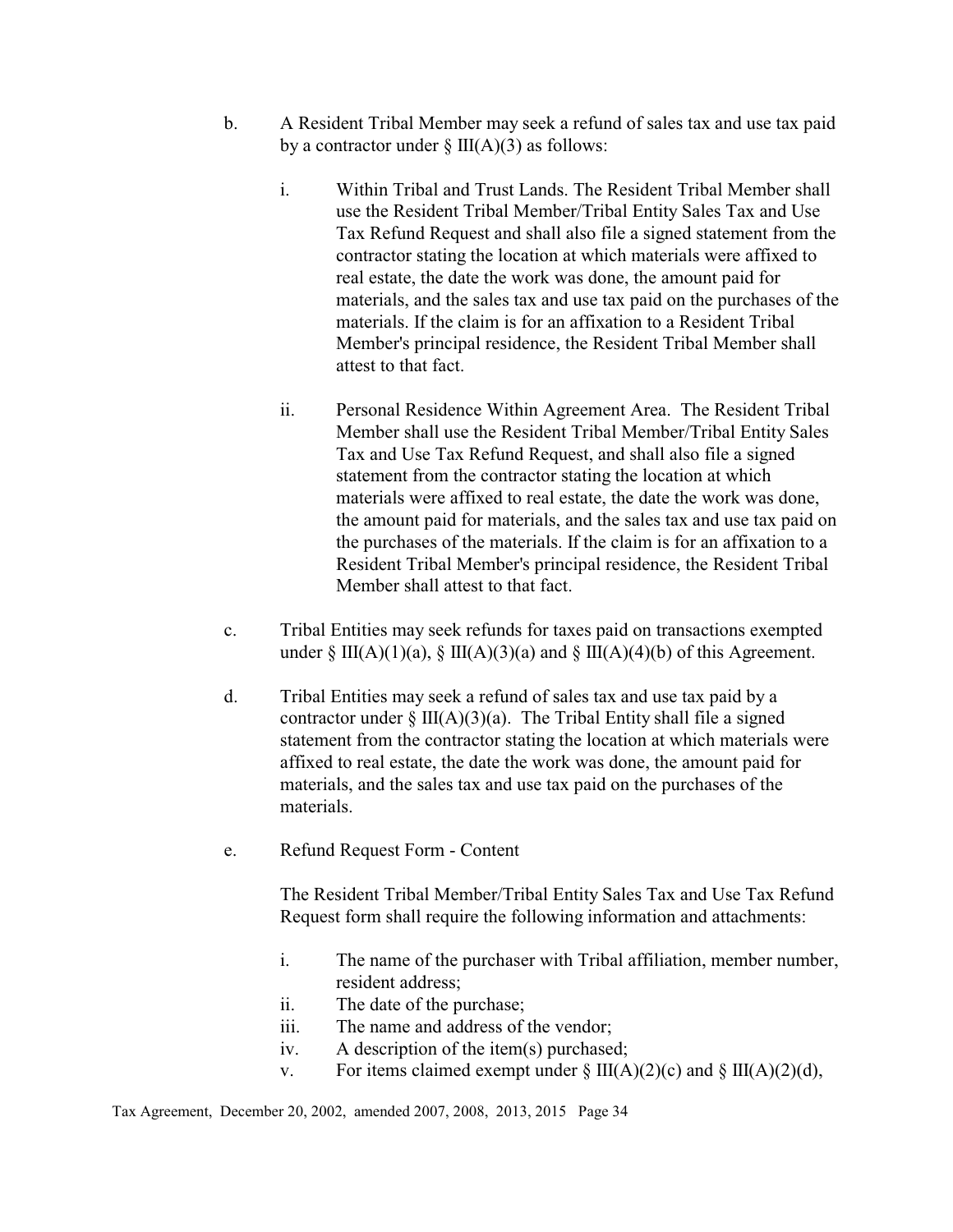the sales tax account number of the vendor;

- vi. The original receipt;
- vii. For a passenger vehicle, pick up truck, recreational vehicle, motorcycle, recreational watercraft, snowmobile, or off road vehicle (ORV), the vehicle identification number and a statement as to where the items will be principally garaged, berthed, or stored;
- viii. For a vehicle required to be registered with the Secretary of State, a RD 108 form;
- ix. For a modular or mobile home, the unit serial number and a statement that the purchase is for use exclusively within the Tribal and Trust Lands or as a principal residence within the Agreement Area;
- x. For a purchase or acquisition of tangible personal property for use in exercising of a treaty fishing right, a statement that the property will be used in the exercise of the right.
- f. Filing and Payment of Refund Requests. Resident Tribal Member/Tribal Entity Sales Tax and Use Tax Refund Request forms may be filed with the State in April, July, October, and January. The State shall pay refunds and interest on late payments in accordance with State law.
- 3. Refund Table Resident Tribal Members

A Resident Tribal Member shall be entitled to an annual refund representing sales tax and use tax paid on tangible personal property acquired under  $\S$  III(A)(2)(b) (except for the purchase and affixation by the Resident Tribal Member of materials for construction, renovation, or improvement of his or her principal residence within the Agreement Area). This refund shall apply under both the Tribal Certificate of Exemption method described in § XII(C)(1), above and Refund Method described in  $\S XII(C)(2)$  above. This refund shall be determined by use of the following table:

Resident Tribal Member's federal Adjusted Gross Income modified to include Social Security benefits, Social Security disability benefits, Railroad Retirement benefits, Veteran Disability Pay, 50% of the Combat Zone Compensation for Enlisted Members of the Armed Forces, fishing income under section 7873 of the Internal Revenue Code, Public Assistance payments made directly to a Resident Tribal Member pursuant to a Tribal supplemental assistance program qualifying for exemption under the Tribal General Welfare Exclusion Act of 2014, and disability income to the extent they are specifically exempt from or excluded from the computation of federal Adjusted Gross Income (but not to exceed \$80,000) x  $15\% \times 6\%$ .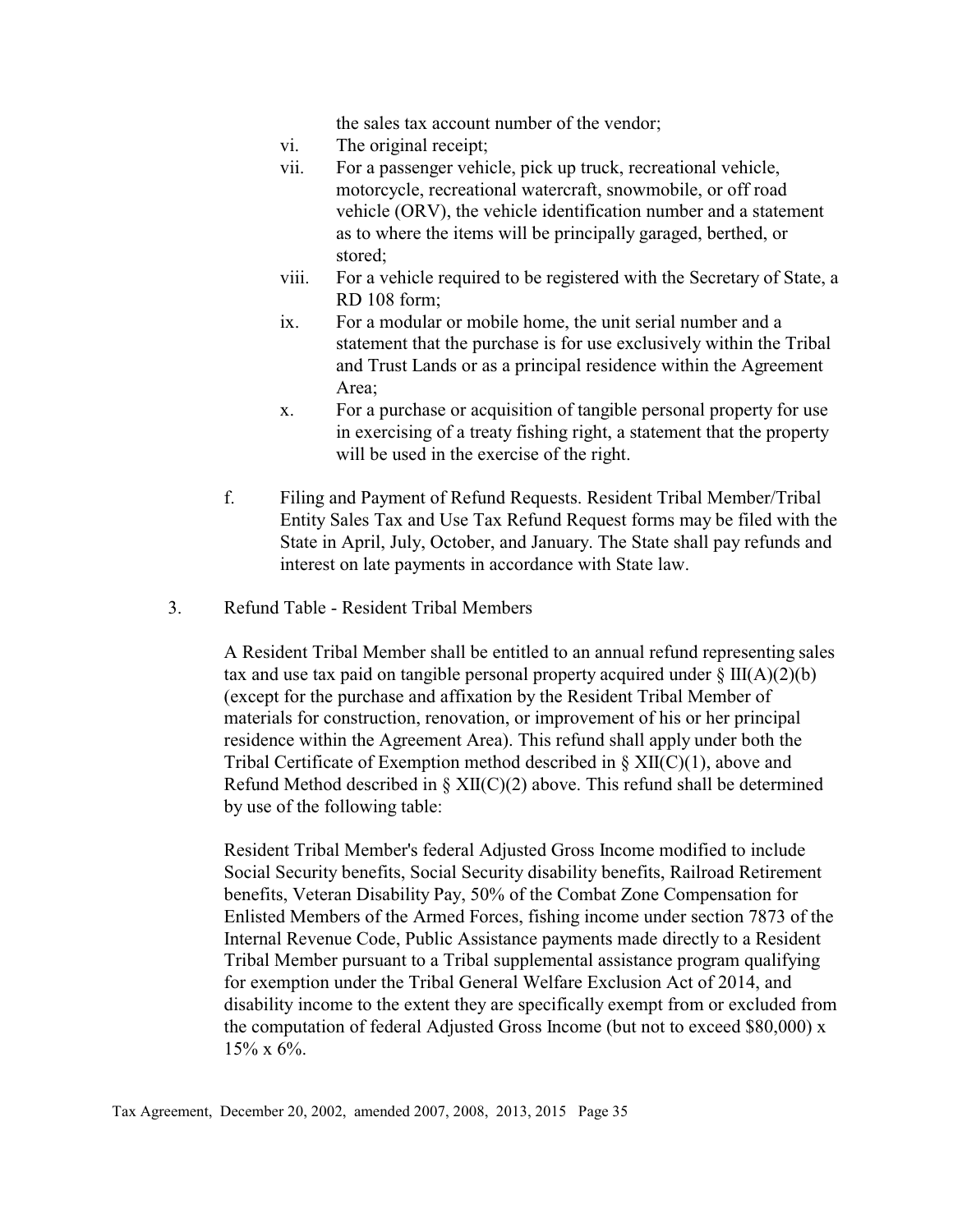The Table shall be reviewed upon the written request of either party with notice to all other tribes that have agreements that are substantially similar to this Agreement but not more frequently than once every three years. It is the intent of the parties that any revision to the Table shall be uniformly applied to all tribes that have agreements that are substantially similar to this Agreement.

For purposes of this sub-section (C)(3) only, "Public Assistance" means government aid to low income individuals.

- D. Collection, Remittance and Sharing of Sales and Use Taxes
	- 1. Outside of Tribal and Trust Lands

Except as provided at  $\S XII(A)(1)$ , the Tribe, Tribal Members and Tribal Entities operating as retailers anywhere in the State outside of Tribal and Trust Lands shall collect and remit sales tax and use tax to the State in accordance with State procedures generally applicable to retail sellers.

- 2. Inside Tribal and Trust Lands
- a. In those instances where the Tribe has not enacted its own sales tax on transactions occurring within Tribal and Trust Lands, the Tribe, Tribal Members, and Tribal Entities operating as retailers within Tribal and Trust Lands shall collect and remit State sales tax or use tax, as applicable, in accordance with State procedures generally applicable to retail sellers on a special form prescribed by the State. The Department shall not later than 45 days after the close of the calendar quarter or the receipt of all of the prescribed returns, whichever is later, review the information received and send a check to the Tribe together with a schedule showing the calculation of the amount paid to the Tribe pursuant to §  $III(B)(2)$  of this Agreement. The State shall pay interest at the statutory rate applicable for refunds not paid as of the 45th day following the later of the end of the calendar quarter or the receipt of all of the prescribed returns.
- b. In those instances where the Tribe has enacted its sales tax on transactions occurring within Tribal and Trust Lands which is subject to sharing under the terms of the Agreement, the Tribe shall collect the taxes due and shall not later than 45 days after the close of each quarter compile the information received during the quarter and send a check to the State together with a schedule showing the calculation of the amount paid to the State pursuant to  $\S$  III(B)(3) of this Agreement. The Tribe shall pay interest at the statutory rate provided under State law for refunds not paid as of the 45th day following the end of the calendar quarter.
- E. Record Retention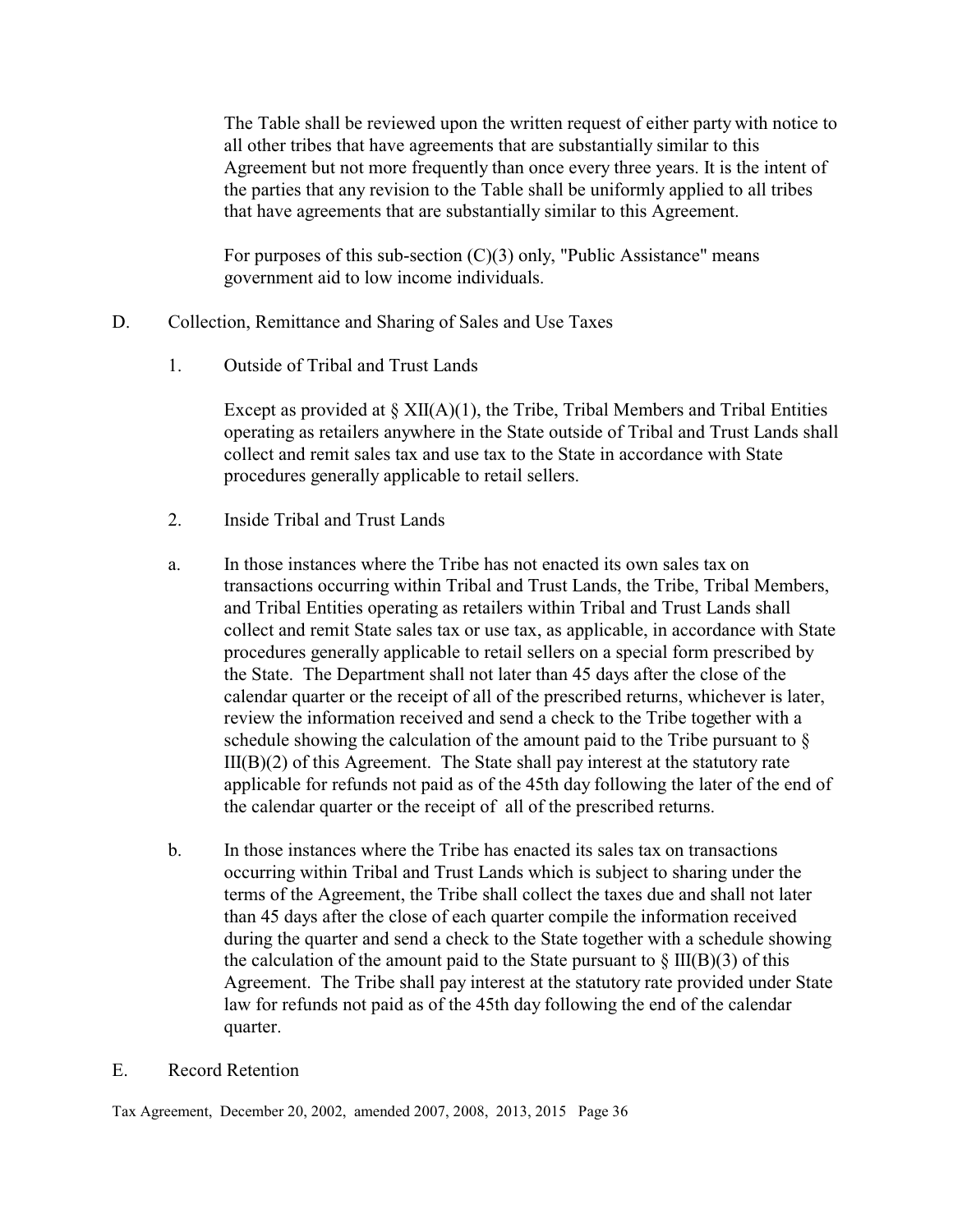- 1. General.
	- a. Records shall be separately maintained for items that are claimed exempt on the basis that the transaction occurred in, and the use is exclusively in Tribal and Trust Lands.
	- b. Tribal, Tribal Member and Tribal Entity retailers shall maintain records regarding sales that are not Taxable Sales under this Agreement.
	- c. With respect to sales on which no tax was collected as provided in § XII(A)(1), Tribal, Tribal Member and Tribal Entity retailers shall maintain a record of such sales including the date, the name and Tribal identification number of the purchaser, the amount, and for any item of more than \$50.00 or sales of more than \$200.00 in the aggregate, the identification of the items purchased and any other data sufficient to document the exemption. This  $\S XII(E)(1)(c)$  shall not apply to sales of motor fuel.
- 2. Tribes
	- a. For each item claimed exempt under  $\S \$  III(A)(1)(b) that is not used exclusively for a Governmental Function, the Tribe shall maintain a log setting forth all uses of the item and the amount of each use. In establishing the percentage of each type of use, the Tribe shall consistently use the same measure for each class of item. For example, a vehicle use log would typically be maintained on the basis of miles driven. A copy machine log would typically be maintained on the basis of number of copies made for each respective use. A log for a piece of heavy equipment, such as a snowplow, may be maintained on the basis of hours of actual use excluding storage time or on the basis of miles plowed.
	- b. If the Tribe is authorized under this Agreement to use the Tribal Certificate of Exemption, the Tribe shall separately maintain a copy of all exemption certificates used.
- 3. Resident Tribal Members and Tribal Entities

If the Tribe is authorized under this Agreement to use the Tribal Certificate of Exemption and the Tribe authorizes a Resident Tribal Member or Tribal Entity to use such a certificate, the Resident Tribal Member or Tribal Entity shall maintain a copy of all certificates used. For items not covered by the Table, information and documentation must also be retained to substantiate where the transaction took place. This information shall include shipping documents showing the manner and means by which the item was delivered, e.g., common carrier, seller's truck,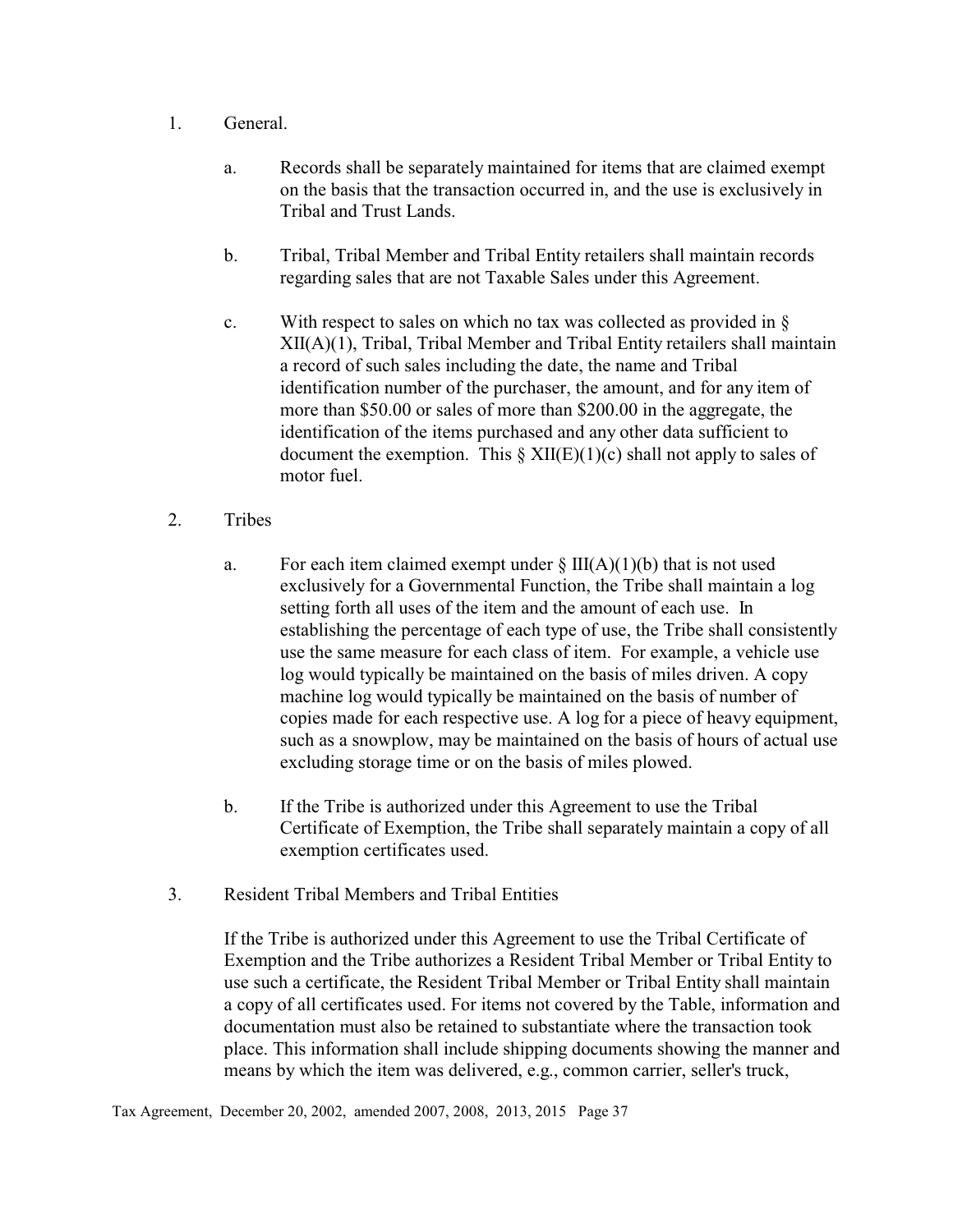purchaser's truck, postal service, etc.

F. Tribal Responsibility for Tribal, Tribal Member, or Tribal Entity Use of the Tribal Certificates of Exemption.

The Tribe shall be responsible for and agrees to pay to the State any sales tax or use tax, including interest, resulting from the use of Tribal Certificate of Exemption in the following situations:

- 1. Tribal Use
	- a. Arbitration Awards: Where there has been a final award under § XIV or § XV(C ) of this Agreement.
	- b. Use Prior to Termination: Where the State, after termination of this Agreement, discovers a certificate that was used prior to termination of this Agreement, and asserts that the transaction is not exempt under this Agreement.
	- c. Use After Termination: Where the Tribe uses a Tribal Certificate of Exemption after termination of this Agreement.
- 2. Tribal Member and Tribal Entity Use
	- a. Use Prior to Termination Whenever Discovered: Where there is a final determination of liability against a Tribal Member or Tribal Entity which remains unpaid for 60 days following the final determination of the liability.
	- b. Use After Termination: Where the State has issued a Final Assessment with respect to the use of a Tribal Certificate of Exemption by a Tribal Member or Tribal Entity after termination of this Agreement and the assessment remains unpaid for 60 days after its issuance.
	- c. Prior to holding the Tribe responsible as provided in this  $\S XII(F)$  for the wrongful use of a Tribal Certificate of Exemption by a Tribal Member or Tribal Entity, the State shall give the Tribe notice of such use including the name of the Tribal Member or Tribal Entity using the certificate, the date of the occurrence and of a copy of the Tribal Certificate of Exemption alleged to have been wrongfully used. The Tribe agrees to pay the sales tax or use tax together with interest within 60 days of receiving the notice. The obligations contained in this  $\S$  XII(F) shall survive the termination of this Agreement.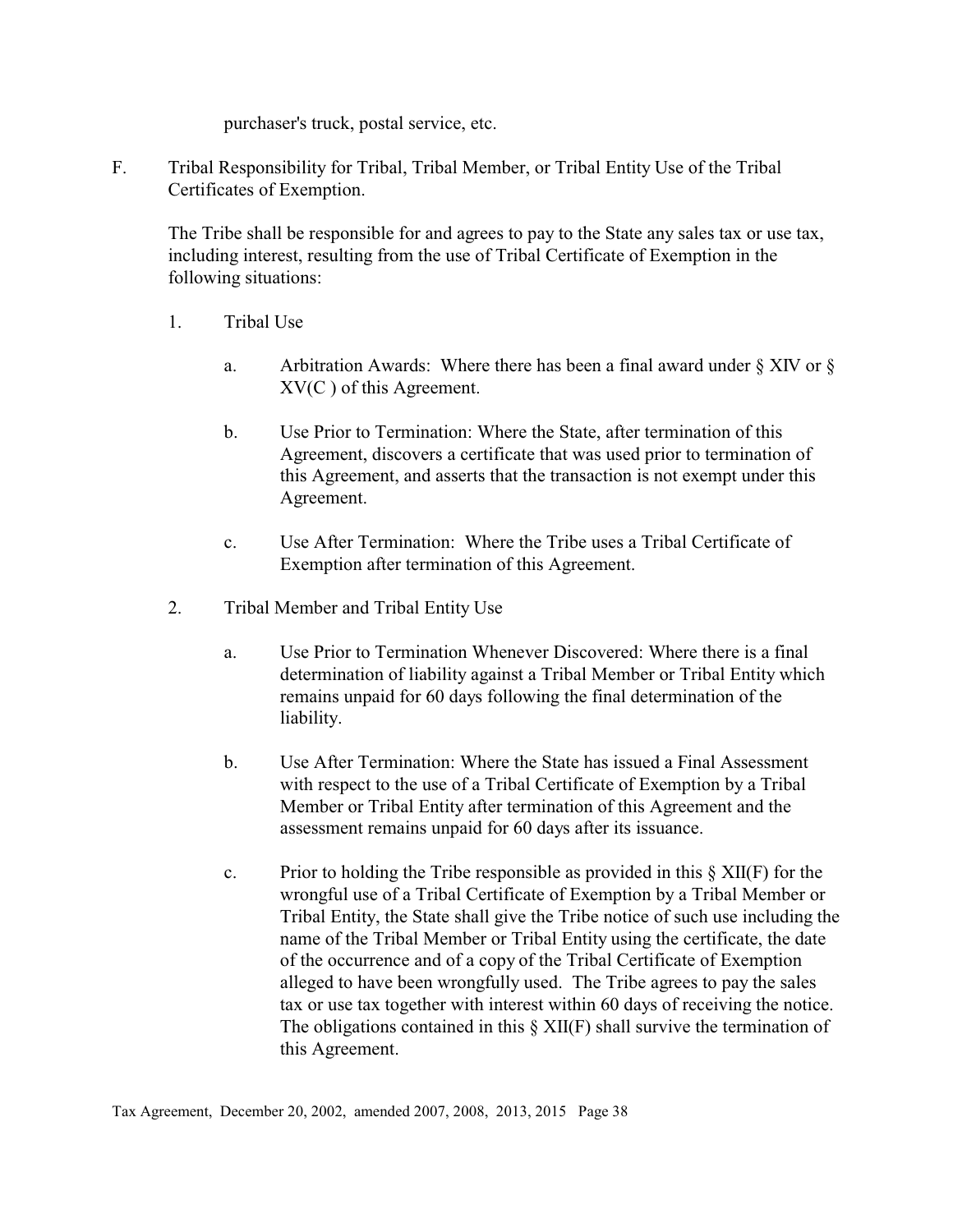3. Contractor Exemption - Use After Termination

Notwithstanding the provisions of  $\S XII(F)(1)$  and  $\S XII(F)(2)$  above, a Tribal Certificate of Exemption provided by a Tribe, Resident Tribal Member or Tribal Entity to a contractor for the purpose of construction, improvement, or renovation of real property as permitted in  $\S$  III(A)(3) shall remain effective after the termination of this Agreement by the State until the contract is completed, but not to exceed a period of 12 months, provided, however, that such contract may not be expanded or extended after the State provides notice of its intent to terminate the Agreement; provided further that the use and benefit of such certificates shall not be extended beyond the termination of the Agreement where the Agreement is terminated by the State for cause or is voluntarily terminated by the Tribe.

#### G. Utilities

The Tribe shall provide the State with a list of utility, telecommunications, cable, and internet providers serving the Agreement Area. The State shall advise the providers of the terms of this Agreement and that sales to named individuals and businesses shall be made without the imposition of sales tax or use tax.

#### H. Rental Rooms

Except as otherwise provided by this Agreement, the Tribe, Resident Tribal Members and Tribal Entities shall remit, in accordance with regular State law procedures, use tax on rooms subject to tax under State law.

#### **XIII. ENFORCEMENT**

#### A. General

Consistent with the purposes of this Agreement, the determination of the tax liability owed to the State by the Tribe, Tribal Members, and Tribal Entities pursuant to this Agreement, and the enforcement of the payment of any such liability, shall be made in accordance with State law, except as modified by the terms of this Agreement. State law, including judicial decisions interpreting State law, prescribing the scope and entitlement to exemptions or deductions other than those recognized in this Agreement shall govern the determination of tax liability. To the extent that the provisions of this Agreement differ from those of the otherwise applicable State law, this Agreement shall control.

#### B. Enforcement Action Against Non-Tribal Members in Indian Country

The State may exercise its tax enforcement authority under State law with respect to a Non-Tribal Member or non-Tribal Entity located or doing business within Indian Country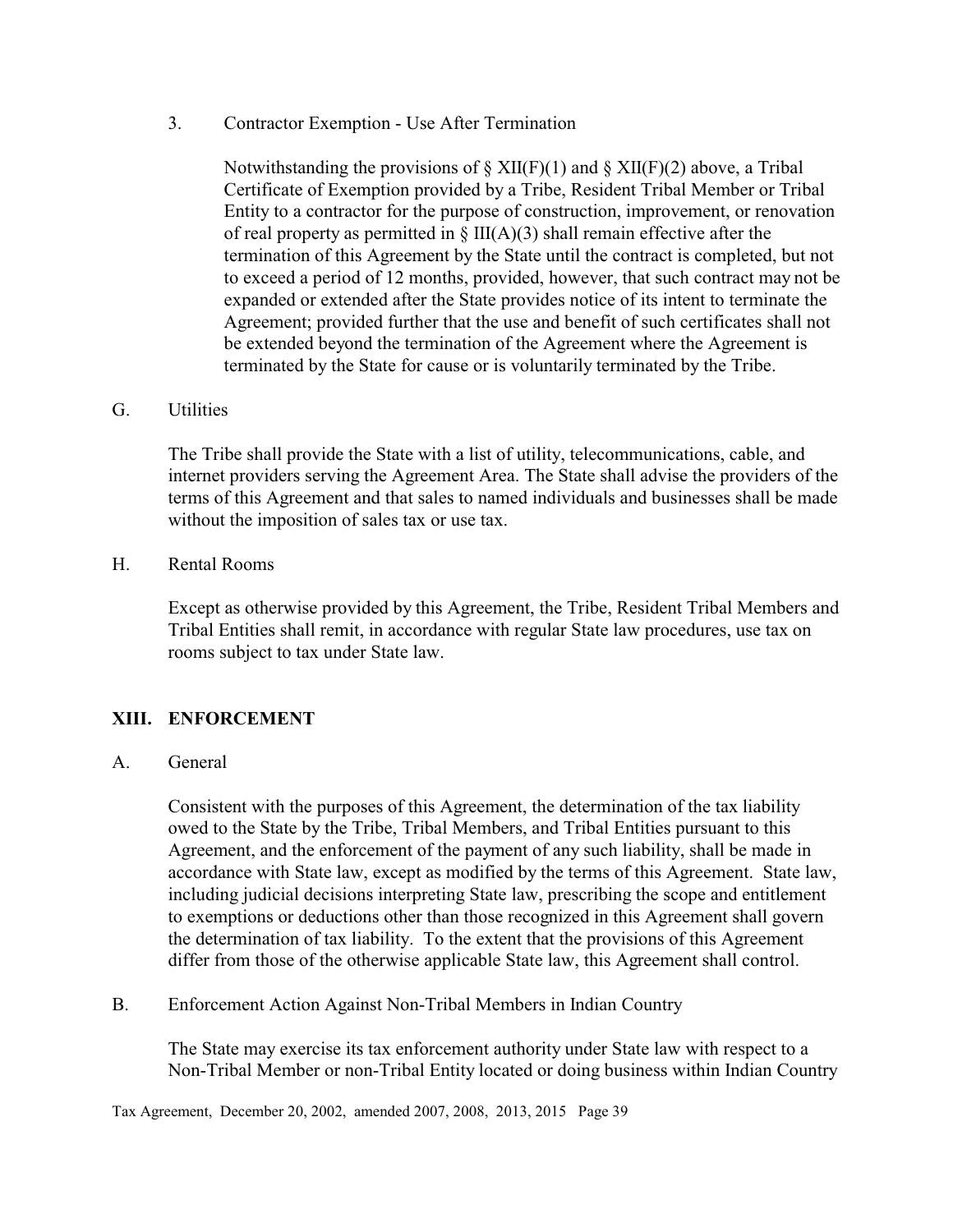provided, however, that where the Non-Tribal Member or non-Tribal Entity is located or doing business on trust lands, the State shall, before taking any enforcement action that requires entry upon such lands, provide notice of the proposed enforcement action to the Tribal police or public safety department. Upon receipt of such notice, the Tribal police or public safety department may direct one or more officers to accompany the State officers during the enforcement activity. If the Tribal police or public safety department is unable or unwilling to promptly assign a Tribal officer to accompany the State officers the State officers may, nonetheless, carry out the proposed enforcement action against the Non-Tribal Member or non-Tribal Entity without the participation of a Tribal officer.

- C. Enforcement Action Against the Tribe
	- 1. Criminal Penalties. The Tribe and its officers, officials, employees, and agents acting within the scope of their authority are not subject to the criminal penalty provisions imposed by State law with respect to taxes that are the subject of this Agreement. This provision shall not be construed to limit the State's ability to collect interest on past due taxes as authorized by State law.
	- 2. Notice of Audit. The State shall have the authority to conduct routine audits of the Tribe with respect to taxes that are the subject of this Agreement for all periods or partial periods commencing after the effective date of this Agreement and until this Agreement has been terminated. Prior to conducting any such audit, the State shall provide the Tribe with at least 30 days advance written notice. The notice shall include a statement of the business to be audited, the tax(es) involved in the audit, and the taxable period(s) at issue.
	- 3. Seizure for Tax Liabilities. Tribal assets, wherever situated, are not subject to seizure nor the filing of notices of State tax liens to enforce a tax liability owed to the State under this Agreement. In lieu of such seizures and the filing of notices of State tax liens, dispute resolution or termination as provided in this Agreement shall be used to resolve issues.
	- 4. Inspections and Seizures Within Indian Country. Notwithstanding  $\S$  XIII(C)(3), for purposes of enforcing the provisions of the Tobacco Products Tax Act, the Motor Fuel Tax Act, or the Motor Carrier Fuel Tax Act, as those acts are modified by this Agreement, the Tribe grants to the State the authority to take the following actions within the Tribe's Indian Country:
		- a. The State may conduct inspections (including unannounced inspections) of Tribal facilities that have been identified by the Tribe to the State as facilities where tobacco (see  $\S$  VIII(B)(2)(b)) or motor fuel (see  $\S$ VIII(B)(2)(a)) products are sold or stored under this Agreement as well as the vehicles used to transport these products. If the inspection reveals any tobacco or motor fuel products held in violation of the Tobacco Products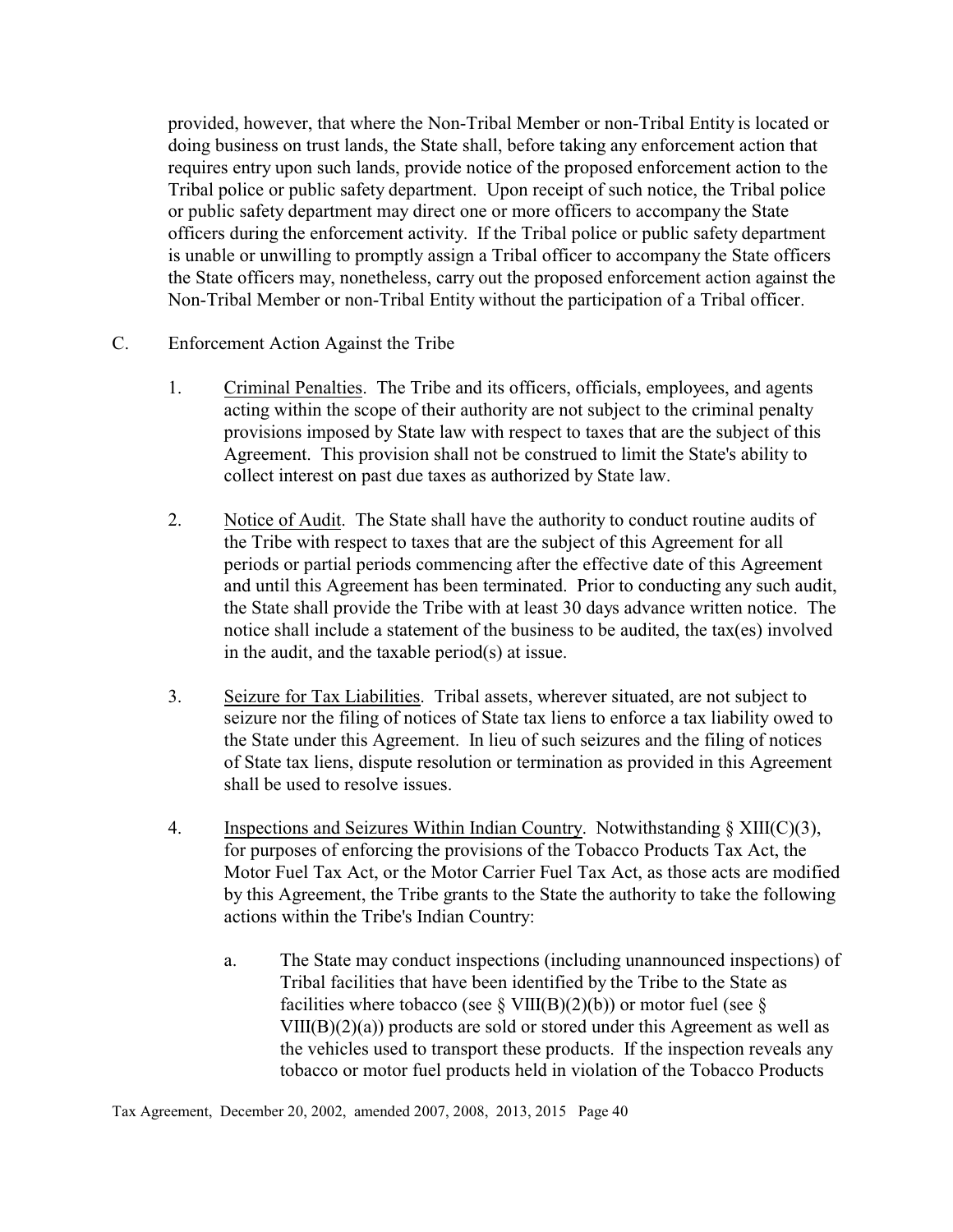Tax Act, the Motor Fuel Tax Act, or the Motor Carrier Fuel Tax Act as those acts are modified by this Agreement, the State may seize any such tobacco or motor fuel and any vehicle (including trailers) in which such product is found together with associated books and records.

- b. If a State officer is lawfully at a location within a Tribally owned facility and discovers in plain view any tobacco or motor fuel products held in violation of the Tobacco Products Tax Act, the Motor Fuel Tax Act, or the Motor Carrier Fuel Tax Act as those acts are modified by this Agreement, the State officer may seize such product. The authority described in this  $\S XIII(C)(4)(b)$  is not intended to authorize any State officer to enter into areas not otherwise open to the public or open to inspection by the State under the terms of this Agreement.
	- i. If the State has reason to believe that tobacco or motor fuel products may be transported or stored by the Tribe within its Indian Country contrary to the terms of this Agreement, the State may apply to the Tribal Court for a search warrant authorizing inspection of such locations. The Tribal Court shall rule on the search warrant request within twenty-four hours of receiving the application and shall issue the warrant if the Court finds that the State has reasonable cause to believe that tobacco or motor fuel may be stored at the location(s) set forth in the request. If the State is concerned that unlawful product may be removed during the pendency of such an application, the Tribal police shall, upon the request of the State, secure the location or vehicle until the Tribal Court makes its determination.
	- ii. If the State seizes tobacco or motor fuel products under this  $\S$  XIII(C)(4) the State shall, before removing the property, leave a written statement on the premises describing the factual circumstances and statutory and/or regulatory basis for the seizure. This statement shall be in addition to any notification required by State law.
- 5. State Enforcement Actions Outside of Indian Country. Except as otherwise provided in this Agreement, nothing in this § XIII(C) shall preclude the State from exercising its enforcement authority outside of Indian Country as permitted under applicable law.
- D. Enforcement Action Against Tribal Members and Tribal Entities
	- 1. General. The parties recognize that (i) tax enforcement actions, and (ii) the process of audit, assessment and appeals of tax assessments, under this Agreement may be affected by jurisdictional issues where a Tribal Member or Tribal Entity or property is located within the Tribe's Indian Country. The parties intend to avoid such effects by providing in certain instances identified in this Agreement for Tribal enforcement or joint Tribal/State enforcement. For purposes of this § XIII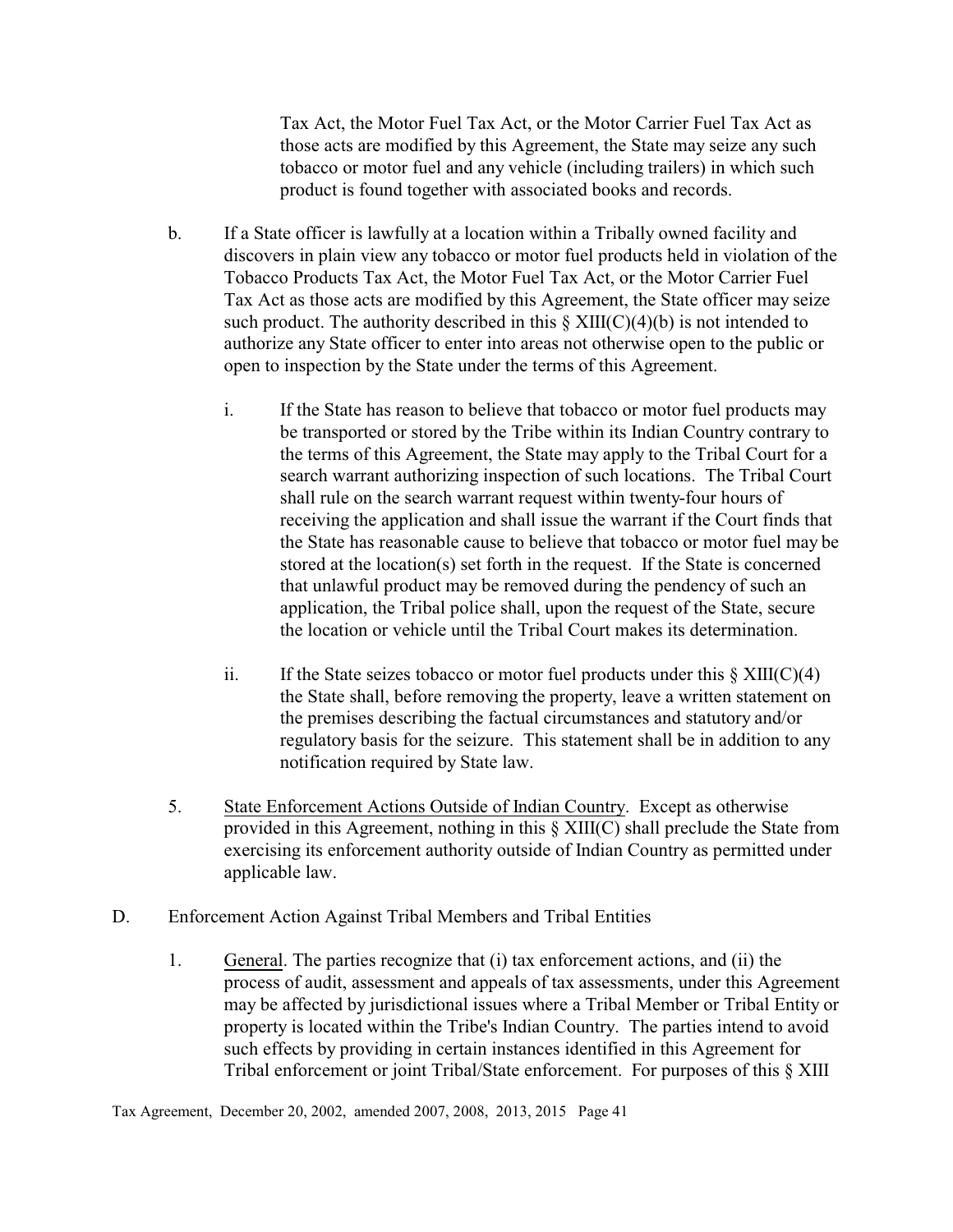of this Agreement, the terms "tax enforcement action" or "enforcement action" shall refer to the power of the State Treasurer or the Commissioner of Revenue, (including his or her successor by law or pursuant to executive or administrative order) as set forth in the Revenue Act, to effectuate subpoenas, execute levies upon tangible personal property, real property or rights in such property, and to execute jeopardy tax assessments/warrants. In addition, these terms shall include the right to inspect tobacco products, to seize contraband tobacco products and related books and records held in violation of the Tobacco Products Tax Act. These terms shall also refer to the enforcement/inspection provisions of the Motor Fuel Tax Act.

- 2. Notice of Audit. The State, consistent with State law, shall have the authority to conduct audits of Tribal Members residing within Indian Country and Tribal Entities whose principal place of business is located within Indian Country with respect to taxes that are the subject of this Agreement. Prior to conducting any such audit, the State shall provide the Tribal Member or Tribal Entity with at least 30 days advance written notice. The notice shall include a statement of the business or entity to be audited, the tax(es) involved in the audit, and the taxable period(s) at issue. Audits of Tribal Members who reside outside of Indian Country and Tribal Entities whose principal place of business is located outside of Indian Country shall be conducted in accordance with State law.
- 3. Enforcement of State Judicial Orders Outside of Indian Country. The State may exercise its enforcement authority under State law with respect to the property of a Tribal Member or Tribal Entity where the property is located outside of Indian Country. Further, the State may exercise its enforcement authority under State law with respect to a Tribal Member or Tribal Entity whose person is located outside of Indian Country.
- 4. Enforcement of State Judicial Orders Within Indian Country. In any case where the State has obtained a State Court judgment or order affecting the person or property of a Tribal Member or Tribal Entity located within Indian Country, the State may petition the Tribal Court to grant recognition and enforcement of the State court order or judgment. The Tribal Court shall within 14 business days rule on the petition using the same standards as contained in Michigan Court Rule 2.615. If the Tribal Court grants the petition, the Tribe, upon request of the State, shall promptly direct one or more Tribal police or public safety officers to enforce the judgment or order in the presence of and with the assistance of one or more State enforcement officers.
- 5. State Exercise of Non Judicial Enforcement Actions Outside of Indian Country. The State may exercise its tax enforcement authority under State law, with respect to the property of a Tribal Member or Tribal Entity where the property is located outside of Indian Country. Further, the State may exercise its tax enforcement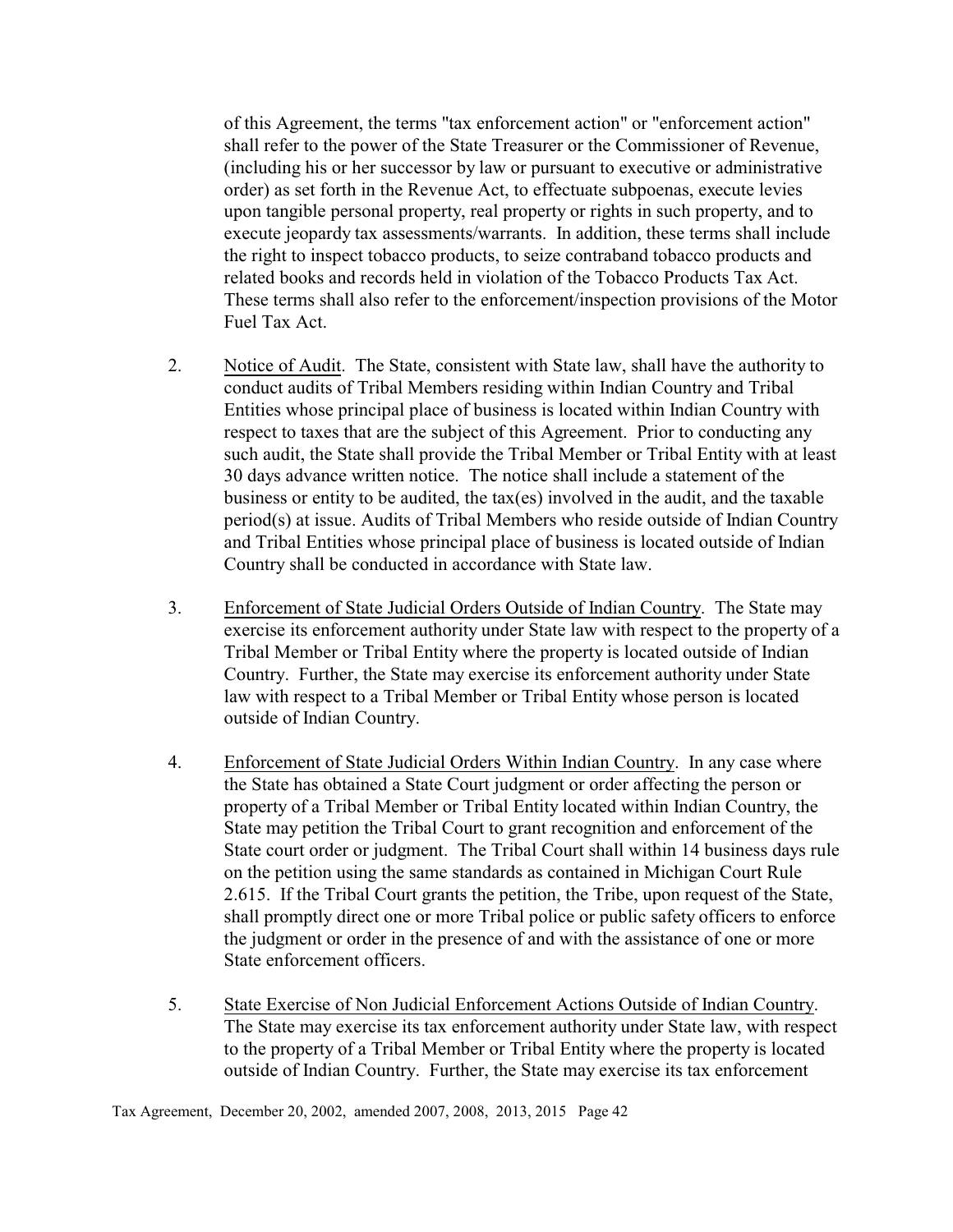authority under State law with respect to a Tribal Member or Tribal Entity located outside of Indian Country.

- 6. State Exercise of Non Judicial Enforcement Actions Within Indian Country. In any case where the State is authorized by State law to compel the production of books and records, to compel the appearance or testimony of an individual, or to undertake an audit where the enforcement action affects a Tribal Member or Tribal Entity whose person or property is located within Indian Country, and the taxpayer has failed or refused to comply with the requested State enforcement action, the State may petition the Tribal Court for an order compelling compliance with that enforcement action. The Tribal Court shall conduct a hearing on the petition within 10 business days following service by the State on the taxpayer, and shall issue its decision within 14 business days of such service on the taxpayer. If the Tribal Court determines that (i) the taxpayer is a Tribal Member or Tribal Entity, (ii) the taxpayer and/or property is located within the Tribe's Indian Country, (iii) the proposed State tax enforcement action pertains to one or more of the taxes that is the subject of this Agreement, and (iv) the proposed State tax enforcement action is consistent with relevant State law and procedures and with this Agreement, the Tribal Court shall grant the petition and shall order the taxpayer to comply. In the event that the Tribal Member or Tribal Entity fails or refuses to comply with the Tribal Court order, the Tribe shall promptly direct one or more Tribal police or public safety officers to enforce the order with the assistance of one or more State enforcement officers.
- 7. State Exercise of Non Judicial Enforcement Actions Where the Location of Indian Country is in Dispute. In any case where the State is authorized by State law to compel the production of books and records, to compel the appearance or testimony of an individual, or to undertake an audit where the enforcement action affects the person or property of a Tribal Member or Tribal Entity and there is disagreement between the Tribe and the State regarding whether the taxpayer or property is located within Indian Country, the State may elect to proceed based upon the assumption that the taxpayer or property is within its enforcement authority under State law. If the taxpayer fails or refuses to comply with the requested State enforcement action, and the taxpayer asserts that the taxpayer or property is located within Indian Country and the State and the Tribe stipulate that there is a dispute regarding whether the taxpayer or property is located within Indian Country, the State may petition the Tribal Court for an order compelling compliance with the enforcement action. The Tribal Court, for purposes of this Agreement only, and for no other precedential purpose, shall treat the location of the taxpayer or property as being within Indian Country and shall follow the standards and procedures set forth in  $\S$  XIII(D)(6) above. In the event that the Tribal Member or Tribal Entity fails or refuses to comply with the Tribal Court order, the Tribe shall promptly direct one or more Tribal police or public safety officers to enforce the order with the assistance of one or more State enforcement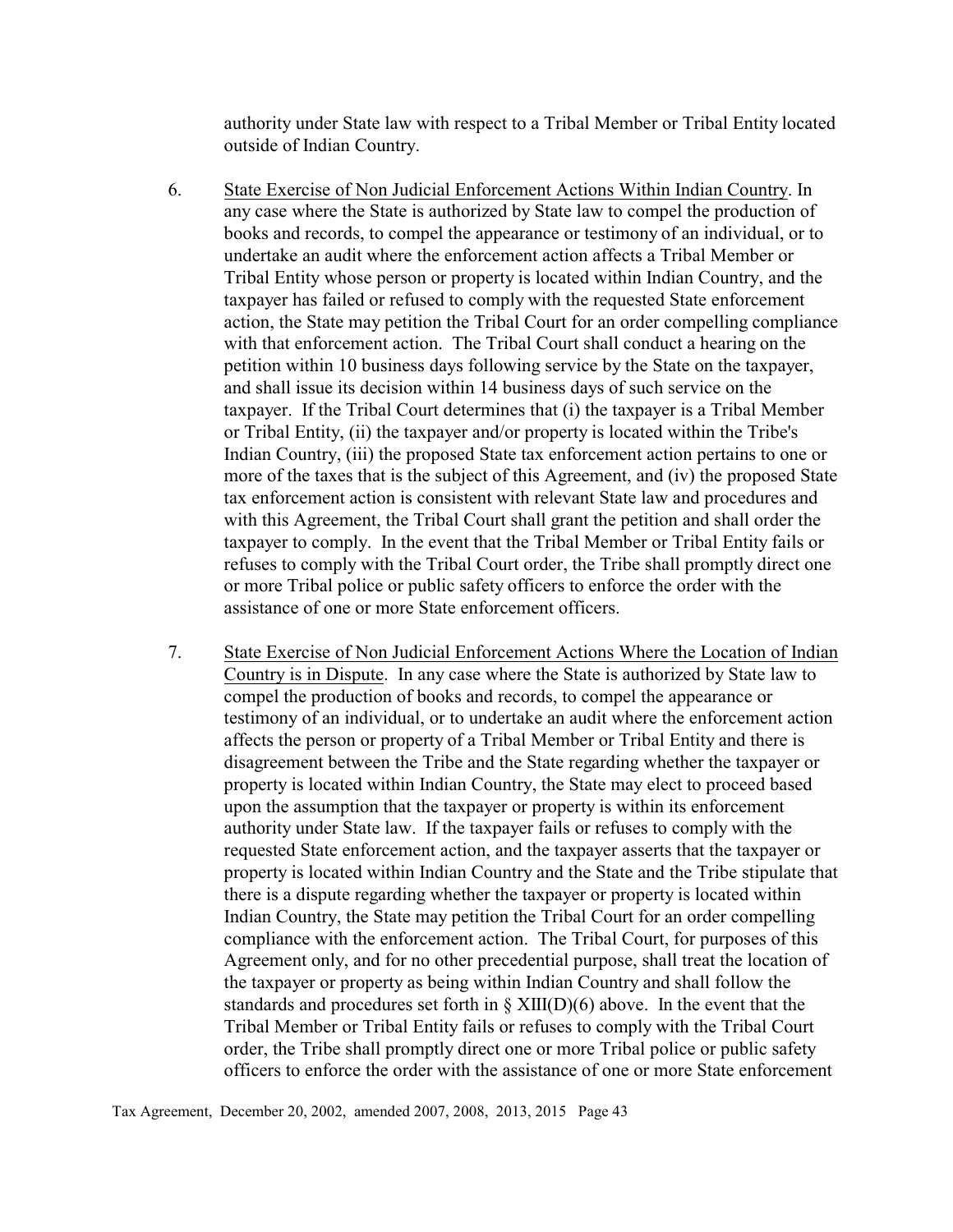officers.

- 8. State Tax Enforcement Actions Outside of Indian Country Prior to a Hearing. The State may exercise its authority under State law to seize or inspect property without a prior order or hearing, where the taxpayer is a Tribal Member or Tribal Entity whose affected property is located outside of Indian Country.
- 9. State Tax Enforcement Actions Within Indian Country Prior to a Hearing.
	- a. Notwithstanding  $\S$  XIII(D)(6) above, in any case where the State is authorized by the Revenue Act, the Tobacco Products Act, or the Motor Fuel Tax Act, to seize real or tangible personal property or inspect such property without a prior order or hearing, and where the taxpayer is a Tribal Member or Tribal Entity and the property is located within Indian Country, the Tribe and the State shall jointly execute such action. In such cases, the enforcement action shall be taken without first filing a petition in Tribal Court provided that the State gives notice of the need for the proposed action by the Tribal police or public safety department. Such notice shall specify the grounds for the enforcement action, and the appropriate statutory or regulatory authority for such action. Upon receipt of such notice, the Tribal police or public safety department shall promptly direct one or more Tribal police or public safety officers to execute the enforcement action jointly with one or more State enforcement officers. The affected Tribal Member or Tribal Entity may, within seven days following the enforcement action, file a petition in Tribal Court seeking a review of the enforcement action under the standard described in this §  $XIII(D)(9)(a)$ . If the Tribal Court determines that (i) the taxpayer is a Tribal Member or Tribal Entity, (ii) the taxpayer and/or property is located within Indian Country, (iii) the State tax enforcement action pertains to one or more of the taxes that is the subject of this Agreement, and (iv) the State action is in compliance with relevant State law procedures and this Agreement, the Tribal Court shall affirm the enforcement action.
	- b. The administrative enforcement actions authorized under this  $\S$  XIII(D)(9) are:
		- Actions in furtherance of a jeopardy assessment. [MCL 205.26]
		- Inspection of vending machines or places where tobacco products are sold or stored. [MCL 205.426a]
		- Seizure of contraband consistent with the Tobacco Products Tax Act. [MCL 205.429]
		- ! Inspections or seizures consistent with this Agreement authorized under the Motor Fuel Tax Act or the Motor Carrier Fuel Tax Act.

# 10. Jurisdiction: State Tax Enforcement Actions Prior to a Hearing Where the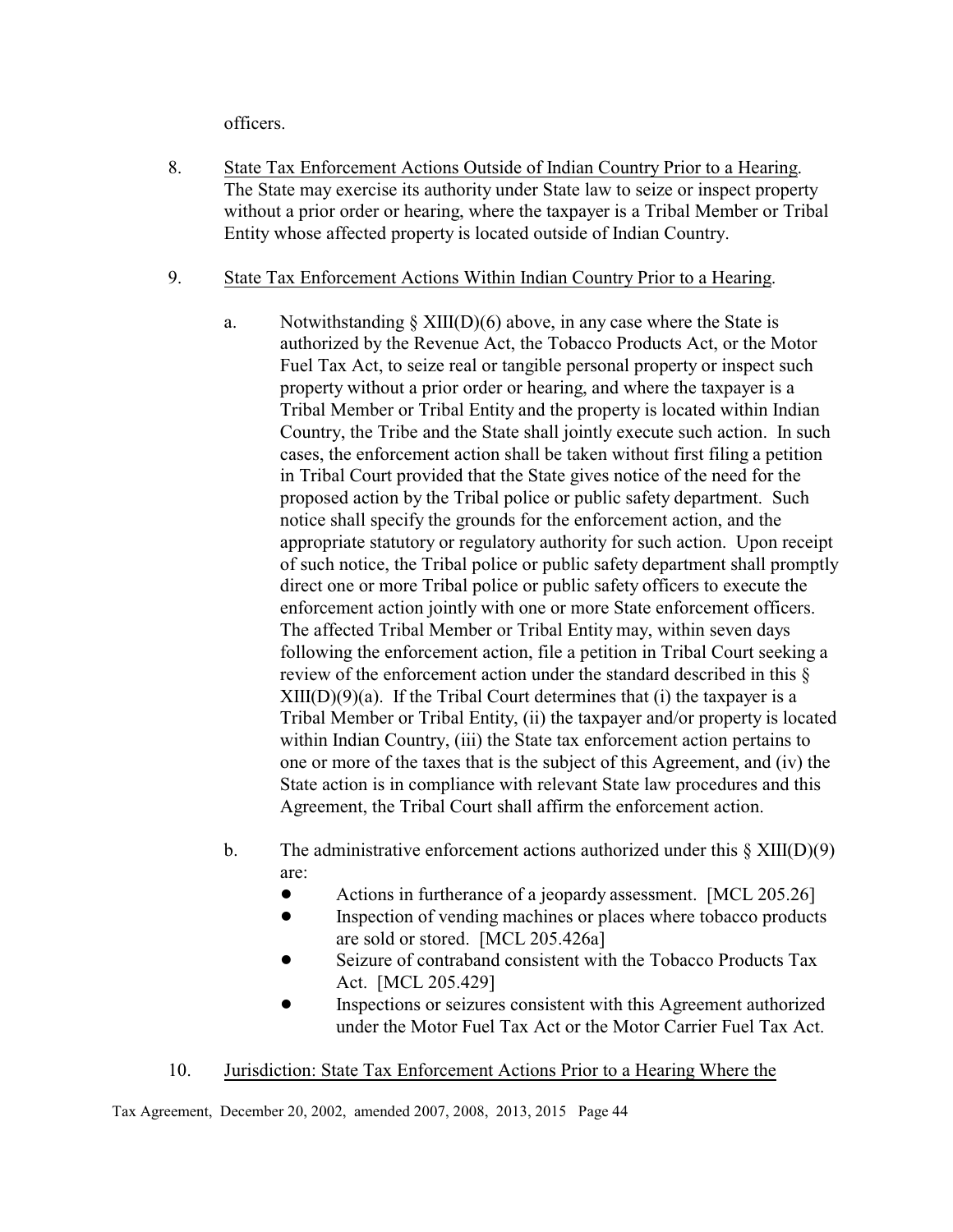#### Location of Indian Country Is In Dispute.

- a. In any case where the State proposes to take any authorized enforcement action described in  $\S$  XIII(D)(9)(b) above that may affect the person or property of a Tribal Member or Tribal Entity and there is disagreement between the Tribe and the State regarding whether the affected person or property is located within or without of Indian Country, the State may elect to proceed based upon the assumption that the person or property is within its enforcement authority under State law. If the State knows, prior to taking the proposed enforcement action, that (i) the taxpayer is a Tribal Member or Tribal Entity, and (ii) there is a dispute between the State and the Tribe as to whether the site of the proposed action is within Indian Country, the State shall give notice of the proposed action to the Tribal police or public safety department. Such notice shall specify the grounds for the enforcement action, and the appropriate statutory or regulatory authority for such action. Upon receipt of such notice, the Tribal police or public safety department shall promptly direct one or more Tribal police or public safety officers to execute the enforcement action jointly with one or more State enforcement officers.
- b. If the taxpayer wishes to challenge the State enforcement action on the grounds that it is unlawful under State law including any modification to State law made under this Agreement, and the taxpayer asserts that the taxpayer or property is located within Indian Country, and the State and the Tribe stipulate to the Tribal Court that there is a dispute regarding whether the person or property is located within Indian Country, the taxpayer may petition the Tribal Court to review the propriety of the enforcement action applying State law including any modification to State law made under this Agreement. The Tribal Court, for purposes of this Agreement only, and for no other precedential purpose, shall treat the location of the person or property as being within Indian Country and shall follow the standards and procedures set forth in  $\S$  XIII(D)(9) above. If the Tribal Court determines that the affected person or property is not located within Indian Country or is not within the stipulated disputed area, the Tribal Court shall promptly dismiss the action.
- 11. Jurisdiction: Final Tax Assessment Issued or Refund Denied to a Tribal Member Residing or a Tribal Entity Operating Wholly Within Indian Country. In any case where the State has issued a final tax assessment or denied a tax refund to a Tribal Member residing within Indian Country, or to a Tribal Entity doing business wholly within Indian Country, for a tax imposed upon income, business activity, transactions, or privileges which were realized, occurred, or exercised wholly within Indian Country, and the Tribal Member or Tribal Entity wishes to appeal the assessment or denial of refund on the grounds that it is unlawful under (i)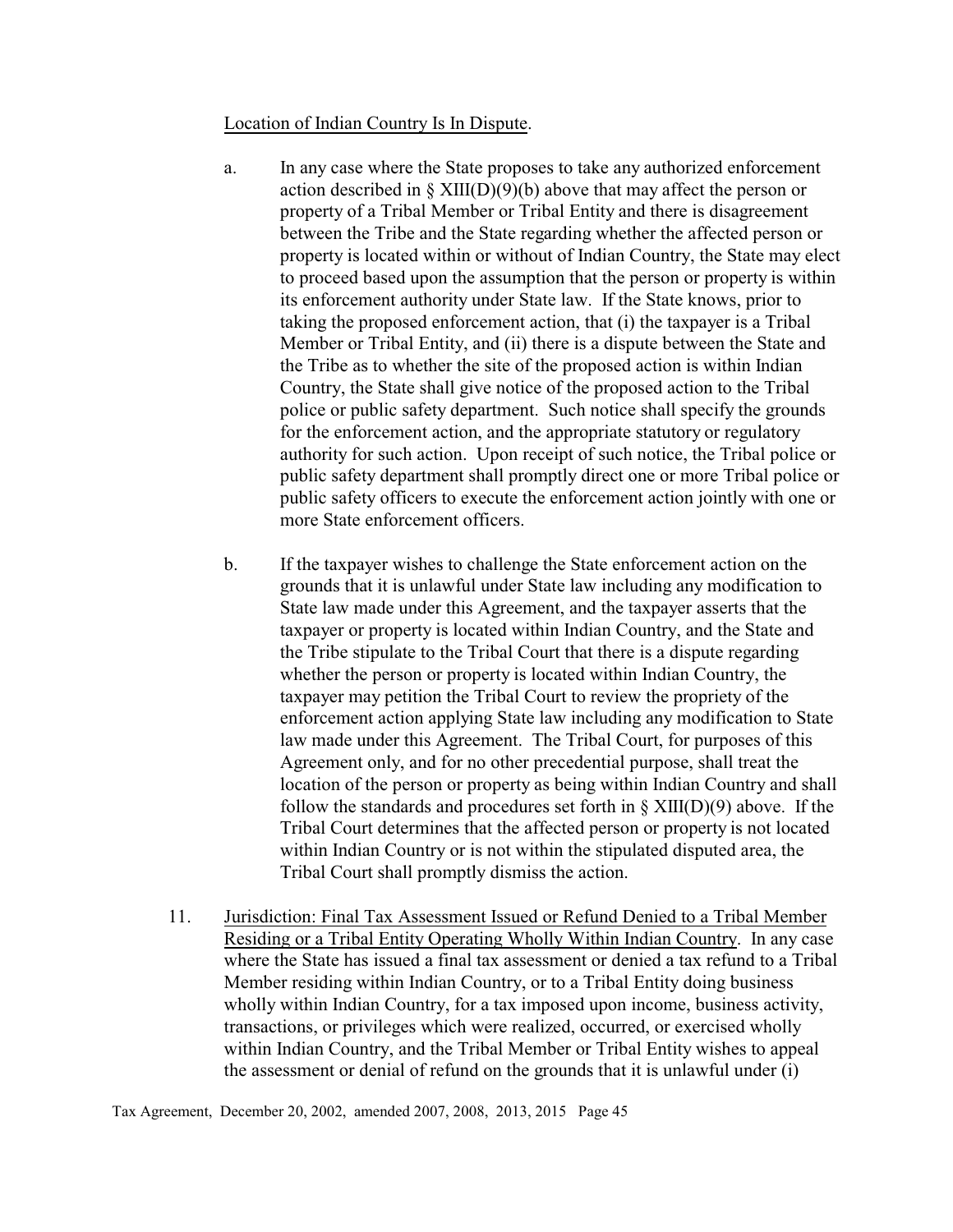State law including any modification to State law made under this Agreement, or (ii) the Michigan Constitution, the U.S. Constitution, or federal law, provided that such claims shall be limited to those that are not predicated on Indian Tribal membership, the Tribal Member or Tribal Entity may appeal the final assessment or denial of refund to Tribal Court within 35 days of the issuance of the final assessment or denial of refund. The Tribal Court shall follow State law relative to the practices and procedures of a case in the Michigan Court of Claims; provided however, that the taxpayer shall not be required to prepay the contested portion of the tax, penalty, or interest prior to filing the appeal. The uncontested portion of the tax, penalty, or interest shall be paid prior to filing the appeal. The Tribal Court shall make its ruling within one year of the filing of the appeal.

#### 12. Jurisdiction: Final Tax Assessment Issued to a Tribal Member or a Tribal Entity or Denial of Refund Where the Location of Indian Country Is In Dispute.

- a. In any case where the State has issued a final tax assessment or denied a tax refund to a Tribal Member or to a Tribal Entity for a tax which the member or entity asserts is imposed upon income, business activity, transactions, or privileges which were realized, occurred, or exercised wholly within Indian Country, and the Tribal Member or Tribal Entity wishes to appeal the assessment or denial of refund on the grounds that it is unlawful under (i) State law including any modification to State law made under this Agreement, or (ii) the Michigan Constitution, the U.S. Constitution, or federal law, provided that such claims shall be limited to those that are not predicated on Indian Tribal membership, the Tribal Member or Tribal Entity may appeal the final assessment or denial of refund to Tribal Court within 35 days of the issuance of the final assessment or denial of the refund. If the Tribal Court determines all of the income, business activity, transaction, or privilege being taxed was realized, occurred, or was exercised wholly within Indian Country or the stipulated disputed area, the Tribal Court shall, for purposes of this Agreement only and for no other precedential purpose, treat the location of the income, business activity, transaction or privilege as being within Indian Country and shall follow the standards and procedures set forth in §  $XIII(D)(11)$  above.
- b. If the Tribal Court determines that any of the taxes assessed or refunds denied were for a tax upon income, business activity, transactions, or privileges which were realized, occurred, or exercised within the State but outside of either Indian Country or the stipulated disputed area, the Tribal Court shall promptly dismiss the action. Once such a dismissal is entered, the Tribal Member or Tribal Entity may, consistent with State law, file a petition with the Michigan Tax Tribunal within 35 days, or a Complaint with the Michigan Court of Claims within 90 days, of the final Tribal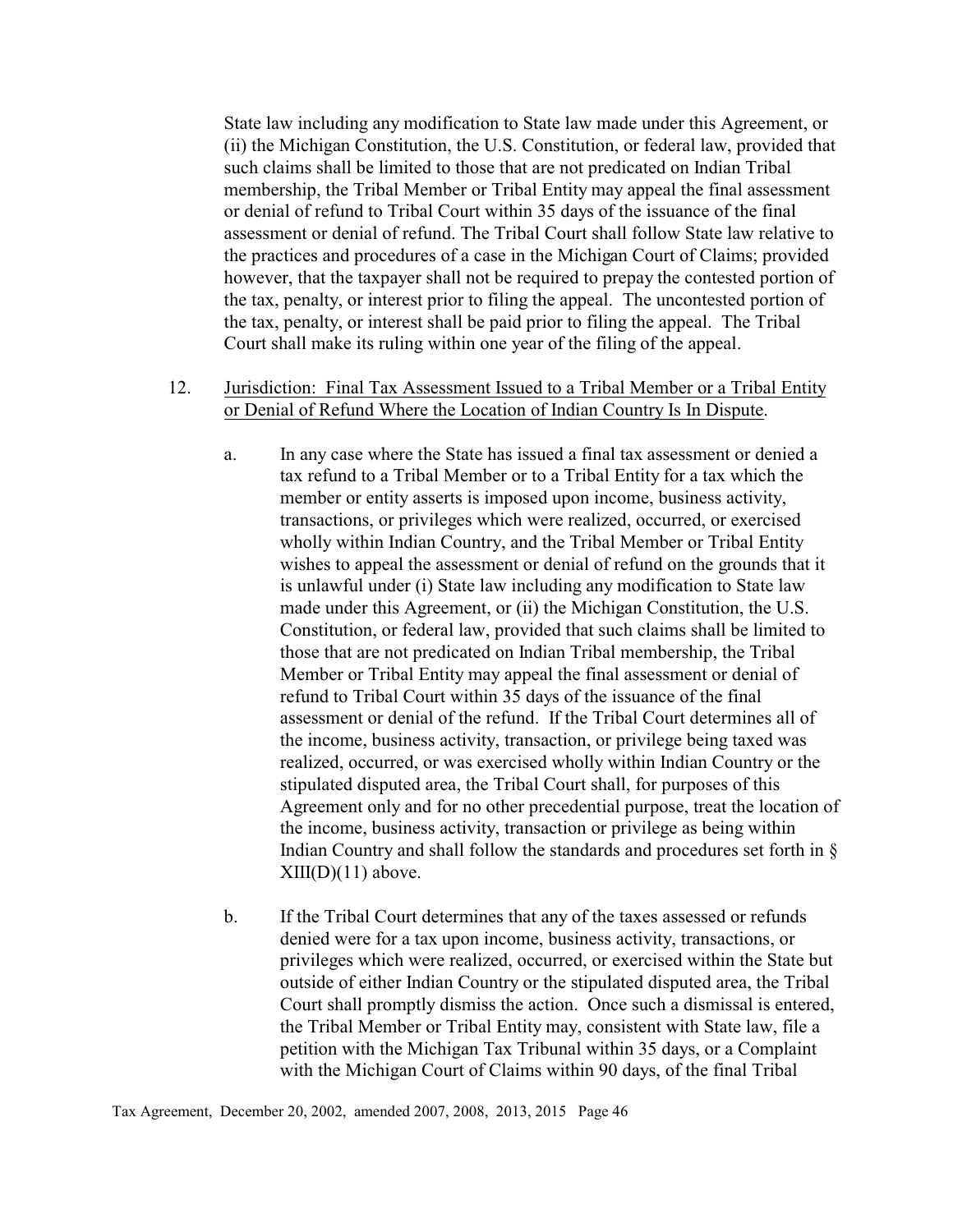Court order of dismissal.

- 13. Jurisdiction: Final Tax Assessment or Denial of Tax Refund to a Resident Tribal Member or a Tribal Entity Where Any Portion of the Activity Occurs Outside of Indian Country and Outside of a Disputed Area. State courts or tribunals will be used for the appeal of any final tax assessment or denial of tax refund to a Resident Tribal Member or Tribal Entity in those instances where any portion of the income, business activity, transaction, or privilege being taxed was realized, occurred, or was exercised within the State but outside of either Indian Country or any area where the Tribe and the State have a disagreement as to what constitutes Indian Country.
- 14. Application of State Law as Modified by this Agreement. The Tribe and the State agree that State law, as modified by this Agreement, will apply to the determination of tax liability or tax refund in any appeal of an assessment or denial of a tax refund filed in any State or Tribal quasi-judicial or judicial forum under this § XIII.
- E. Licensure and Registration
	- 1. Tribal Registration. The Tribe shall comply with State licensure and registration provisions for the taxes that are the subject of this Agreement. With respect to activity occurring solely within Tribal and Trust Lands, such licensure and registration shall serve only to identify Tribal operations that are subject to this Agreement. The Tribe shall not be subject to disciplinary action or penalty as a licensee or be subject to the revocation provisions applicable to any licensee under any of the taxes that are the subject of this Agreement, except for violations of the Motor Carrier Fuel Tax Act or the International Fuel Tax Agreement, to the extent not altered by this Agreement. Rather, alleged violations shall be addressed in the dispute resolution process or through termination of the Agreement.
	- 2. Licensure and Registration of Tribal Members and Tribal Entities Outside of Indian Country. Tribal Members or Tribal Entities operating to any extent outside of Indian Country shall comply with all State licensure provisions for the taxes that are the subject of this Agreement.
	- 3. Licensure and Registration of Tribal Members and Tribal Entities Operating Wholly Within Indian Country. With respect to Tribal Members and Tribal Entities operating wholly within Indian Country, the Tribe shall either:
		- a. Require such Tribal Members and Tribal Entities to register with the State and obtain such licenses and registrations as would be required under State law if such Tribal Members or Tribal Entities were operating outside of Indian Country; or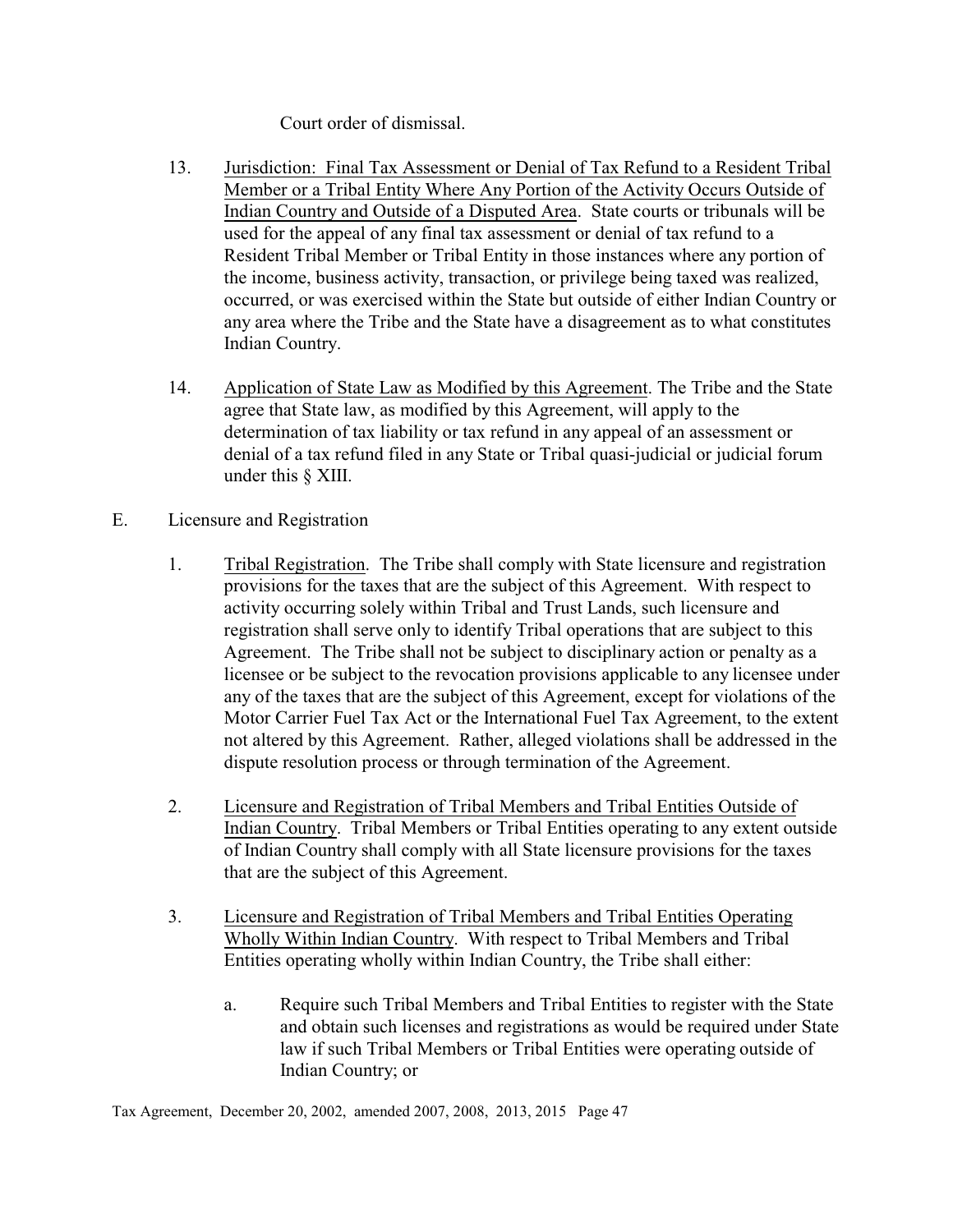- b. Establish its own licensing and registration requirements (which shall parallel State law) for all activities authorized under this Agreement requiring a State registration or license under State law applicable to the taxes that are the subject of this Agreement, in which case the Tribe shall forward the information to the State in a format mutually agreeable to the State and the Tribe.
- F. Motor Carrier Fuel Tax and International Fuel Tax Agreement.

The Tribe, Tribal Members, and Tribal Entities engaging in activity that is covered by the Motor Carrier Fuel Tax Act or the International Fuel Tax Agreement shall fully comply with all of the provisions of that Act or Agreement including registration and licensing requirements and other obligations imposed by that Act and Agreement.

- G. Responsibilities of the Tribe Regarding Tribal Members and Tribal Entities.
	- 1. The Tribe shall inform Tribal Members and Tribal Entities of the terms of this Agreement including its administrative and enforcement provisions. To the extent that this Agreement imposes duties or obligations upon Tribal Members or Tribal Entities, the Tribe shall take appropriate steps under Tribal law to require Tribal Members and Tribal Entities to perform those duties or obligations.
	- 2. The Tribe agrees to assist the State in ascertaining that Tribal Members and Tribal Entities are fully complying with the terms of this Agreement. Upon request of the State, the Tribe shall assist the State in the assessment and collection of taxes owed under the terms of this Agreement. In those instances where a question of jurisdiction arises between the State and a Tribal Member or Tribal Entity, and the Tribe agrees with the State's position, the Tribe shall assist the court or tribunal hearing the matter by providing affidavits and/or testimony.
	- 3. If the State notifies the Tribe that one of the offenses listed below has occurred within the Tribe's jurisdiction, the Tribe shall, within 10 business days after notice by the State of the violation, take the following action: for a first offense, give a written warning to the offending party that further noncompliance will result in termination of any Tribally issued license or authorization to operate; for any subsequent offense, commence proceedings to terminate any Tribally issued license or authorization to operate. The offenses that may trigger the above actions are:
		- a. Possession or sale by a Tribal Member or Tribal Entity (other than those in which the Tribe has an ownership interest) of cigarettes or other tobacco products which do not bear the appropriate State stamp.
		- b. Sale by a Tribal Member or Tribal Entity (other than those in which the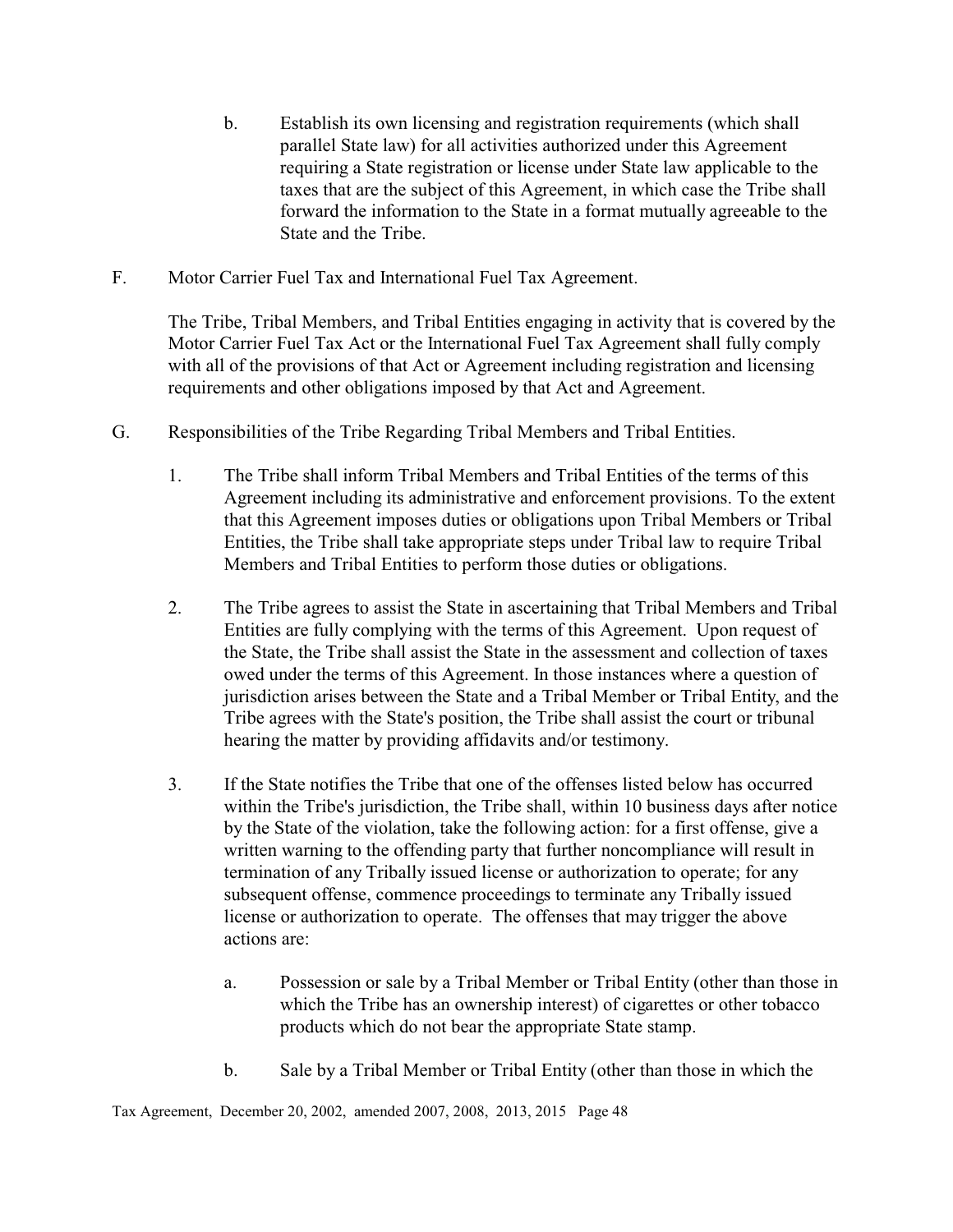Tribe has an ownership interest) of cigarettes or other tobacco products to Non- Tribal Members where all taxes are not fully included in the price.

- c. Possession or sale by a Tribal Member or Tribal Entity (other than those in which the Tribe has an ownership interest) of motor fuel not acquired or possessed as provided in this Agreement.
- 4. In addition to assisting the State, the Tribe shall enforce this Agreement independently. Such independent enforcement shall include:
	- a. Seizure from Tribal Members and Tribal Entities of tobacco products and motor fuel not acquired or possessed in accordance with the terms of this Agreement, and the transfer of the seized product to the State, consistent with applicable provisions of State law. In the event that the product seized and transferred to the State is sold in accordance with State law, the State shall treat the Tribe as a "local unit of government" for the purpose of sharing the proceeds of the sale as provided at MCL 205.429 or MCL 207.1130.
	- b. Establishment of Tribal mechanisms to monitor and enforce Tribal Member and Tribal Entity compliance with the terms of this Agreement; and
	- c. Notification to the State of any violations of this Agreement that the Tribe may discover.
- H. Tribal Verification of State Compliance.

Upon request by the Tribe, the State shall, consistent with State law pertaining to confidentiality, provide access to sufficient information to allow the Tribe to verify that the State has paid all amounts required by this Agreement. Tribal access to such books, records and personnel shall be preceded by reasonable notice.

I. Payment of Liabilities.

In the event of a disagreement over an amount owed by either party to the other, the determination of liability shall be made pursuant to the dispute resolution process in this Agreement and not in any State or Tribal tribunal. Each party shall pay all undisputed amounts before invoking the dispute resolution process. Once the amount of liability is determined by the dispute resolution process, each party agrees to voluntarily pay that amount.

#### **XIV. DISPUTE RESOLUTION**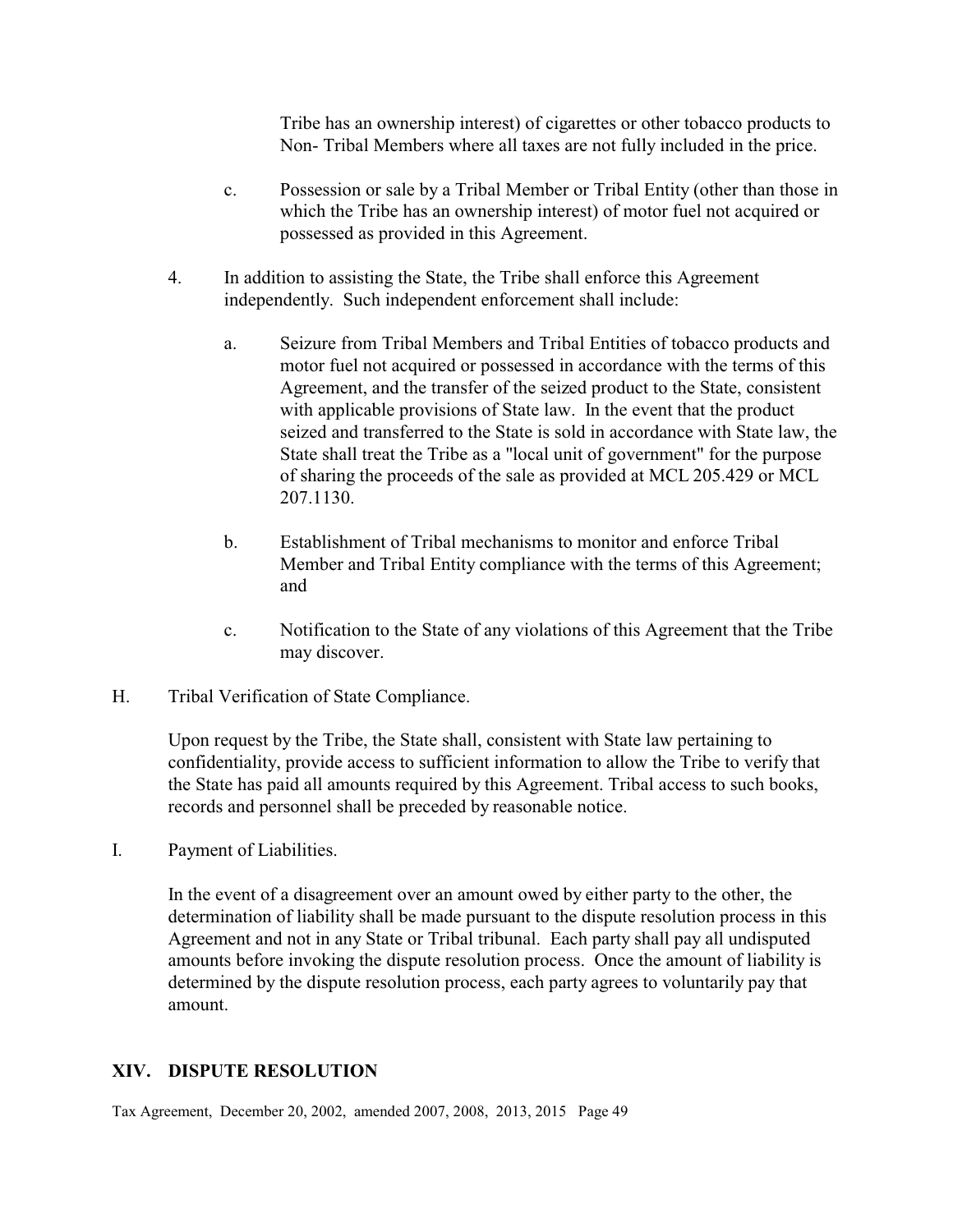- A. Consistent with the government-to-government relationship between the Tribe and the State, the parties shall make their best efforts to resolve disputes by good faith negotiations whenever possible. The provisions of this § XIV are applicable to disputes between the Tribe and the State and shall not be utilized for resolution of disputes between the State and Tribal Members or Tribal Entities.
- B. At any time this Agreement is in force, the Tribe or the State may file a notice with the other party seeking dispute resolution of any matter arising between the Tribe and the State under this Agreement.
	- 1. The party seeking dispute resolution shall give written notice to the other party stating:
		- a. The nature of the issue including reference to specific provisions of the Agreement;
		- b. The amount of money, if any, that is in contest as a result of the issue;
		- c. A statement of position as to how the issue should be resolved;
		- d. Any additional information or documentation deemed pertinent or helpful in the resolution of the issue; and
		- e. At least three proposed dates for a meeting not less than 10 business days nor more than 20 business days from the date of the notice. If the Tribe is the party filing the notice, the meeting shall be at a location designated by the State. If the State is the party filing the notice, the meeting shall be at a location designated by the Tribe.
	- 2. The party receiving the notice shall, within 10 business days of receipt, file a written response indicating which date is acceptable for a meeting and the precise location at which the meeting will be held.
	- 3. At the meeting the parties shall attempt to resolve the matter in full to their mutual satisfaction. If the parties are not able to resolve the matter in full, the parties may schedule additional meetings, agree to fact finding, or take any other mutually agreed to action in an attempt to resolve the matter. Any agreement for further efforts to resolve the dispute shall be in writing and shall provide a date following which either party may seek resolution of the matter by arbitration as provided in this  $\S$  XIV(C) below.
- C. If the matter in dispute is not resolved at the meeting and no method for further efforts to resolve the matter is mutually agreed to, or following the date specified in any written agreement for further dispute resolution efforts, either party may invoke arbitration as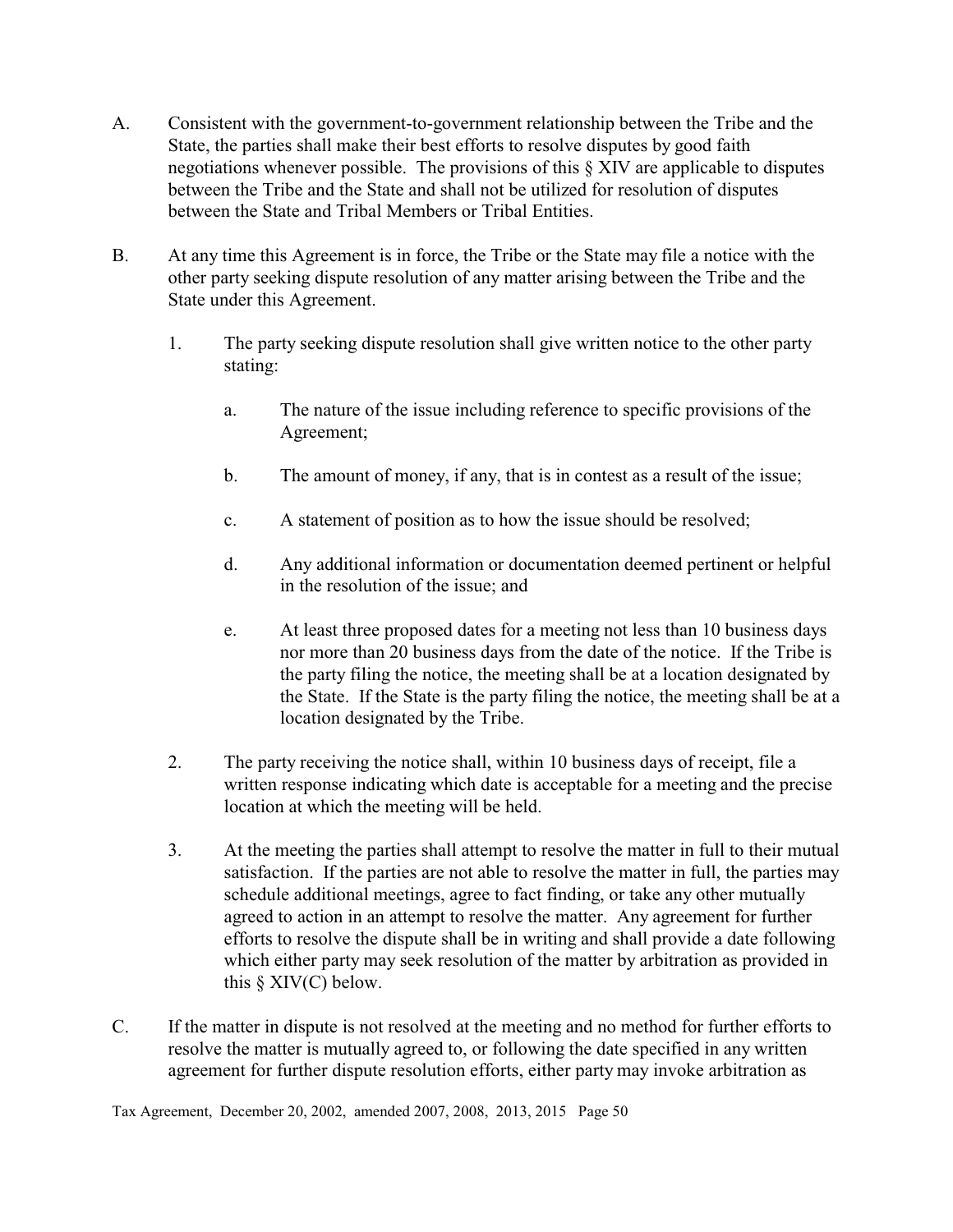#### follows:

- 1. A party shall send notice to the opposing party of its intention to have the matter resolved by arbitration. The notice shall name one or more arbitrators who have agreed to act to resolve the dispute. The notice shall also indicate which arbitrator the party giving notice would use if none of those listed are acceptable to the other party if acting alone. The party receiving notice shall within 10 business days of receipt indicate which arbitrator, if any, named by the party giving notice is acceptable to act alone. If none of the named arbitrators acting alone are acceptable to the party receiving notice then that party shall name a single arbitrator who has agreed to act to serve on a panel consisting of that person, the arbitrator named by the party giving notice, and a third arbitrator named by the other two arbitrators. The two named arbitrators shall act within 10 business days of the naming of the second to name a third arbitrator.
- 2. The party requesting arbitration shall send copies of any notices of arbitration to all other tribes that have signed agreements that are substantially similar to this Agreement, in addition to the notice sent to the opposing party. Any tribe receiving such notice may thereafter elect to participate as a party in the arbitration as set forth below.
- 3. Within five business days of the naming of the arbitrator or the establishment of the arbitration panel, each original party shall submit to the arbitrator or panel, as well as to all other tribes that have signed agreements that are substantially similar to this Agreement, a list of the issues that are being submitted for resolution. The list shall designate those issues that, in the party's view, are likely to require interpretation of the terms of the Agreement including reference to specific provisions of the Agreement. Following these submissions, all parties, including all intervening tribes, shall have seven business days to comment on the issues proposed for submission. Within 14 business days after the time allowed for comment, the arbitrator or the panel shall advise all parties of the issues to be addressed and establish a timetable to resolve those issues within 90 days thereafter. The arbitrator or panel shall designate which issues are likely to require interpretation of the terms of the Agreement, including reference to specific provisions of the Agreement. The timetable shall provide for discovery, submission of written argument and other materials, and if requested by either party for oral presentation including presentation of witnesses. Following submission of the materials and argument the arbitrator or panel shall, consistent with this Agreement, determine and award taxes due, refunds owed or such other matters as the circumstances warrant.
- 4. Each party shall bear its own costs incurred in the dispute resolution. The costs and fees charged by an arbitrator or arbitration panel shall be borne one-half by the State and one-half by the Tribe(s).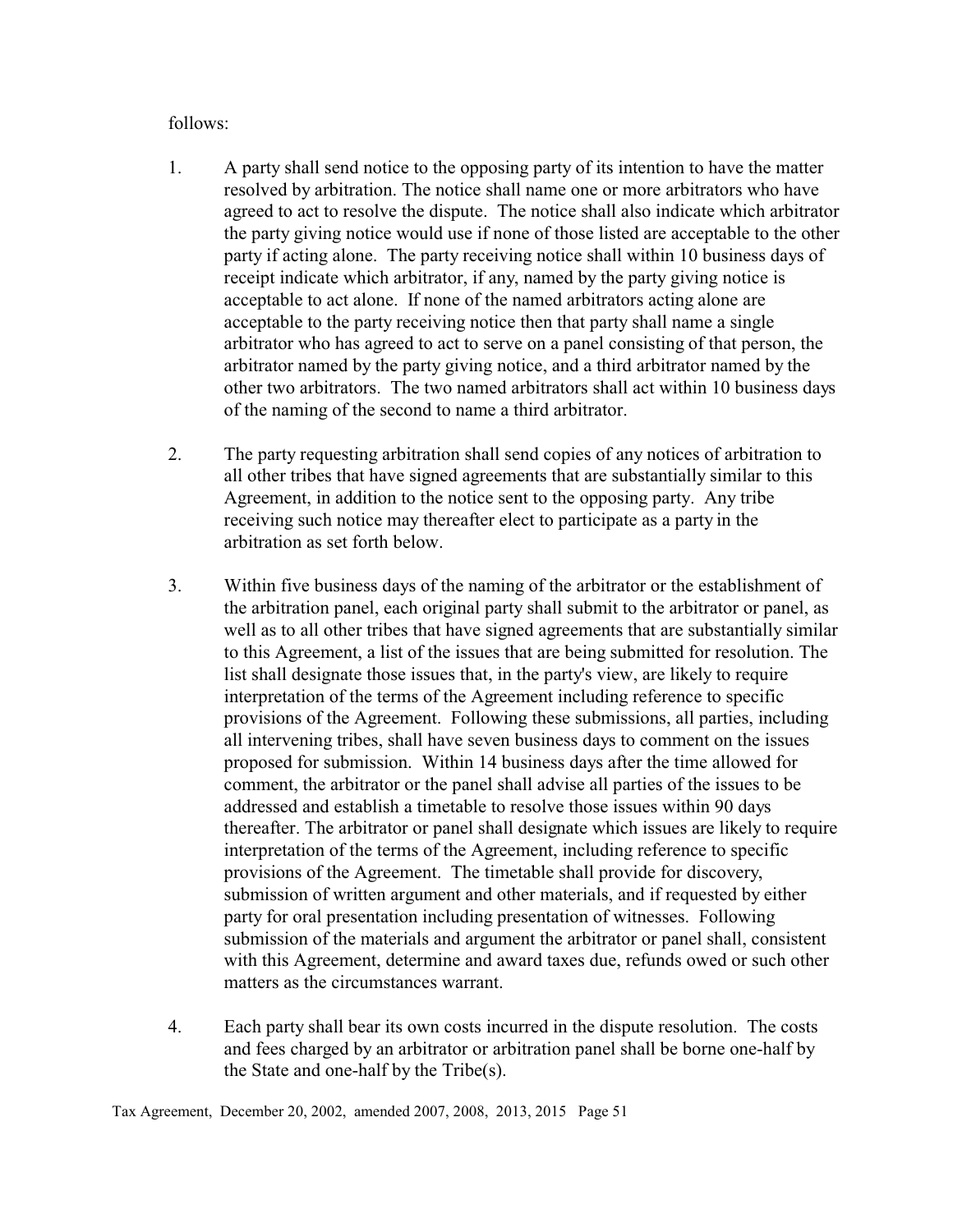- 5. Matters of State law that are properly before the arbitrator or panel shall be resolved by applying State law.
- 6. The award of the arbitrator or panel shall set forth the factual findings, legal conclusions, and conclusions as to the interpretation of the terms of the Agreement on which it is based. The award shall be dated and shall be final and binding on the parties with regard to the dispute that it resolves. In addition, the award shall survive termination of this Agreement.
- 7. The decision of the arbitrator or panel shall designate which issues require interpretation of the terms of this Agreement. The decision of the arbitrator or panel regarding such issues shall be binding precedent in all future disputes regarding this Agreement and all agreements with other Tribes that are substantially similar to this Agreement. Conclusions as to State law shall not be precedent and future arbitrators or panels shall determine such matters based on applicable State law. Matters resolved by settlement or consent agreement shall be binding only on the parties to the settlement or consent agreement.
- 8. In order to serve as an arbitrator under this Agreement for the purposes of resolving a dispute under this § XIV, a candidate must be admitted to practice law in the court of highest jurisdiction in any state of the United States or the District of Columbia, shall be a member in good standing of the bar of admission, and shall have experience in taxation or federal Indian law.
- 9. Except as otherwise provided in this § XIV or mutually agreed by the parties, the arbitration shall proceed in accordance with the policies and procedures of the Commercial Rules of Arbitration of the American Arbitration Association; provided, that the arbitration itself shall not be administered by or proceed before the American Arbitration Association.
- D. Engaging in the dispute resolution process does not preclude either party from seeking termination of this Agreement as provided at § XV.

# **XV. TERM AND TERMINATION**

This Agreement shall be for an indefinite term and shall remain in force and effect until terminated as provided in this § XV.

## A. Termination Without Cause

The Tribe or the State, acting through its Treasurer or his or her designee, may terminate this Agreement by giving written notice to the other party of its intention to terminate. The notice shall state a termination date which shall not be sooner than 90 days from the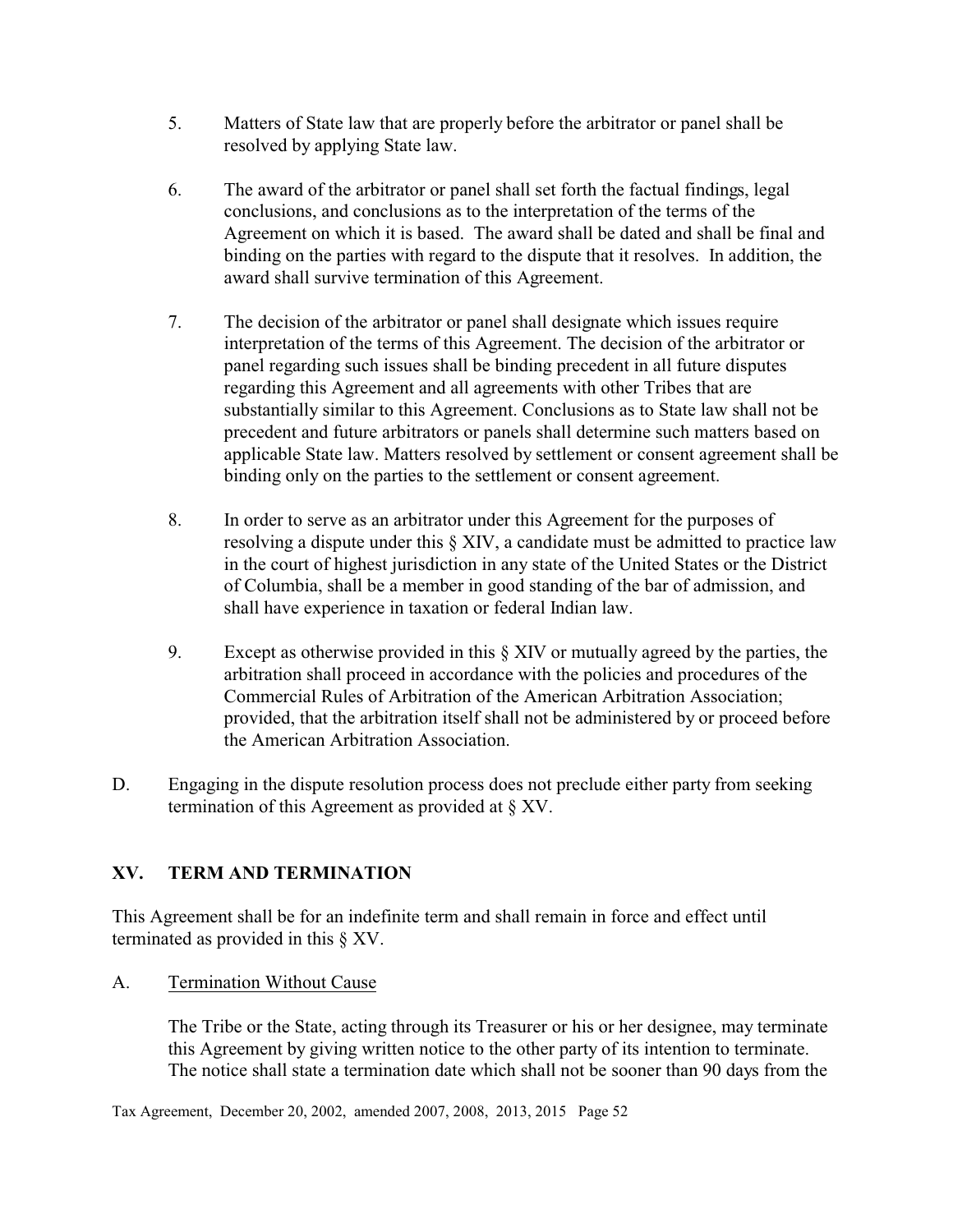date of the notice and except as provided in  $\S XV(B)$  shall not take effect sooner than two years from the effective date of this Agreement. The notice of intent to terminate shall indicate at least three proposed dates for a meeting to take place within 30 days commencing with the date of the notice, to discuss the reasons for the termination. If the Tribe is the party giving the notice, the meeting shall be at a location designated by the State. If the State is the party giving the notice, the meeting shall be at a location designated by the Tribe. Within five business days of receipt of the notice, the party receiving the notice shall notify the party seeking termination as to which date is acceptable for the meeting and the precise location at which it is to be held.

#### B. Termination For Cause

- 1. Notwithstanding the provisions of  $\S XV(A)$ , the following violations of this Agreement shall constitute sufficient cause for termination of this Agreement at any time:
	- a. Possession or sale by the Tribe, or any entity in which the Tribe has any ownership interest, of cigarettes or other tobacco products which do not bear the appropriate State stamp;
	- b. Sale by the Tribe, or any entity in which the Tribe has any ownership interest, of cigarettes or other tobacco products to Non-Tribal Members where all taxes are not fully included in the price;
	- c. Possession or sale by the Tribe, or any entity in which the Tribe has any ownership interest, of motor fuel not acquired or possessed as provided in this Agreement;
	- d. Failure of the Tribe to seek licenses or registration as required under this Agreement within 10 business days following notice and request to do so;
	- e. Failure of a party to maintain necessary books and records, to comply with a request for review of books and records, or to permit inspections as provided in this Agreement;
	- f. Failure of the Tribe to promptly commence or authorize enforcement action requested by the State as provided by this Agreement;
	- g. Failure of the Tribal Court to render a decision on an enforcement action under  $\S$  XIII(C)(4)(b)(i) within the time frame specified in this Agreement;
	- h. Interference by a party with enforcement actions authorized by this Agreement, or failure of a party to follow procedures for enforcement actions authorized by this Agreement;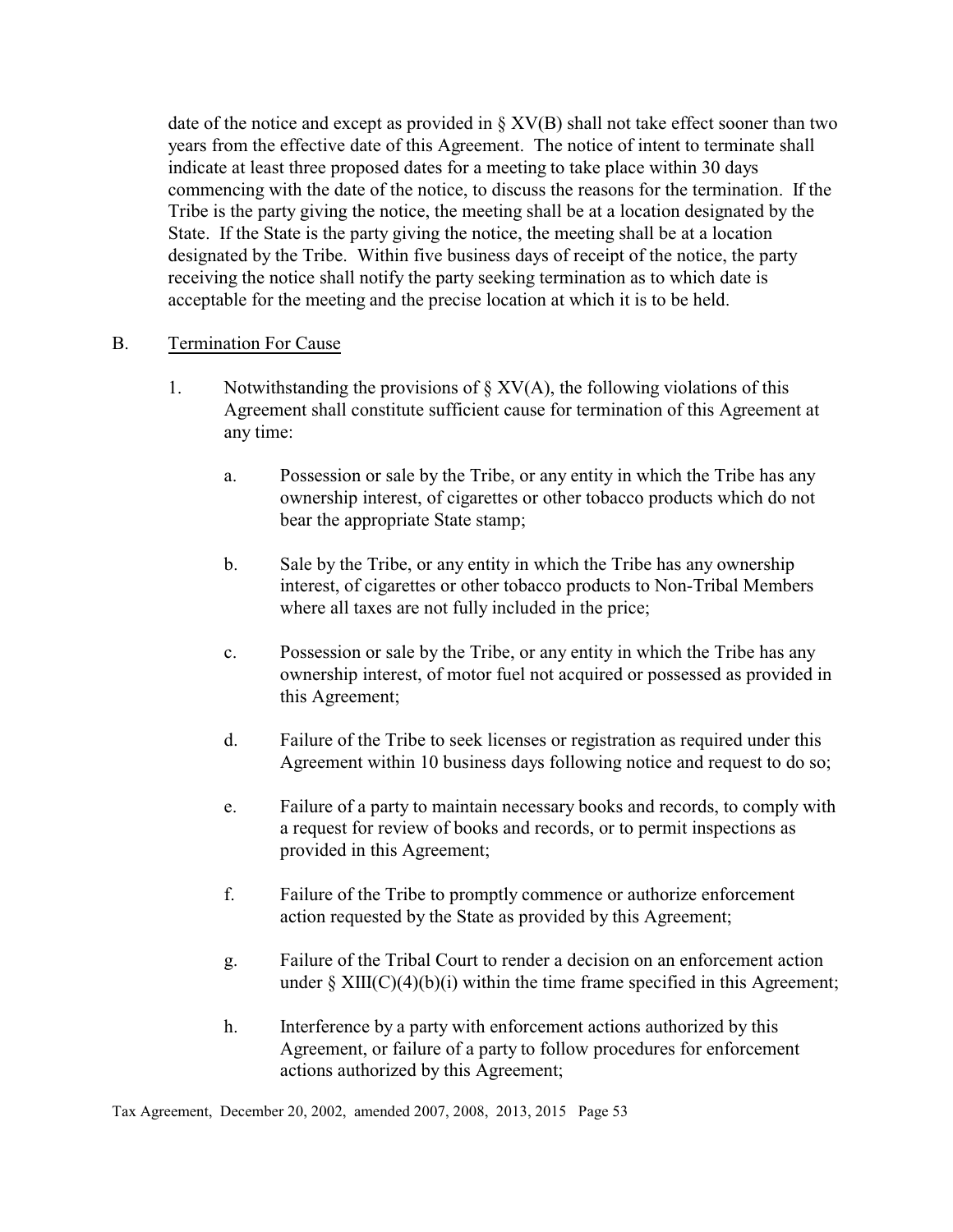- i. Failure of a party to pay amounts determined to be due under this Agreement within 45 days of such obligation becoming final.
- 2. In the event that a party determines that one or more of the events listed in §XV(B) has occurred, that party shall request a meeting to be held within five business days of the notice for the purpose of discussing the matter. If the Tribe is the party requesting the meeting it shall be at a location designated by the State. If the State is the party requesting the meeting it shall be at a location designated by the Tribe. The request for the meeting shall provide a statement as to the nature of the alleged violation. At the meeting the parties shall discuss the incident(s) giving rise to the meeting. Following the meeting the party requesting the meeting may:
	- a. Terminate this Agreement by giving notice of termination for cause;
	- b. Defer determination as to whether to seek termination for cause for a period of time pending such further investigation or consultation as the party requesting the meeting shall determine appropriate; or
	- c. Waive the breach.

The party requesting the meeting shall notify the alleged offending party of its determination.

- 3. In cases where a notice of termination for cause is based on a violation of § XV(B)(1)(a), § XV(B)(1)(b), § XV(B)(1)(c), § XV(B)(1)(f), § XV(B)(1)(g), §  $XV(B)(1)(h)$ , or  $\S XV(B)(1)(i)$ , the party requesting the meeting may terminate this Agreement immediately following the meeting subject to retroactive reinstatement in the event the arbitrator or panel determines that the violation did not occur. All other alleged violations shall, if confirmed by the arbitrator or panel, result in termination as of the date of the arbitration determination. Pending such determination this Agreement shall remain in full force and effect.
- 4. The party alleged to have violated this Agreement may within five business days of any notice of termination seek review of that action in accordance with the following process:
	- a. The party seeking to invoke the process shall within five business days of the notice of termination send a notice of intent to contest the termination to the other party and shall name one or more arbitrators who have agreed to act to resolve the dispute. The notice shall also indicate which arbitrator the party giving notice would use if none of those listed are acceptable to the other party if acting alone. The party receiving notice shall within five business days of receipt indicate which arbitrator, if any,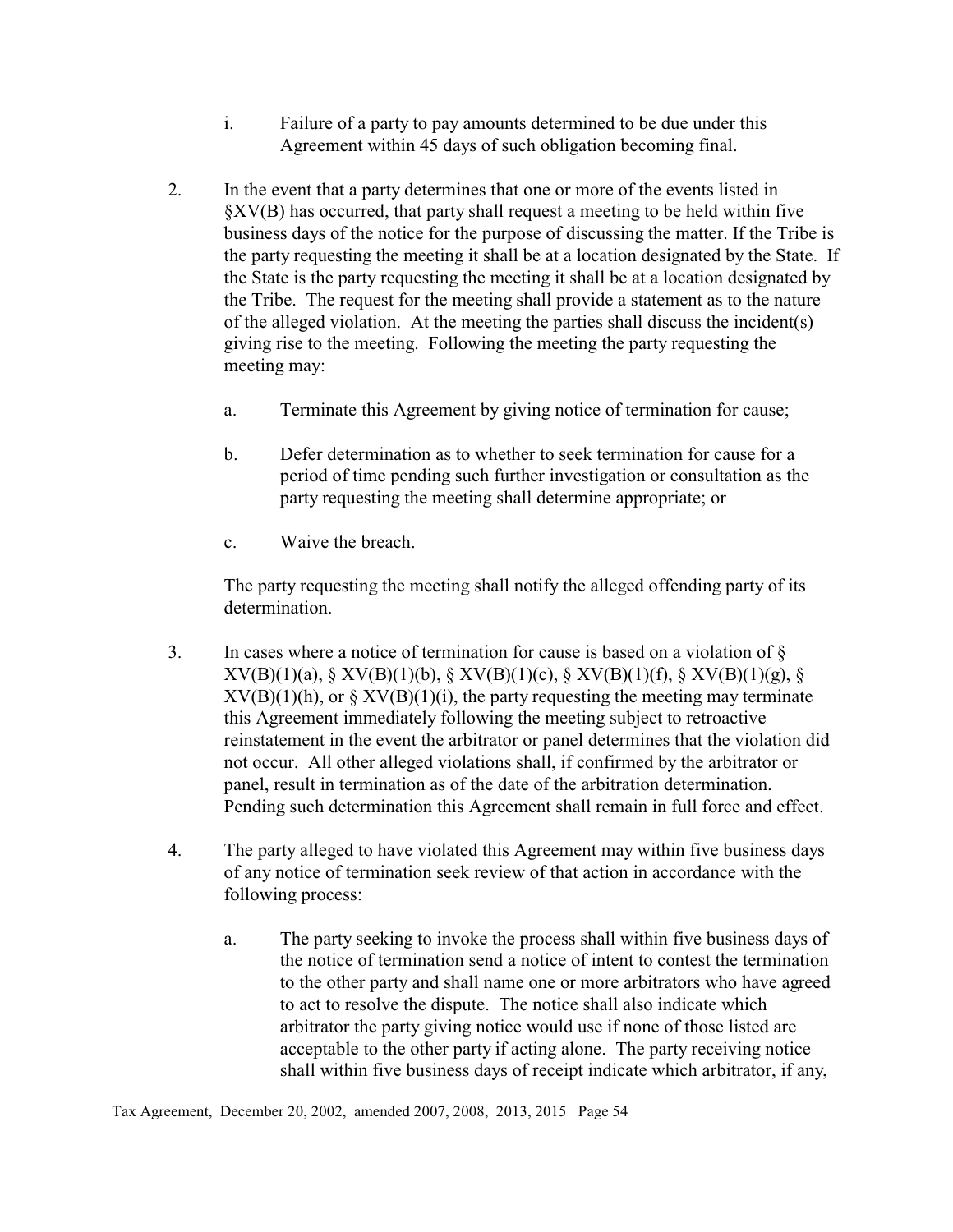named by the party giving notice is acceptable to act alone. If none of the arbitrators acting alone are acceptable to the party receiving notice then that party shall name a single arbitrator who has agreed to serve on a panel to consist of that person, the arbitrator named by the party giving notice, and a third arbitrator named by the other two arbitrators. The two named arbitrators shall act within 10 business days of the naming of the second to name a third arbitrator.

- b. Within 14 business days of the arbitrator being named or upon the establishment of a panel, the arbitrator or panel shall establish a timetable to resolve the matter which shall not exceed 45 days from the date the arbitrator is named or the panel established. The timetable shall provide for discovery, submission of written argument and other materials, and, if requested by either party, for oral presentation including presentation of witnesses. Following submission of the materials and argument the arbitrator or panel shall make a single factual finding of whether the act alleged to give rise to a termination for cause has occurred. The determination of the arbitrator or the panel shall be final and binding on the parties.
- c. Each party shall bear their own costs incurred in the dispute resolution. The costs and fees charged by an arbitrator or arbitration panel shall be borne equally by the parties.
- d. In order to serve as an arbitrator under this Agreement for purposes of determining if there is a violation sufficient to justify a termination for cause, candidates must be admitted to practice law in the court of highest jurisdiction in any state of the United States or the District of Columbia and shall be a member in good standing of the bar of admission.
- e. Except as otherwise provided in this § XV or mutually agreed by the parties, the arbitration shall proceed in accordance with the policies and procedures of the Commercial Rules of Arbitration of the American Arbitration Association; provided, that the arbitration itself shall not be administered by or proceed before the American Arbitration Association.
- 5. If the alleged offending party does not seek review of the termination within five business days of the notice, the termination shall be effective as of the date of the notice.

#### C. Final Accounting Following Termination

1. The State and the Tribe agree to pay amounts owed one to the other under the provisions of this Agreement accrued through the termination date. Within 10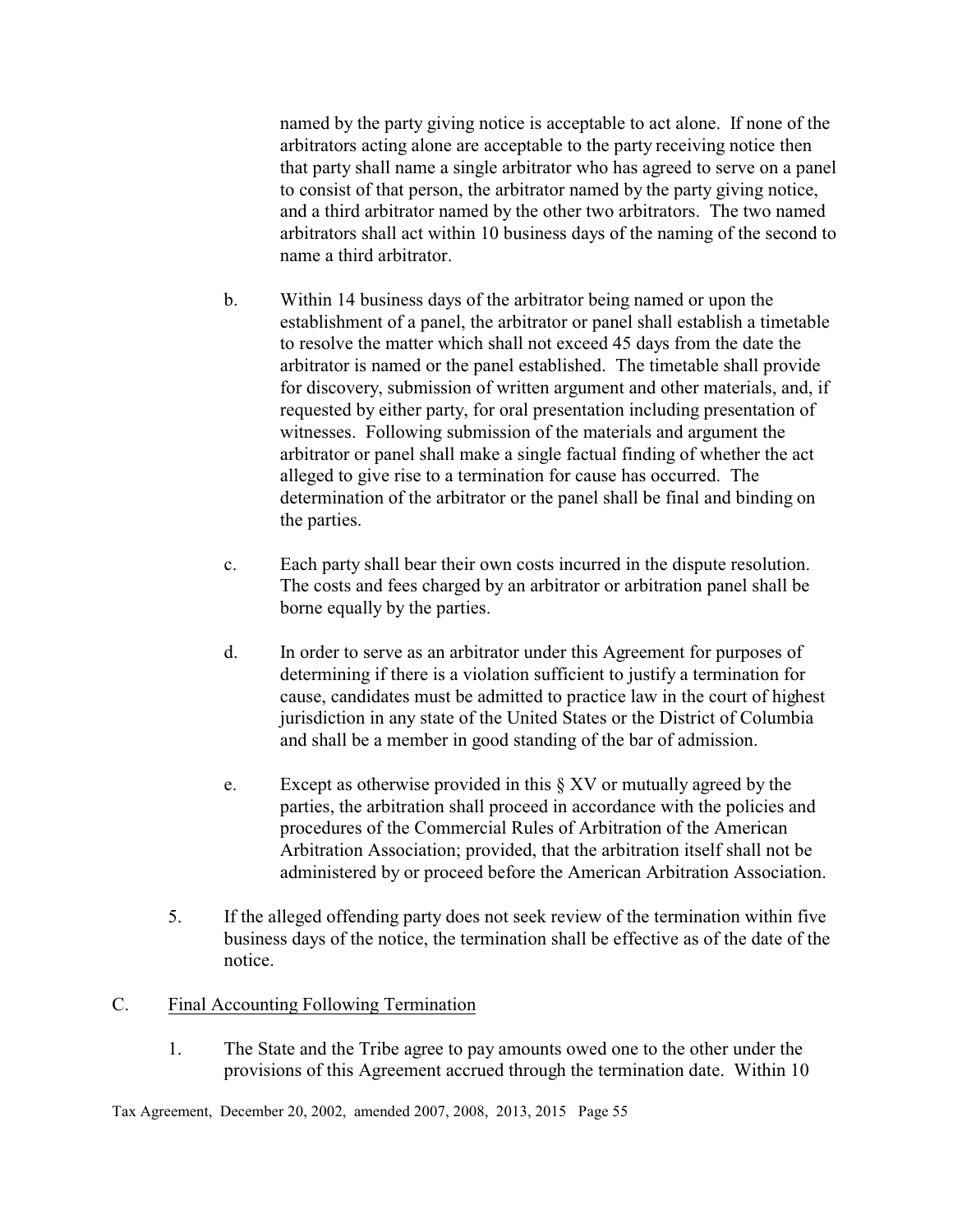business days following the termination date, a final accounting shall commence to determine the liabilities of the Tribe and the State one to the other. The State and the Tribe agree to cooperate in the exchange of information sufficient to determine their respective liabilities. If the parties cannot agree on the amount owed, then either party may by written notice to the other advise of its intent to submit the dispute to arbitration as provided in this  $\S XV(C)$ .

- 2. The notice of arbitration shall name one or more arbitrators who have agreed to act to resolve the dispute. The notice shall also indicate which arbitrator the party giving notice would use if none of those listed are acceptable to the other party if acting alone. The party receiving notice shall within 10 business days of receipt, indicate which arbitrator, if any, named by the party giving notice is acceptable to act alone. If none of the arbitrators named are acceptable to the party receiving notice then that party shall name a single arbitrator who has agreed to act to serve on a panel to consist of that person, the arbitrator named by the party giving notice, and a third arbitrator named by the other two arbitrators. The two named arbitrators shall act within 10 business days of the naming of the second to name a third arbitrator.
- 3. Within five business days of the naming of the arbitrator or the establishment of the arbitration panel, the parties shall submit to the arbitrator or panel a list of the issues that are being submitted for resolution. Following these submissions, the parties shall have seven business days to comment on the issues proposed for submission. Within 14 business days of being named the arbitrator or the establishment of the arbitration panel, the arbitrator or the panel shall establish a timetable to resolve the matter which shall not exceed 90 days. The timetable shall provide for discovery, submission of written argument and other materials, and if requested by either party for oral presentation including presentation of witnesses. Following submission of the materials and argument the arbitrator or panel shall, consistent with this Agreement, determine and award taxes due or refunds owed as the circumstances warrant. The award of the arbitrator or panel shall set forth the factual findings, legal conclusions, and conclusions as to the interpretation of the terms of this Agreement on which it is based. The monetary award of the arbitrator or panel shall be dated and shall be final and binding and shall survive termination of this Agreement.
- 4. Each party shall bear their own costs incurred in the dispute resolution. The costs and fees charged by an arbitrator or arbitration panel shall be borne equally by the parties.
- 5. In order to serve as an arbitrator under this Agreement for the purpose of making a final accounting following termination, candidates must be admitted to practice law in the court of highest jurisdiction in any state of the United States or the District of Columbia, shall be a member in good standing of the bar of admission,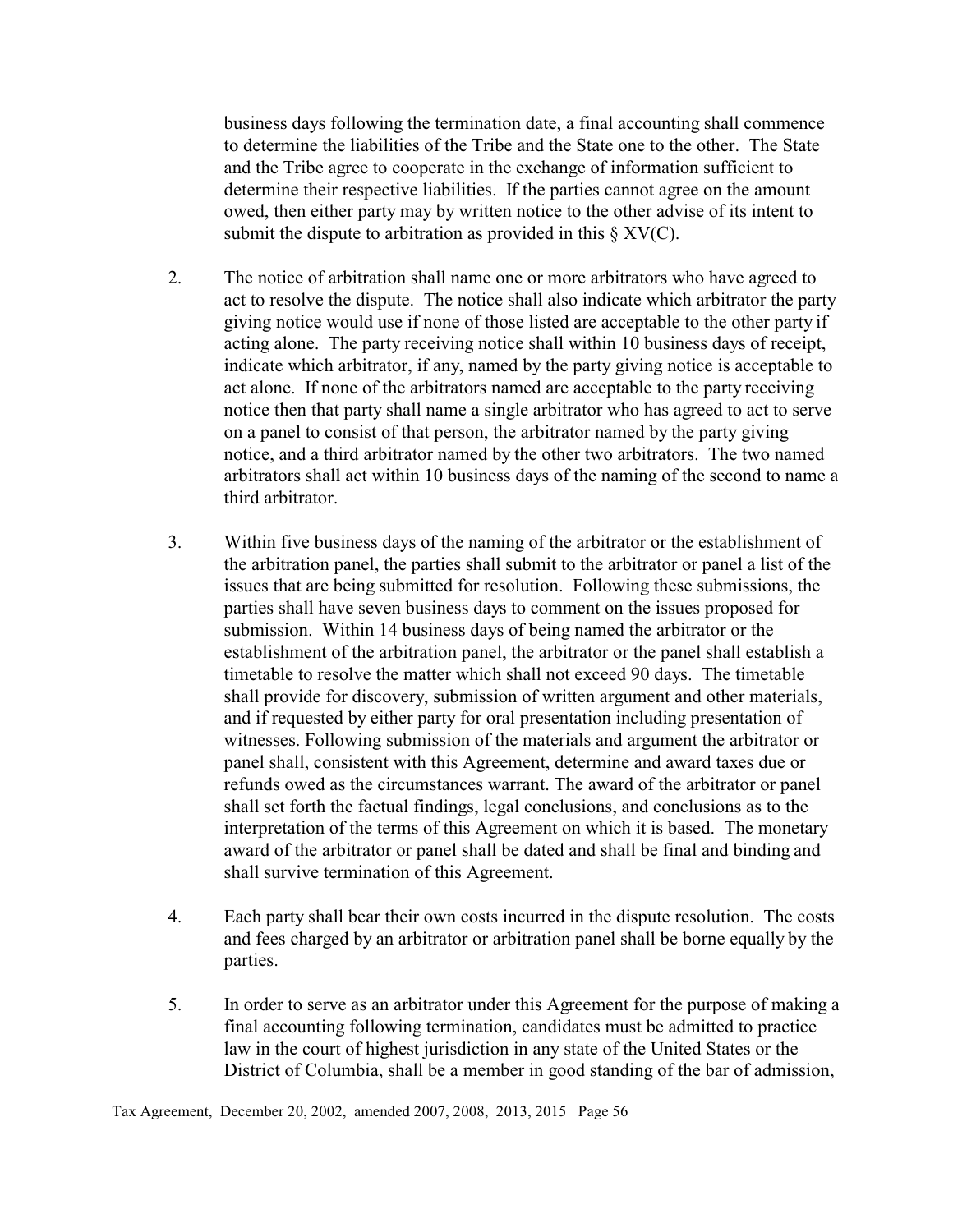and shall have experience in taxation or federal Indian law.

6. Except as otherwise provided in this  $\S XV(C)$  or mutually agreed by the parties, the arbitration shall proceed in accordance with the policies and procedures of the Commercial Rules of Arbitration of the American Arbitration Association; provided, that the arbitration itself shall not be administered by or proceed before the American Arbitration Association.

# **XVI. NO THIRD PARTY RIGHTS CREATED**

Nothing in this Agreement shall be construed to create any rights in third parties who are not parties to this Agreement, or constitute a basis for any third-party challenge or appeal, except as provided in § XIV(C)(2) with respect to other Tribes not parties to this Agreement who intervene in Dispute Resolution under this Agreement.

## **XVII. NOTICE**

- A. General
	- 1. Except as otherwise expressly provided in this Agreement, notice regarding tax matters arising between the State and Tribal Members or the State and Tribal Entities shall be directed to the member or entity in accordance with State law.
	- 2. Where this Agreement provides that a matter is to be resolved in a State or Tribal court or tribunal, the rules and procedures of the designed court or tribunal shall control all matters of notice except as otherwise expressly provided in this Agreement.
	- 3. Where this Agreement provides that a specified form be filed with the State for the purpose of (i) making a remittance to the State of taxes or fees, or (ii) seeking a refund from the State, then the form, remittance, or refund request shall be filed and sent in accordance with its instructions.
	- 4. Where a notice is to be given under the terms of this Agreement, the notice shall be made by personal delivery, overnight courier, or first class, certified or registered mail unless otherwise specified in this § XVII.
	- 5. Where under the terms of this Agreement notice is required to be given to or a request is to be made of the Tribal police or public safety department such notice or request shall be given by personal delivery to and first class mail to Little Traverse Bay Bands of Odawa Indians Police Department at 7500 Odawa Circle, Harbor Springs, MI 49740.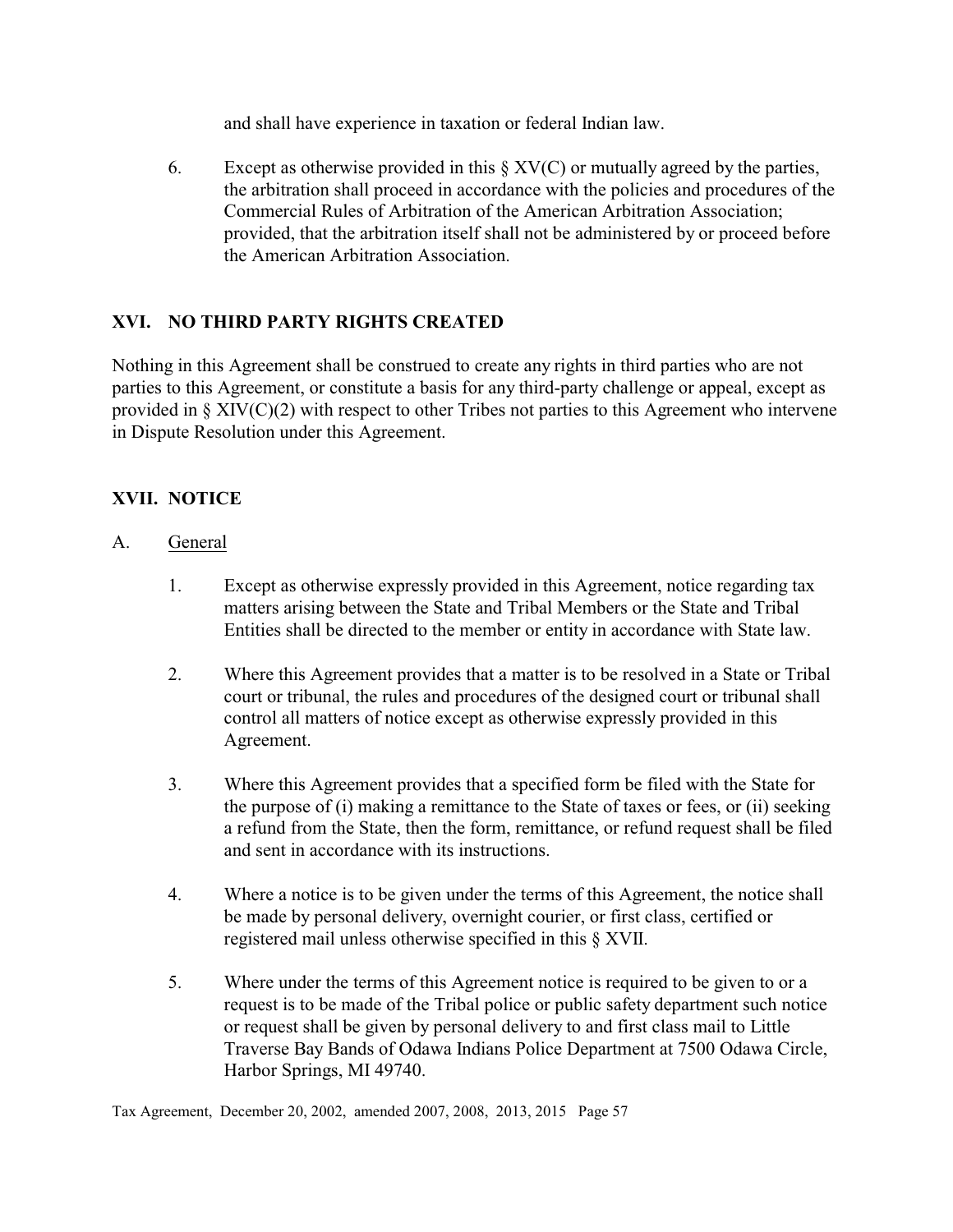## B. Specific Notices

All notices and communication between the State and the Tribe with respect to the following matters shall be sent to:

For the Tribe:

Chairman Little Traverse Bay Bands of Odawa Indians 7500 Odawa Circle Harbor Springs, MI 49740

with copy to Tribal General Counsel Little Traverse Bay Bands of Odawa Indians 7500 Odawa Circle Harbor Springs, MI 49740

For the State:

State Treasurer Michigan Department of Treasury Attention: Tribal Liaison 430 West Allegan Street Lansing, MI 48922

| $\S$ I(C) -   | State Law Amendments. Notices provided for under $\S$ I(C) may be                                                                                           |
|---------------|-------------------------------------------------------------------------------------------------------------------------------------------------------------|
|               | delivered electronically.                                                                                                                                   |
| § $I(E)(4)$ - | Protocol for exchange, retention, and destruction of taxpayer information.                                                                                  |
| $\S$ I(F) -   | Annual Summit.                                                                                                                                              |
| $\S$ I(G) -   | Sovereign Immunity, all matters. All notices provided for under $\S$ I(G)<br>shall be by registered or certified mail with return receipt.                  |
| $\S$ II(K) -  | Relating to status of lands as TTL.                                                                                                                         |
| $\S$ VIII $-$ | General Administration; all lists to be sent to State by December 15 of                                                                                     |
|               | each year.                                                                                                                                                  |
| $\S X$ -      | Administration: Motor Fuel; all matters except refund requests.                                                                                             |
| $\S$ XI -     | Administration: Tobacco Products; all matters except refund requests.                                                                                       |
| $\S$ XII -    | Administration: Sales Tax and Use Tax; all matters except refund<br>requests.                                                                               |
| $\S$ XIII -   | Enforcement; all matters except notice to Tribal police or public safety,<br>written statements under $\S$ XIII(C)(4)(b)(ii), and notice of audit to Tribal |
|               | Members or Tribal Entities.                                                                                                                                 |
| $\S$ XIV -    | Dispute Resolution, all matters. All notices provided for under $\S$ XIV shall                                                                              |
|               | be by registered or certified mail with return receipt.                                                                                                     |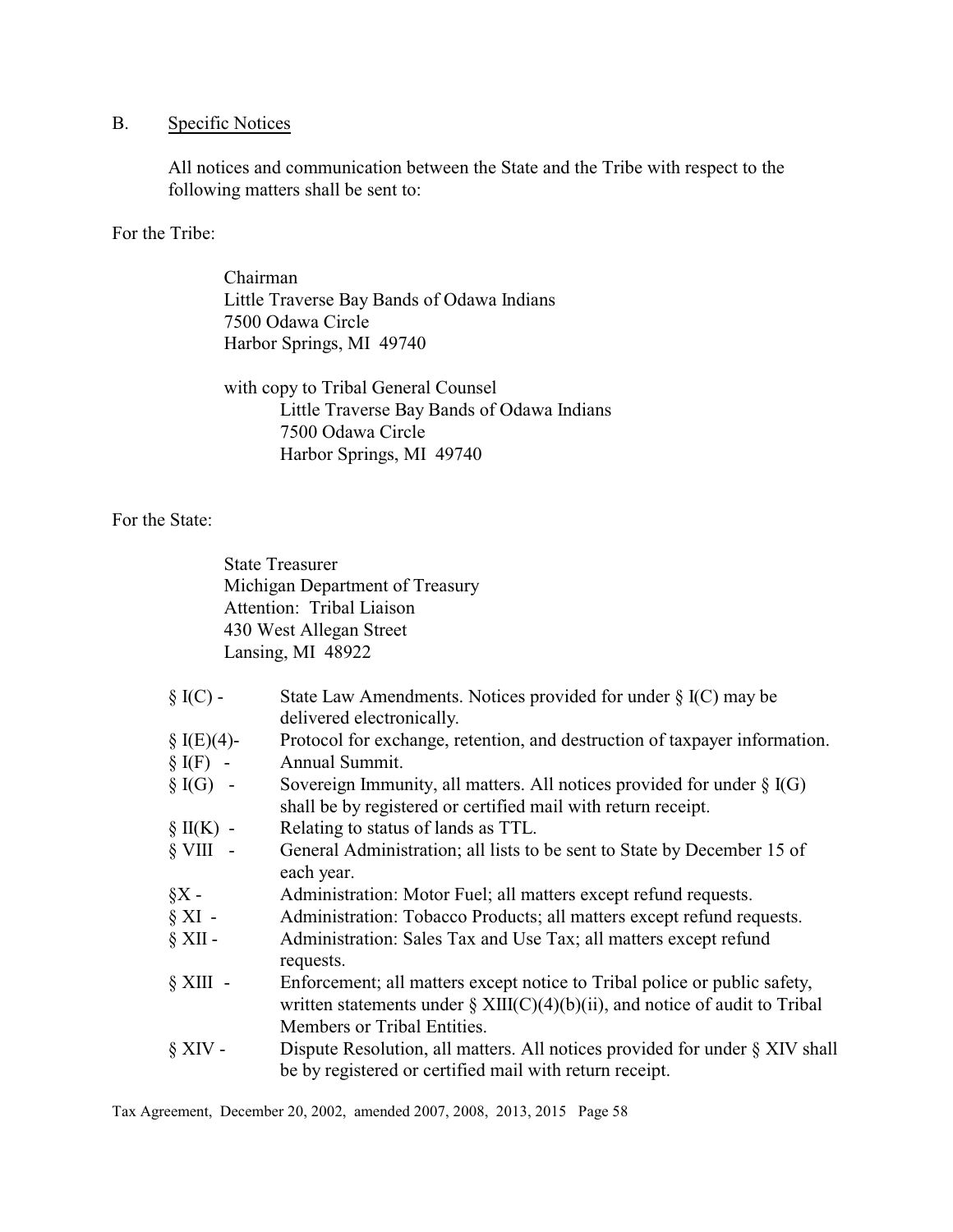- § XV Termination, all matters. All notices provided for under § XV shall be by registered or certified mail with return receipt.
- C. Where Notice Not Specified

In those instances where a party to this Agreement desires to send a written notice or other written communications to the other party and the person or office is not otherwise specified under this Agreement, the notice or communication shall be directed to:

Tribe: Tribal Chair and General Counsel State: State Treasurer attention: Tribal Liaison

## D. Change of Person or Office That is to Receive Notice

A party to this Agreement may change the person or office to whom a notice is to be sent under this Agreement by directing a notice to that effect by registered or certified mail with return receipt clearly stating that a change in person or office to be notified under the terms of this Agreement is intended, providing a reference to the particular notice provision to be changed, and stating the person or office to whom the notice is to be sent commencing as of a specific date not less than 14 days after the notice of the change. A party receiving notice of such a change shall confirm by sending an acknowledgment of the change to the other party by certified or registered mail return receipt requested.

## **XVIII. AMENDMENT**

The terms of this Agreement may be amended, to the extent permitted by law, only upon a mutual, written agreement executed by an authorized representative of each party.

# **XIX. EFFECTIVE DATE AND IMPLEMENTATION DATE**

A. Effective Date

This Agreement shall become binding upon the parties on the date on which the last of the following actions occurs:

- 1. State legislation taking effect that authorizes the Department to enter into the Agreement on behalf of the State;
- 2. Signature by the State Treasurer or his or her designee as authorized by the State legislation;
- 3. Signature by a representative of the Tribe; and